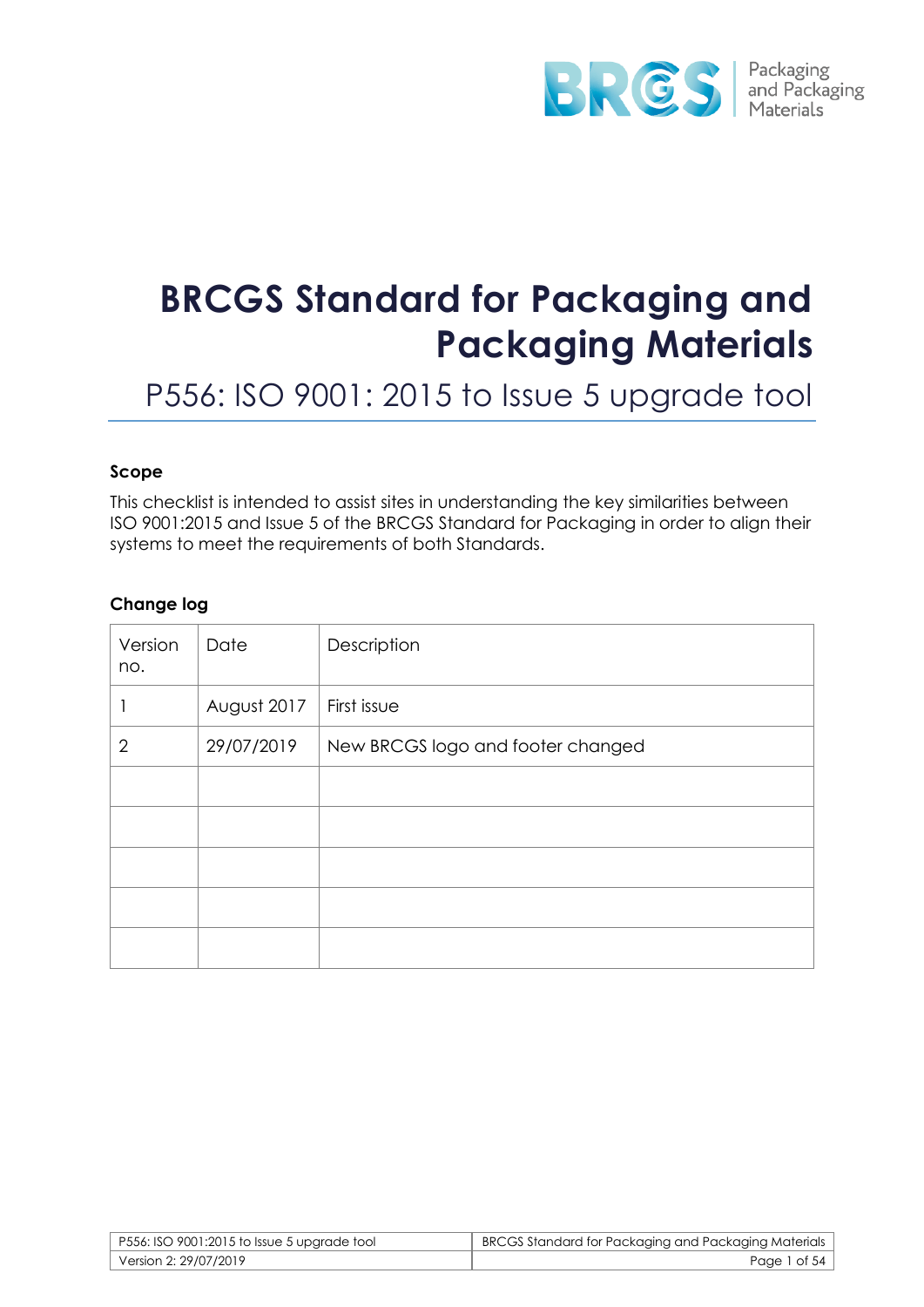

#### **Welcome to the toolkit.**

If you're ISO 9001 certified, you're already over 60% of the way in gaining BRCGS certification. Much of the systems you'll have in place to meet ISO 9001:2015 stand you in good stead to add prestigious BRCGS certification to your company.

Increasingly, retailers and brand owners are looking beyond ISO 9001 to more specific and rigorous certification which includes that offered by BRCGS. Developed by technical experts in collaboration with the packaging industry and the retailers and brand owners themselves, BRCGS are regarded as the gold standard in product safety and quality management systems.

This guide lists all of the requirements of Issue 5 and the comparative ISO 9001 clause number along with commentary where detail within the clauses differs and requires more attention.

Additionally, there are differences in the scope and protocol, or operation, of the two Standards.

**Complies** Partial Partial No match

| 1. Senior management commitment |                                          | 2. Hazard and risk management system |       |        |        |
|---------------------------------|------------------------------------------|--------------------------------------|-------|--------|--------|
| 1.1                             | 1.2                                      | 1.3                                  | 2.1   | 2.2    | 2.3    |
| 1.1.1                           | 1.2.1                                    | 1.3.1                                | 2.1.1 | 2.2.1  | 2.3.1  |
| 1.1.2                           | 1.2.2                                    | 1.3.2                                | 2.1.2 | 2.2.2  | 2.3.2  |
| 1.1.3                           | 1.2.3                                    | 1.3.3                                | 2.1.3 | 2.2.3  |        |
| 1.1.4                           | 1.2.4                                    |                                      |       | 2.2.4  |        |
| 1.1.5                           |                                          |                                      |       | 2.2.5  |        |
| 1.1.6                           |                                          |                                      |       | 2.2.6  |        |
| 1.1.7                           |                                          |                                      |       | 2.2.7  |        |
| 1.1.8                           |                                          |                                      |       | 2.2.8  |        |
|                                 |                                          |                                      |       | 2.2.9  |        |
|                                 |                                          |                                      |       | 2.2.10 |        |
|                                 |                                          |                                      |       | 2.2.11 |        |
|                                 |                                          |                                      |       |        |        |
|                                 | 3. Product Safety and Quality Management |                                      |       |        |        |
| 3.1                             | 3.4                                      | 3.6                                  | 3.7   | 3.9    | 3.11   |
| 3.1.1                           | 3.4.1                                    | 3.6.1                                | 3.7.1 | 3.9.1  | 3.11.1 |
| 3.1.2                           | 3.4.2                                    | 3.6.2                                | 3.7.2 | 3.9.2  | 3.11.2 |
|                                 | 3.4.3                                    | 3.6.3                                | 3.7.3 | 3.9.3  |        |
| 3.2                             | 3.4.4                                    | 3.6.4                                | 3.7.4 | 3.9.4  | 3.12   |
| 3.2.1                           | 3.4.5                                    |                                      |       | 3.9.5  | 3.12.1 |
| 3.2.2                           | 3.4.6                                    |                                      | 3.8   |        | 3.12.2 |
|                                 |                                          |                                      | 3.8.1 | 3.10   | 3.12.3 |
| 3.3                             | 3.5                                      |                                      | 3.8.2 | 3.10.1 | 3.12.4 |
| 3.3.1                           | 3.5.1                                    |                                      |       | 3.10.2 | 3.12.5 |
| 3.3.2                           | 3.5.2                                    |                                      |       | 3.10.3 | 3.12.6 |
| 3.3.3                           | 3.5.3                                    |                                      |       |        | 3.12.7 |
| 3.3.4                           | 3.5.4                                    |                                      |       |        | 3.12.8 |
|                                 |                                          |                                      |       |        |        |

# **Overview**

| P556: ISO 9001:2015 to Issue 5 upgrade tool | BRCGS Standard for Packaging and Packaging Materials |
|---------------------------------------------|------------------------------------------------------|
| Version 2: 29/07/2019                       | Page 2 of 54                                         |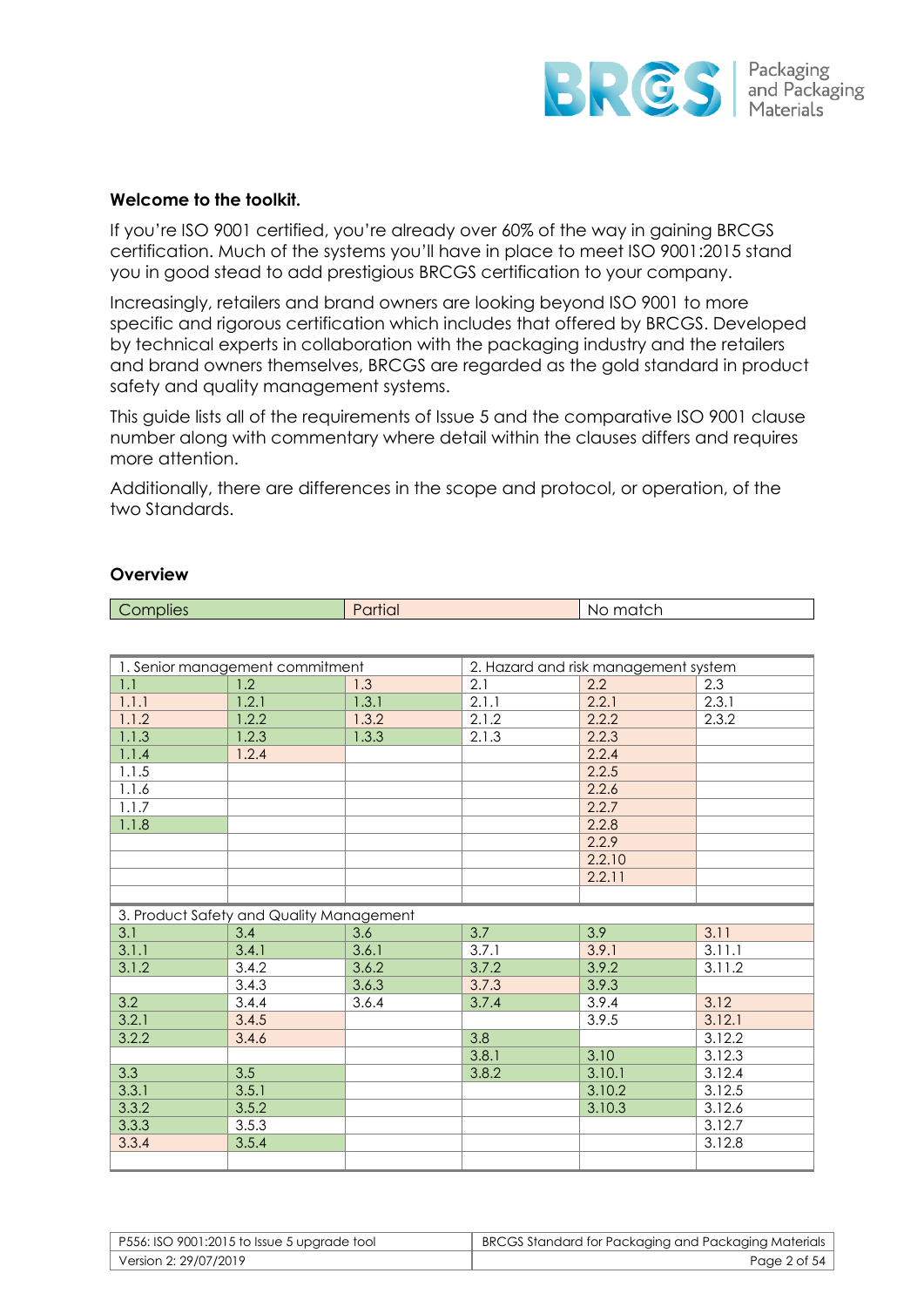

| 4. Site Standards              |       |        |         |        |        |
|--------------------------------|-------|--------|---------|--------|--------|
| 4.1                            | 4.3   | 4.6    | 4.8     | 4.10   | 4.11   |
| 4.1.1                          | 4.3.1 | 4.6.1  | 4.8.1   | 4.10.1 | 4.11.1 |
| 4.1.2                          | 4.3.2 | 4.6.2  | 4.8.2   | 4.10.2 | 4.11.2 |
| 4.1.3                          |       | 4.6.3  | 4.8.3   | 4.10.3 | 4.11.3 |
| 4.1.4                          | 4.4   | 4.6.4  | 4.8.4   | 4.10.4 | 4.11.4 |
| 4.1.5                          | 4.4.1 |        |         | 4.10.5 | 4.11.5 |
|                                | 4.4.2 | 4.7    | 4.9     | 4.10.6 | 4.11.6 |
| 4.2                            | 4.4.3 | 4.7.1  | 4.9.1.1 |        | 4.11.7 |
| 4.2.1                          |       | 4.7.2  | 4.9.1.2 |        | 4.11.8 |
| 4.2.2                          | 4.5   | 4.7.3  | 4.9.1.3 |        | 4.11.9 |
| 4.2.3                          | 4.5.1 | 4.7.4  | 4.9.2.1 |        |        |
| 4.2.4                          | 4.5.2 | 4.7.5  | 4.9.2.2 |        |        |
| 4.2.5                          | 4.5.3 | 4.7.6  | 4.9.2.3 |        |        |
| 4.2.6                          | 4.5.4 | 4.7.7  | 4.9.2.4 |        |        |
| 4.2.7                          | 4.5.5 |        | 4.9.2.5 |        |        |
|                                | 4.5.6 |        | 4.9.3.1 |        |        |
|                                | 4.5.7 |        | 4.9.3.2 |        |        |
| 5. Product and process control |       |        |         |        |        |
| 5.1                            | 5.3   | 5.4    | 5.6     | 5.8    | 5.10   |
| 5.1.1                          | 5.3.1 | 5.4.1  | 5.6.1   | 5.8.1  | 5.10.1 |
| 5.1.2                          | 5.3.2 | 5.4.2  | 5.6.2   | 5.8.2  | 5.10.2 |
| 5.1.3                          | 5.3.3 | 5.4.3  | 5.6.3   |        | 5.10.3 |
| 5.1.4                          | 5.3.4 | 5.4.4  | 5.6.4   | 5.9    | 5.10.4 |
| 5.1.5                          | 5.3.5 | 5.4.5  | 5.6.5   | 5.9.1  | 5.10.5 |
|                                | 5.3.6 | 5.4.6  | 5.6.6   | 5.9.2  | 5.10.6 |
| 5.2                            | 5.3.7 |        | 5.6.7   | 5.9.3  |        |
| 5.2.1                          | 5.3.8 | 5.5    | 5.6.8   | 5.9.4  |        |
| 5.2.2                          |       | 5.5.1  |         |        |        |
|                                |       |        |         | 5.9.5  |        |
| 5.2.3                          |       | 5.5.2  | 5.7     |        |        |
| 5.2.4                          |       | 5.5.3  | 5.7.1   |        |        |
| 5.2.5                          |       |        | 5.7.2   |        |        |
| 5.2.6                          |       |        | 5.7.3   |        |        |
| 5.2.7                          |       |        |         |        |        |
|                                |       |        |         |        |        |
| 6. Personnel                   |       |        |         |        |        |
| 6.1                            | 6.2   | 6.3    | 6.4     | 6.5    |        |
| 6.1.1                          | 6.2.1 | 6.3.1  | 6.4.1   | 6.5.1  |        |
| 6.1.2                          | 6.2.2 | 6.3.2  | 6.4.2   | 6.5.2  |        |
| 6.1.3                          | 6.2.3 | 6.3.3  |         | 6.5.3  |        |
| 6.1.4                          | 6.2.4 | 6.3.4  |         | 6.5.4  |        |
| 6.1.5                          | 6.2.5 | 6.3.5  |         | 6.5.5  |        |
|                                | 6.2.6 | 6.3.6  |         | 6.5.6  |        |
|                                |       | 6.3.7  |         | 6.5.7  |        |
|                                |       | 6.3.8  |         | 6.5.8  |        |
|                                |       | 6.3.9  |         | 6.5.9  |        |
|                                |       | 6.3.10 |         | 6.5.10 |        |
|                                |       | 6.3.11 |         | 6.5.11 |        |

| P556: ISO 9001:2015 to Issue 5 upgrade tool | BRCGS Standard for Packaging and Packaging Materials |
|---------------------------------------------|------------------------------------------------------|
| Version 2: 29/07/2019                       | Page 3 of 54                                         |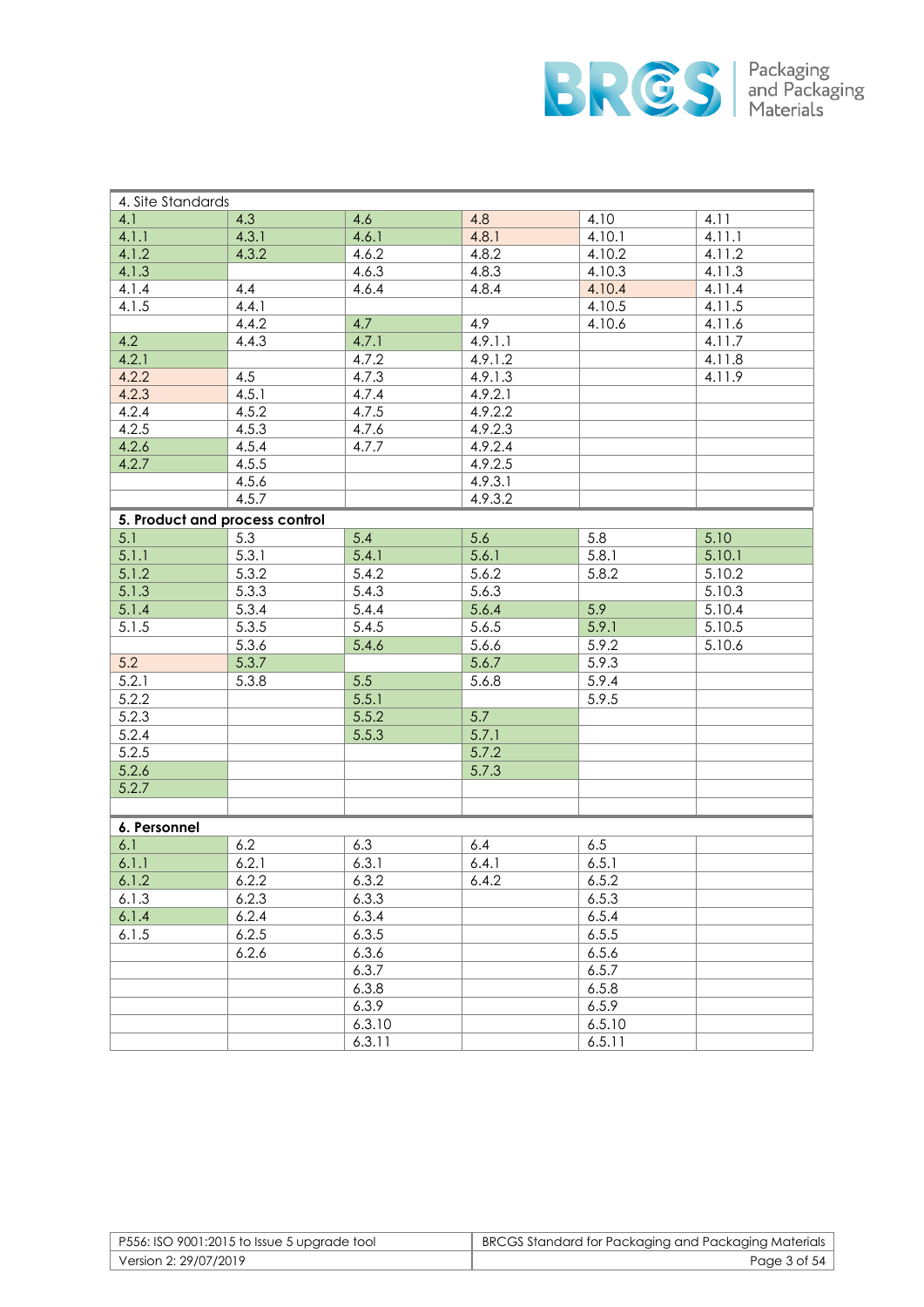

### **Scope**

ISO 9001 is a standard applicable to any type of organisation, and focuses on quality management systems. The BRCGS are a set of industry-specific standards, focusing on one industry sector, developed by industry for industry and focuses on product safety, and quality management systems.

This difference is most noticeable where ISO 9001: 2015 asks the site to determine the scope of the system (4.3). This scope must include all processes which the site has identified through a risk assessment based planning process that have an impact on the expectations and requirements of all key stakeholders in the business. In the BRCGS Standard for Packaging, this is pre-determined in the audit protocol (Part 3, 1.6), "The audit shall include all applicable requirements within the Standard and all production processes undertaken for the products included within the scope at the site seeking certification," and BRCGS rules state that all products must be included in the scope of the audit unless the rules around exclusions can be met.

This type of scope offers customers of certificated companies the assurance that their products are included within the certification.

#### **Audit frequency**

BRCGS audits are carried out on at least an annual basis. This is a GFSI requirement, but has been a BRCGS requirements for many years to ensure that certificated sites are regularly assessed. This continual assessment benefits the site in regular performance evaluations with constructive feedback, and reducing the audit burden where customers accept BRCGS certification. The ISO9001 standard requires a Stage 1 and Stage 2 Assessment and then a re-certification every 3 years with at least annual surveillance visits of a minimum of 1 day.

#### **Auditor competence**

BRCGS Standards are sector specific and BRCGS intent is that auditors challenge the site's operation armed with technical industry knowledge to test the sites processes and procedures. Auditors have often worked within industry for many years and are subject to training and competency requirements in each sector they will audit. This gives far greater integrity to the audit.

# **A note on the tool**

Because ISO 9001 and Issue 5 are so very different in style, while it's possible to broadly align the requirements sites should take care to ensure that they review the detail in each clause to ensure they include what's relevant. For example, 1.2.2 in Issue 5 outlines the points required in the site's management review. This aligns well with 9.3.2 in ISO 9001 but the points differ from Issue 5. To be in compliance with both, the site should take note of the detail in each.

#### **Hazard and risk analysis**

The basis of an effective system for BRCGS Issue 5 is a robust hazard and risk analysis (2.2) and this is a key element of ISO 9001:2015. The ISO 9001:2015 is a generalised, non-industry specific standard and ISO certificated sites should check to see if they are meeting the more specific BRCGS Packaging industry approach.

#### **A note on terminology**

| $\vert$ P556: ISO 9001:2015 to Issue 5 upgrade tool | BRCGS Standard for Packaging and Packaging Materials |
|-----------------------------------------------------|------------------------------------------------------|
| Version 2: 29/07/2019                               | Page 4 of 54                                         |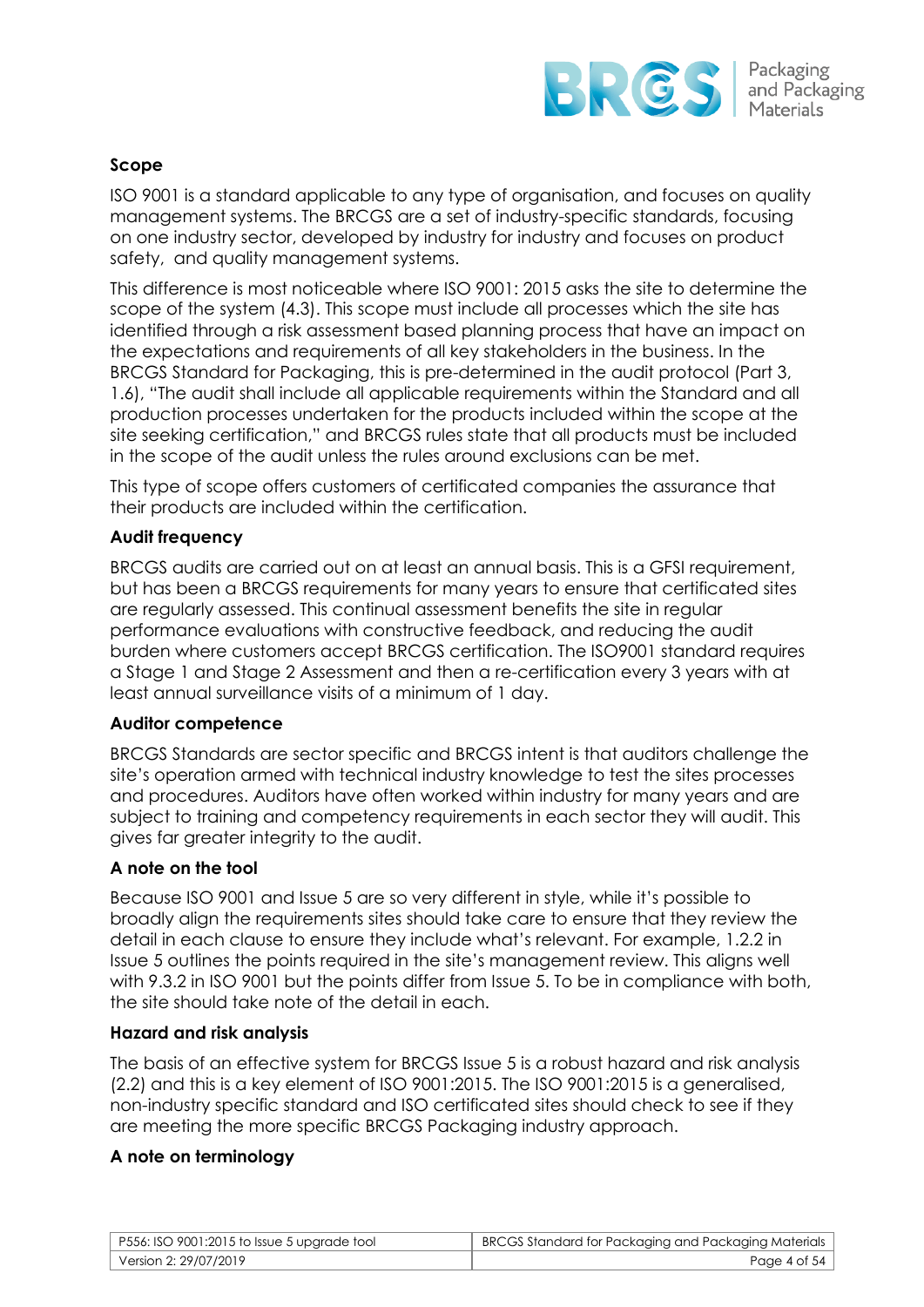

For the purposes of this comparison, BRCGS regards 'products' as those finished products manufactured (or traded) by the site, and the "customer" as the organisations purchasing the finished product manufactured or traded by the site.

BRCGS refers to a self-contained manufacturer as a 'site'. Where that site is part of a group, those sites form a company. ISO terminology uses 'organisation' which is broadly similar.

'Opportunities for improvement' is not terminology that is used in Issue 5, or any of the BRCGS Standards. However, you could interchange 'non-conformities' with 'opportunities for improvement' as the ideal handling of non-conformities includes use of root cause analysis to determine corrective and preventive action; ultimately, improving the system to prevent recurrence.

'External providers' in ISO is generally to be regarded as suppliers of raw materials and services, including contractors and subcontractors.

#### **'Normative references' or other resources available to sites implementing Issue 5**

An interpretation guideline, plus additional guidance documents are available for BRCGS Packaging Standard. Locate these at:

[https://www.brcgsbookshop.com/bookshop/packaging-and-packaging](https://www.brcgsbookshop.com/bookshop/packaging-and-packaging-materials/c-24/c-71)[materials/c-24/c-71](https://www.brcgsbookshop.com/bookshop/packaging-and-packaging-materials/c-24/c-71)

'Terms and definitions' are defined in the Glossary at the rear of the Standard, or using BRCGS Participate

#### **Other resources**

Should you have any questions about the Standards, please contact us using the [contact us](https://www.brcglobalstandards.com/contact-us/) link on our webpage, or email [enquiries@brcgs.com.](mailto:enquiries@brcgs.com)

| $\mid$ P556: ISO 9001:2015 to Issue 5 upgrade tool | BRCGS Standard for Packaging and Packaging Materials |
|----------------------------------------------------|------------------------------------------------------|
| Version 2: 29/07/2019                              | Page 5 of 54                                         |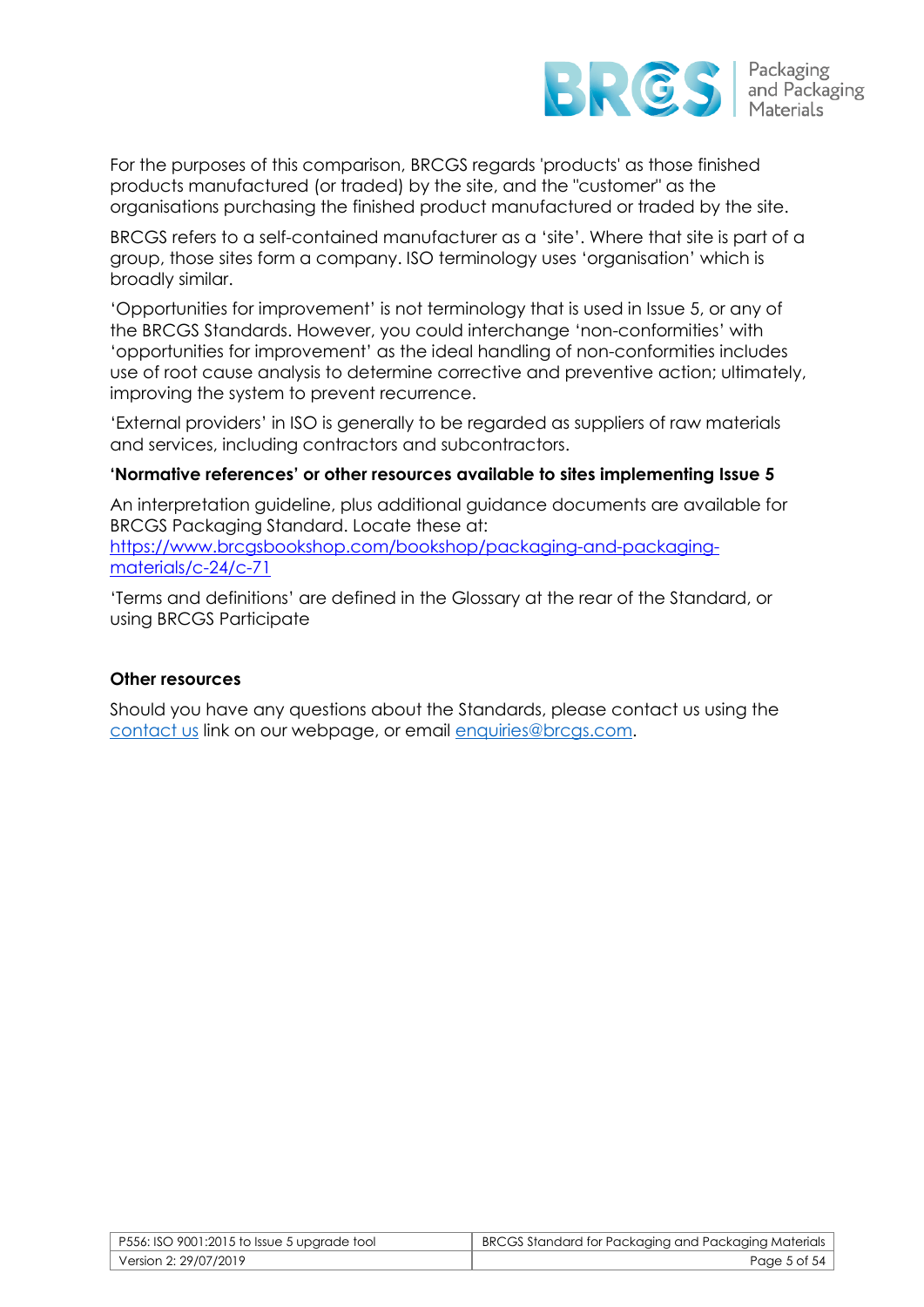

# **Detailed comparison**

| Issue 5 |                                                                                                                                                                                                                                                                                                                                                                                                                                             | Equivalent ISO<br>9001:2015<br>clause | Commentary                                                                                                                                                                                                                                                                                                                                                                                                                                                                                                                                                                                                                       |  |  |
|---------|---------------------------------------------------------------------------------------------------------------------------------------------------------------------------------------------------------------------------------------------------------------------------------------------------------------------------------------------------------------------------------------------------------------------------------------------|---------------------------------------|----------------------------------------------------------------------------------------------------------------------------------------------------------------------------------------------------------------------------------------------------------------------------------------------------------------------------------------------------------------------------------------------------------------------------------------------------------------------------------------------------------------------------------------------------------------------------------------------------------------------------------|--|--|
| 1       | Senior Management Commitment and Continual Improvement                                                                                                                                                                                                                                                                                                                                                                                      |                                       |                                                                                                                                                                                                                                                                                                                                                                                                                                                                                                                                                                                                                                  |  |  |
| 1.1     | The company's senior management shall<br>demonstrate that they are fully<br>committed to the implementation of<br>requirements of the BRCGS Standard for<br>Packaging and Packaging Materials. This<br>shall include provision of adequate<br>resources, effective communication and<br>systems of review to ensure continual<br>improvement.<br>Opportunities for improvement shall be<br>identified, implemented and fully<br>documented. | $5.1.1. (a-j)$<br>$5.2.1$ (a-d)       | Complies                                                                                                                                                                                                                                                                                                                                                                                                                                                                                                                                                                                                                         |  |  |
| 1.1.1   | The site shall have a documented policy<br>which states the site's intention to meet its<br>obligation to produce safe and legally<br>compliant products to the specified<br>quality, and confirms its responsibility to its<br>customers.<br>This shall be:<br>• signed by the person with overall<br>responsibility for the site<br>• communicated to all staff.                                                                          | 5.2.2                                 | <b>Both Standards require</b><br>communication of the policy.<br><b>BRCGS</b> simply states that it<br>should be communicated to all<br>staff, whereas ISO requires the<br>company to ensure it's<br>understood and applied.<br>It's worth noting that Section 3.2<br>- Documentation control has<br>requirements around the<br>control of all documentation<br>related to the Standard. Also,<br>Section 6 – Personnel of Issue 5<br>has specific clauses on training<br>and competence of individuals<br>within the organisation, and it's<br>here that the understanding<br>and use of the policy by<br>employees is located. |  |  |
| 1.1.2   | The site's senior management shall<br>establish clear objectives to maintain and<br>improve the quality, safety and legality of<br>products manufactured, in accordance<br>with the product safety and quality policy<br>and this Standard. These objectives shall<br>be:<br>• documented and include targets or<br>clear measures of success<br>• clearly communicated to relevant staff                                                   | 6.2.1<br>10.1                         | Quality objectives are required<br>for both standards but it should<br>be noted that the scope of<br>Issue 5 addresses product safety<br>and hygiene as well as quality<br>so any existing objectives may<br>need to be reviewed for<br>content and additional<br>objectives included.                                                                                                                                                                                                                                                                                                                                           |  |  |

| $\mid$ P556: ISO 9001:2015 to Issue 5 upgrade tool | BRCGS Standard for Packaging and Packaging Materials |
|----------------------------------------------------|------------------------------------------------------|
| Version 2: 29/07/2019 '                            | Page 6 of 54                                         |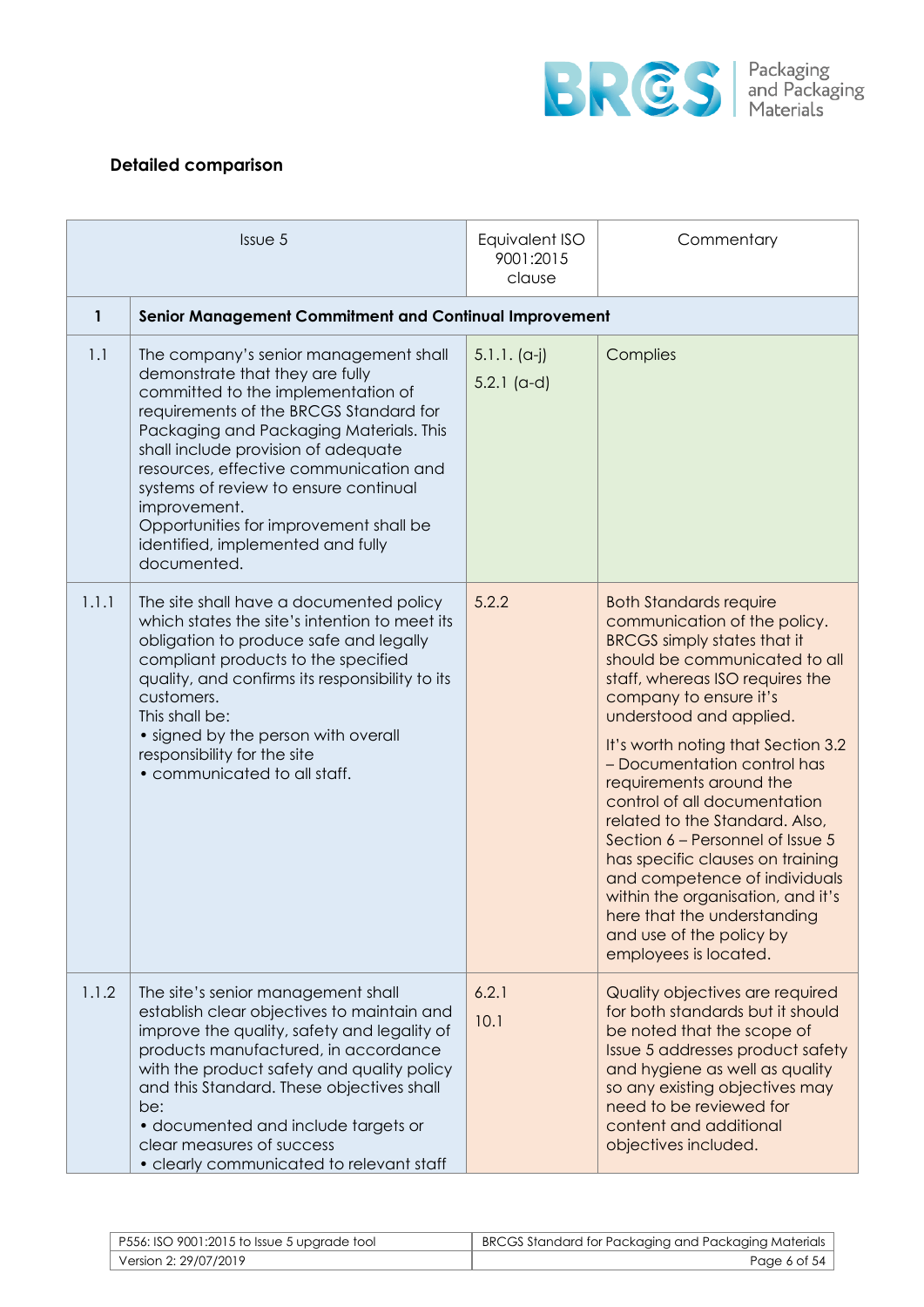

|       | • monitored, and the results reported at a<br>suitable predetermined frequency to the<br>site's senior management<br>• reviewed at least annually.                                                                                                                                                                                                                                                                          |                                       | Note that each Standard has<br>differing detail requirements on<br>the objectives although both<br>align in the documentation and<br>communication of the<br>objectives. |
|-------|-----------------------------------------------------------------------------------------------------------------------------------------------------------------------------------------------------------------------------------------------------------------------------------------------------------------------------------------------------------------------------------------------------------------------------|---------------------------------------|--------------------------------------------------------------------------------------------------------------------------------------------------------------------------|
| 1.1.3 | The company's senior management shall<br>provide the human and financial<br>resources required to effectively<br>implement the processes of the quality<br>management system and product safety<br>programme and maintain compliance<br>with this Standard.                                                                                                                                                                 | 6.2.2<br>6.3<br>7.1<br>7.1.1<br>7.1.2 | Complies                                                                                                                                                                 |
| 1.1.4 | The company's senior management shall<br>have a system in place to ensure that the<br>site is kept informed of and reviews:<br>• scientific and technical developments<br>• industry codes of practice<br>• all relevant legislation applicable in the<br>country of manufacture and, where<br>known, the country where the product will<br>be used<br>• any changes to the Standard or<br>protocol published by the BRCGS. | 4.1<br>5.1.1<br>7.1.6                 | Complies                                                                                                                                                                 |
| 1.1.5 | The site shall have a genuine, current hard<br>copy or electronic version of the Standard<br>available.                                                                                                                                                                                                                                                                                                                     |                                       |                                                                                                                                                                          |
| 1.1.6 | Where the site is certificated to the<br>Standard, it shall ensure that<br>recertification audits occur on or before<br>the audit due date indicated on the<br>certificate.                                                                                                                                                                                                                                                 |                                       |                                                                                                                                                                          |
| 1.1.7 | The most senior production or operations<br>manager on site shall participate in the<br>opening and closing meetings of the<br>audit for the BRCGS Standard for<br>Packaging and Packaging Materials<br>certification. Relevant departmental<br>managers or their deputies shall be<br>available as required during the audit.                                                                                              |                                       |                                                                                                                                                                          |
| 1.1.8 | The site's senior management shall ensure<br>that the root causes of non-conformities<br>identified at the previous audit against<br>the Standard have been effectively<br>addressed to prevent recurrence.<br>A system shall be in place to close out<br>non-conformities raised in internal,                                                                                                                              | 10.1<br>10.2.1                        | Complies                                                                                                                                                                 |

| P556: ISO 9001:2015 to Issue 5 upgrade tool | BRCGS Standard for Packaging and Packaging Materials |
|---------------------------------------------|------------------------------------------------------|
| Version 2: 29/07/2019                       | Page 7 of 54                                         |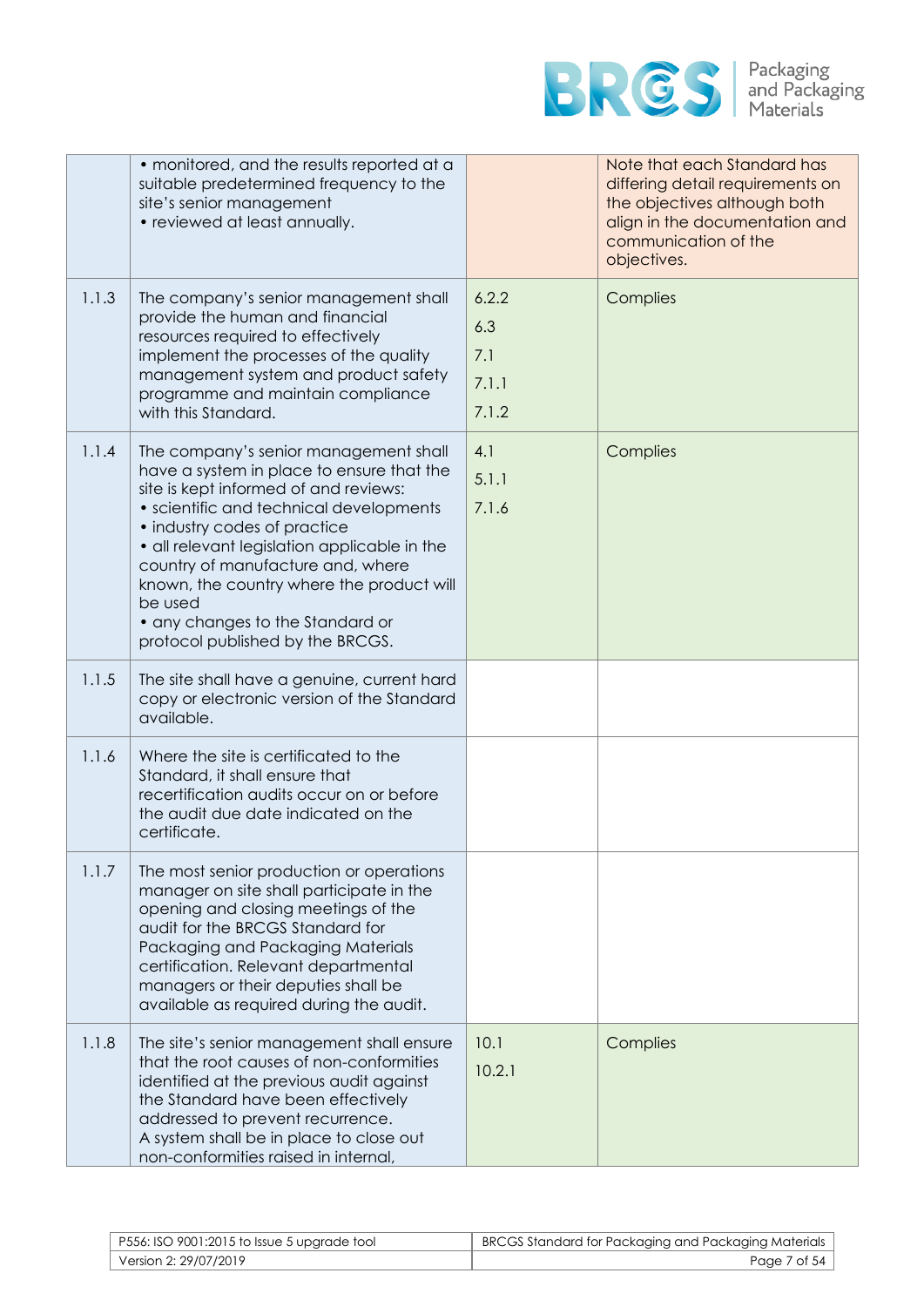

|            | second-party and third-party audits, with<br>consideration of the root cause.                                                                                                                                                                                                                                                                                                                                                                                                                                                                                                                                         |                                  |                                                                                                                                                                                                             |
|------------|-----------------------------------------------------------------------------------------------------------------------------------------------------------------------------------------------------------------------------------------------------------------------------------------------------------------------------------------------------------------------------------------------------------------------------------------------------------------------------------------------------------------------------------------------------------------------------------------------------------------------|----------------------------------|-------------------------------------------------------------------------------------------------------------------------------------------------------------------------------------------------------------|
| 1.2        | <b>Management Review</b>                                                                                                                                                                                                                                                                                                                                                                                                                                                                                                                                                                                              |                                  |                                                                                                                                                                                                             |
| 1.2<br>SOI | The site's senior management shall ensure<br>that a management review is undertaken<br>to ensure that the product safety and<br>quality system is both fully implemented<br>and effective, and that opportunities for<br>improvement are identified.                                                                                                                                                                                                                                                                                                                                                                  | 5.1.1                            | Complies                                                                                                                                                                                                    |
| 1.2.1      | Management review meetings attended<br>by the site's senior management shall be<br>undertaken at appropriate planned<br>intervals; as a minimum annually.                                                                                                                                                                                                                                                                                                                                                                                                                                                             | 5.1.1                            | Complies                                                                                                                                                                                                    |
| 1.2.2      | The review process shall include the<br>evaluation of:<br>• previous management review<br>documents, action plans and timeframes<br>• results of internal, second-party and<br>third-party audits<br>• customer performance indicators,<br>complaints and feedback<br>• review of the hazard and risk<br>management (HARM) system<br>· incidents, corrective actions, out-of-<br>specification results and non-conforming<br>materials<br>• resource requirements<br>• the site's performance against the<br>Standard and the objectives set<br>• the effectiveness of root cause analysis<br>and corrective actions. | 5.1.1<br>9.3.2<br>10.3           | Complies                                                                                                                                                                                                    |
| 1.2.3      | The meeting shall be documented and<br>used to revise the objectives. The<br>decisions and actions agreed within the<br>review process shall be effectively<br>communicated to appropriate staff, and<br>actions implemented within agreed<br>timescales.                                                                                                                                                                                                                                                                                                                                                             | 9.3.3<br>9.3.3<br>10.2.2<br>10.3 | Complies                                                                                                                                                                                                    |
| 1.2.4      | The site shall have a demonstrable system<br>in place which enables product safety,<br>legality and quality issues to be brought to<br>the attention of senior management and<br>allows for the resolution of issues requiring<br>immediate action.                                                                                                                                                                                                                                                                                                                                                                   | 5.1.1(h)                         | Partial<br>ISO 9001 talks of engaging and<br>supporting persons to contribute<br>to the effectiveness of the<br>system. This should result in a<br>good relationship between<br>production staff and senior |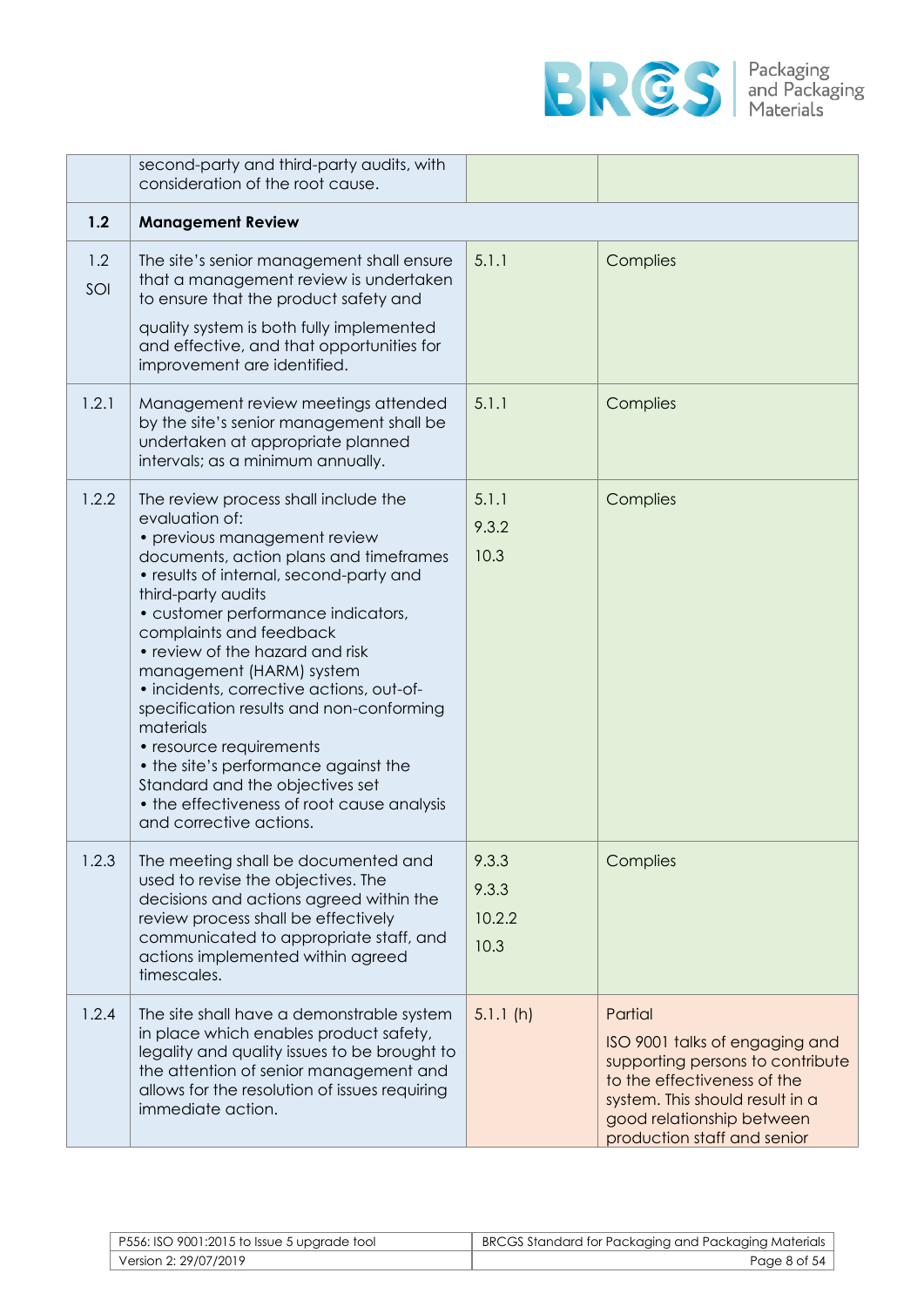

|            |                                                                                                                                                                                                                                                                                                                                                                                                          |              | management, facilitating the<br>timely transfer of information.                                                                                                                                        |
|------------|----------------------------------------------------------------------------------------------------------------------------------------------------------------------------------------------------------------------------------------------------------------------------------------------------------------------------------------------------------------------------------------------------------|--------------|--------------------------------------------------------------------------------------------------------------------------------------------------------------------------------------------------------|
| 1.3        | Organisational Structure, Responsibilities and Management Authority                                                                                                                                                                                                                                                                                                                                      |              |                                                                                                                                                                                                        |
| 1.3<br>SOI | The company shall have a clear<br>organisational structure and lines of<br>communication to enable effective<br>management of product safety, legality,<br>regulatory compliance and quality.                                                                                                                                                                                                            | 5.1.1        | Complies                                                                                                                                                                                               |
| 1.3.1      | The site shall have a current organisation<br>chart demonstrating the management<br>structure of the company.<br>The responsibilities for the management of<br>activities which ensure product safety,<br>quality and legality shall be clearly<br>allocated and understood by the<br>managers responsible. It shall be clearly<br>documented who deputises in the<br>absence of the responsible person. | 5.3          | Complies                                                                                                                                                                                               |
| 1.3.2      | Clear communication and reporting<br>channels shall be in place to report on<br>and monitor compliance with the<br>Standard.                                                                                                                                                                                                                                                                             | 5.1.1<br>7.4 | ISO 5.1.1 is a broad requirement<br>around the requirements on top<br>management ('Senior<br>management' for Issue 5),<br>hence it appears multiple times<br>across different Issue 5<br>requirements. |
| 1.3.3      | The site's senior management shall ensure<br>that all employees are aware of their<br>responsibilities. Where documented work<br>instructions exist for activities undertaken.<br>the relevant employees shall have access<br>to these and be able to demonstrate that<br>work is carried out in accordance with the<br>instructions.                                                                    | 7.4          | Complies                                                                                                                                                                                               |
| 2.1        | <b>Hazard and Risk Management Team</b>                                                                                                                                                                                                                                                                                                                                                                   |              |                                                                                                                                                                                                        |
| 2.1<br>SOI | A multidisciplinary hazard and risk<br>management team shall be in place to<br>develop and manage the hazard and risk<br>management system and ensure the<br>system is fully implemented and<br>evaluated for its effectiveness.                                                                                                                                                                         |              |                                                                                                                                                                                                        |
| 2.1.1      | The hazard and risk management system<br>shall be developed, reviewed and<br>managed by a multidisciplinary team that<br>includes those responsible for quality,<br>technical, engineering/maintenance,                                                                                                                                                                                                  |              |                                                                                                                                                                                                        |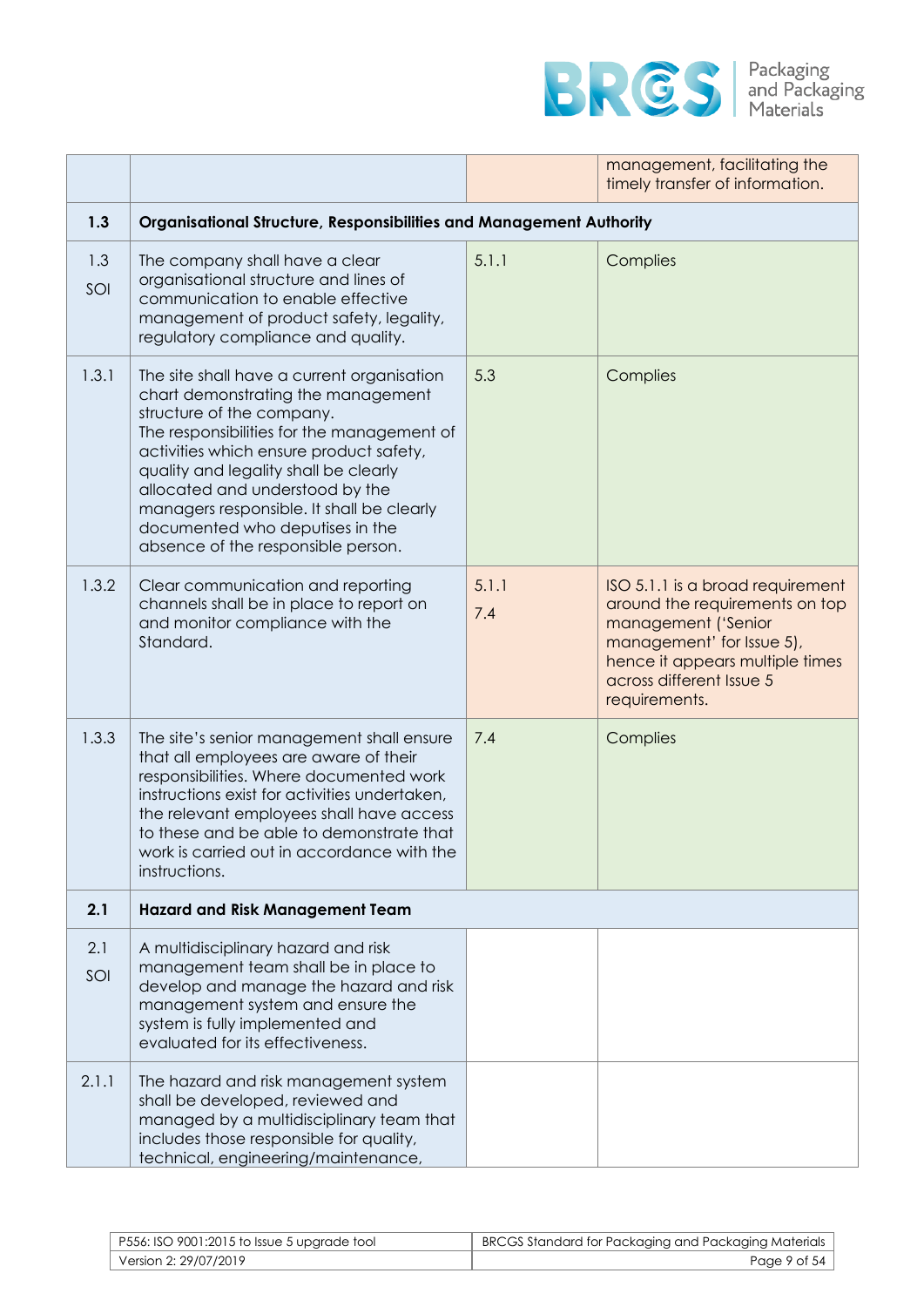

|            | production operations and other relevant                                                                                                                                                                                                                                                                                                                  |       |                                                                                                                                                                                                                                                                                                                                                                                                                                |
|------------|-----------------------------------------------------------------------------------------------------------------------------------------------------------------------------------------------------------------------------------------------------------------------------------------------------------------------------------------------------------|-------|--------------------------------------------------------------------------------------------------------------------------------------------------------------------------------------------------------------------------------------------------------------------------------------------------------------------------------------------------------------------------------------------------------------------------------|
|            | functions.                                                                                                                                                                                                                                                                                                                                                |       |                                                                                                                                                                                                                                                                                                                                                                                                                                |
|            | In the event that the site does not have<br>the appropriate expertise in-house,<br>external expertise may be used to analyse<br>any hazards and the risk of them<br>occurring, and/or develop and review the<br>hazard and risk management system.<br>However, the day-to-day management of<br>the system shall remain the responsibility<br>of the site. |       |                                                                                                                                                                                                                                                                                                                                                                                                                                |
| 2.1.2      | The multidisciplinary team shall have a<br>designated team leader who shall be<br>suitably trained and able to demonstrate<br>competence and experience of hazard<br>and risk analysis.                                                                                                                                                                   |       |                                                                                                                                                                                                                                                                                                                                                                                                                                |
| 2.1.3      | The team shall be able to demonstrate<br>competence in hazard and risk analysis<br>principles and be kept up to date with<br>factory changes and customer<br>requirements as they occur.                                                                                                                                                                  |       |                                                                                                                                                                                                                                                                                                                                                                                                                                |
| 2.2        | <b>Hazard and Risk Analysis</b>                                                                                                                                                                                                                                                                                                                           |       |                                                                                                                                                                                                                                                                                                                                                                                                                                |
| 2.2<br>SOI | A documented hazard and risk<br>management system shall be in place to<br>ensure that all hazards to product safety,<br>quality and legality are identified and<br>appropriate controls established.                                                                                                                                                      | 4.4.1 | The basis of Issue 5 is the hazard<br>and risk analysis which, in turn, is<br>based on HACCP. The<br>advantage of Issue 5 is that the<br>assessment of the process and<br>highlighting any hazards to<br>product safety and quality<br>(bearing in mind that ISO 9001<br>focuses only on quality) is laid<br>out in a logical way, enabling<br>the site to take a step-by-step<br>approach to the hazard and<br>risk analysis. |
|            |                                                                                                                                                                                                                                                                                                                                                           |       | The measures outlined in ISO<br>4.4.1 align in their intent, if not                                                                                                                                                                                                                                                                                                                                                            |

| P556: ISO 9001:2015 to Issue 5 upgrade tool | BRCGS Standard for Packaging and Packaging Materials |
|---------------------------------------------|------------------------------------------------------|
| Version 2: 29/07/2019                       | Page 10 of 54                                        |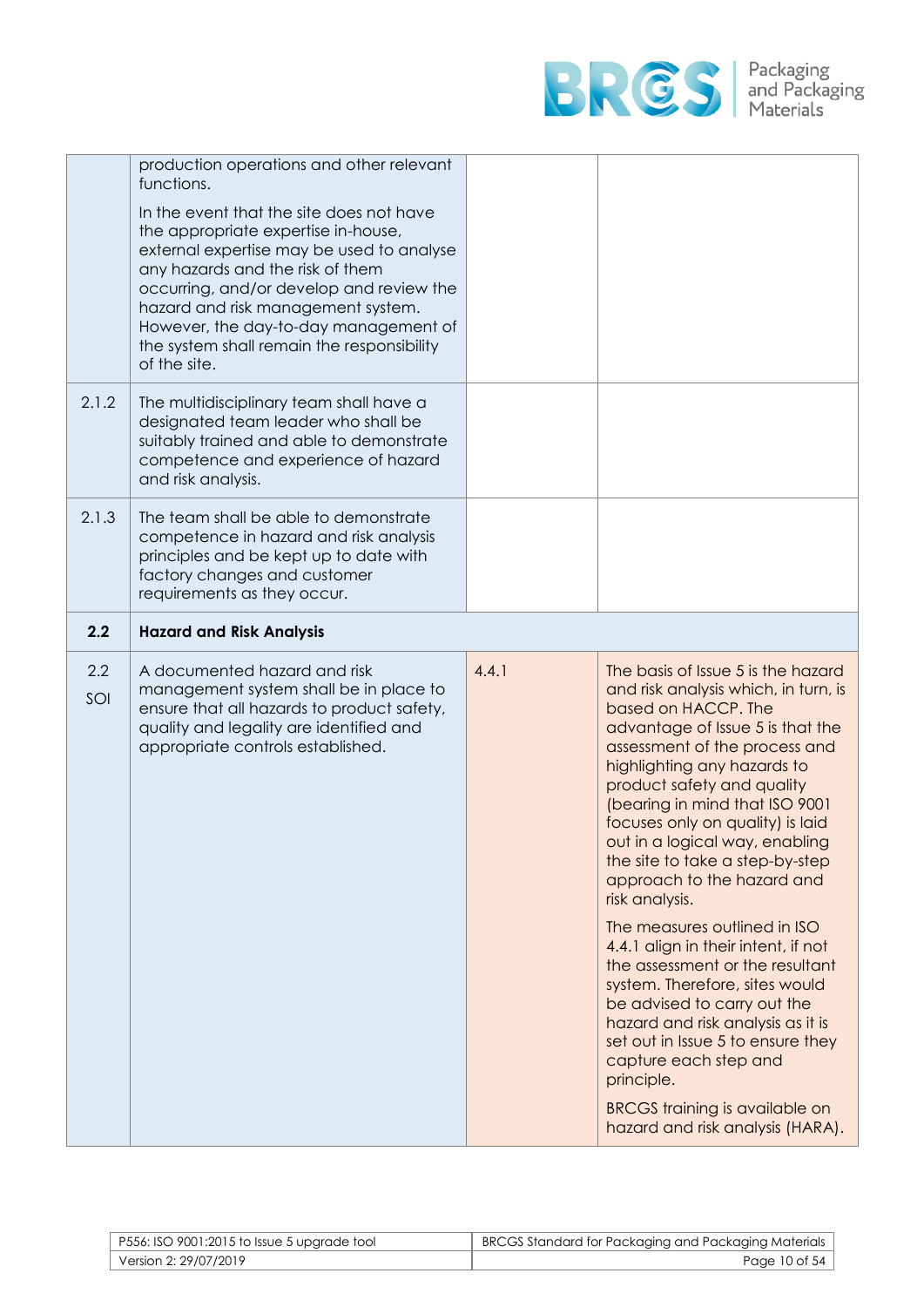

| 2.2.1 | The scope of the hazard and risk analysis<br>shall be clearly defined and documented<br>and shall cover all products and<br>processes included within the intended<br>scope of certification.                                                                                                                                                                                                      | 4.4.1 | The basis of Issue 5 is the hazard<br>and risk analysis which, in turn, is<br>based on HACCP. The<br>advantage of Issue 5 is that the<br>assessment of the process and<br>highlighting any hazards to<br>product safety and quality is<br>laid out in a logical way,<br>enabling the site to take a step-<br>by-step approach to the hazard<br>and risk analysis.                                                               |
|-------|----------------------------------------------------------------------------------------------------------------------------------------------------------------------------------------------------------------------------------------------------------------------------------------------------------------------------------------------------------------------------------------------------|-------|---------------------------------------------------------------------------------------------------------------------------------------------------------------------------------------------------------------------------------------------------------------------------------------------------------------------------------------------------------------------------------------------------------------------------------|
|       |                                                                                                                                                                                                                                                                                                                                                                                                    |       | ISO9001:2015 with its much<br>larger, generalised scope<br>requires controls on all<br>processes to meet interested<br>parties (stakeholder)<br>expectations and does not<br>relate just to product quality but<br>will relate to product quality,<br>product safety, efficiency and<br>potentially even efficiency and<br>cost effectiveness if<br>shareholders are considered as<br>an interested party as they<br>should be. |
|       |                                                                                                                                                                                                                                                                                                                                                                                                    |       | The measures outlined in ISO<br>4.4.1 align in their intent, if not<br>the assessment or the resultant<br>system. Therefore, sites would<br>be advised to carry out the<br>hazard and risk analysis as it is<br>set out in Issue 5 to ensure they<br>capture each step and<br>principle.<br><b>BRCGS</b> training is available on<br>hazard and risk analysis (HARA).                                                           |
| 2.2.2 | The hazard and risk analysis team shall<br>maintain awareness of and take into<br>account:<br>• historical and known hazards associated<br>with specific processes, raw materials or<br>intended use of the product (where<br>known)<br>• known likely product defects that affect<br>safety or quality<br>• relevant codes of practice or<br>recognised guidelines<br>• legislative requirements. | 4.4.1 | The measures outlined in ISO<br>4.4.1 align in their intent, if not<br>the assessment or the resultant<br>system. Therefore, sites would<br>be advised to carry out the<br>hazard and risk analysis as it is<br>set out in Issue 5 to ensure they<br>capture each step and<br>principle.                                                                                                                                        |

| P556: ISO 9001:2015 to Issue 5 upgrade tool | BRCGS Standard for Packaging and Packaging Materials |
|---------------------------------------------|------------------------------------------------------|
| Version 2: 29/07/2019                       | Page 11 of 54                                        |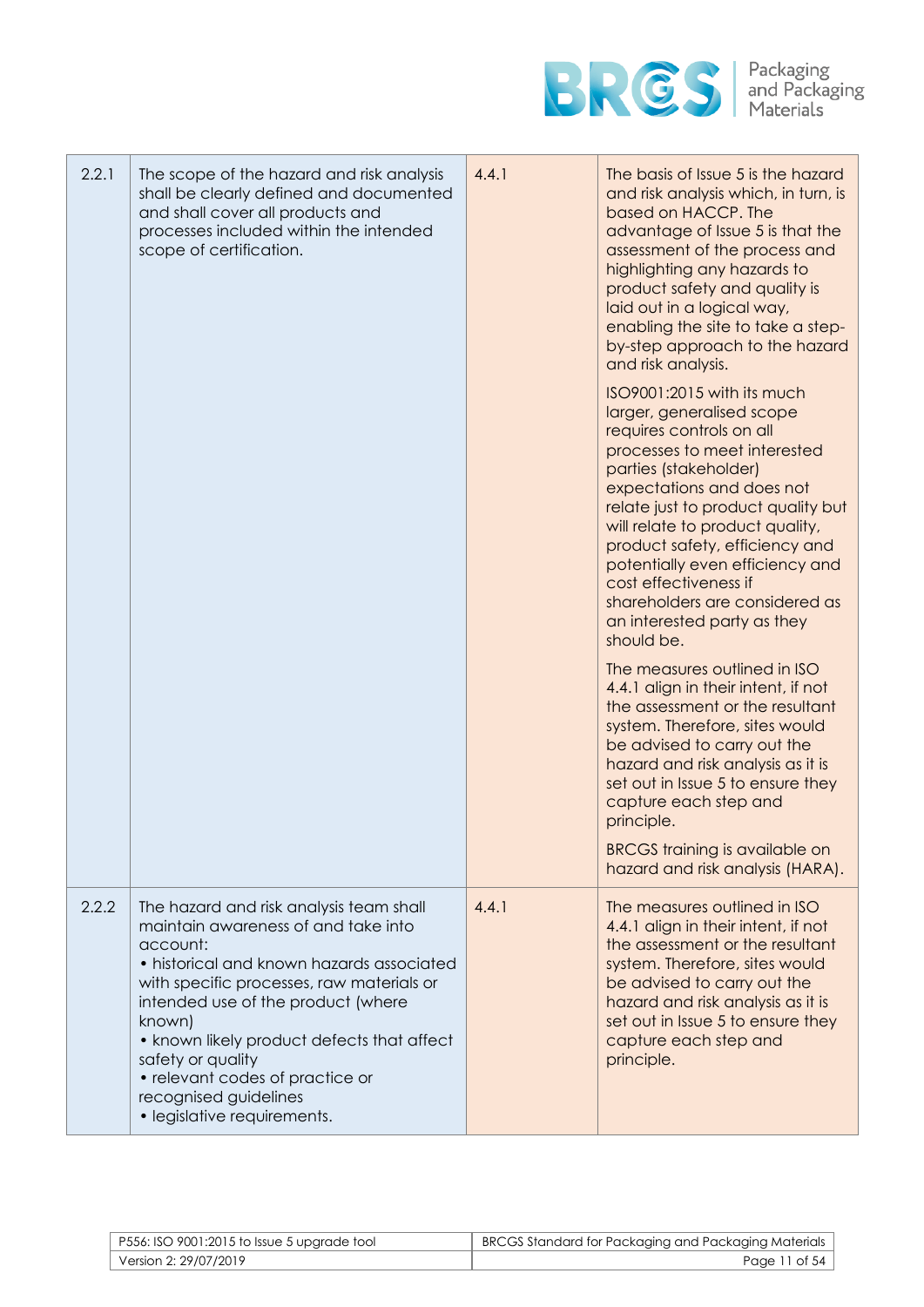

| 2.2.3 | A full description of the product shall be<br>developed, which includes all relevant<br>information on product safety, quality and<br>integrity. As a guide this may include:<br>composition (e.g. raw materials,<br>inks, varnishes, coatings and other<br>print chemicals)<br>origin of raw materials, including<br>$\bullet$<br>use of recycled materials<br>intended use of the packaging materials<br>and defined restrictions on use; for<br>example, direct contact with food or<br>other hygiene-sensitive products, or the<br>physical or chemical conditions.                                                                                                                                                                      | 4.4.1 | The measures outlined in ISO<br>4.4.1 align in their intent, if not<br>the assessment or the resultant<br>system. Therefore, sites would<br>be advised to carry out the<br>hazard and risk analysis as it is<br>set out in Issue 5 to ensure they<br>capture each step and<br>principle. |
|-------|----------------------------------------------------------------------------------------------------------------------------------------------------------------------------------------------------------------------------------------------------------------------------------------------------------------------------------------------------------------------------------------------------------------------------------------------------------------------------------------------------------------------------------------------------------------------------------------------------------------------------------------------------------------------------------------------------------------------------------------------|-------|------------------------------------------------------------------------------------------------------------------------------------------------------------------------------------------------------------------------------------------------------------------------------------------|
| 2.2.4 | A flow diagram shall be prepared for<br>each product, product group or process.<br>This shall set out each process step from<br>the receipt of raw materials to dispatch to<br>the customer. As a guide this shall include,<br>as relevant:<br>receipt and approval of artwork<br>$\bullet$<br>receipt and preparation of raw<br>$\bullet$<br>materials such as additives, inks<br>and adhesives<br>each manufacturing process step<br>$\bullet$<br>in-line testing or measuring<br>$\bullet$<br>equipment<br>the use of rework and post-<br>$\bullet$<br>consumer recycled materials<br>any subcontracted processes<br>customer returns.<br>The accuracy of the process flow shall be<br>validated by the hazard and risk analysis<br>team. | 4.4.1 | The measures outlined in ISO<br>4.4.1 align in their intent, if not<br>the assessment or the resultant<br>system. Therefore, sites would<br>be advised to carry out the<br>hazard and risk analysis as it is<br>set out in Issue 5 to ensure they<br>capture each step and<br>principle. |
| 2.2.5 | The hazard and risk analysis team shall<br>identify and record all potential hazards<br>that are reasonably expected to occur at<br>each step in relation to the product and<br>process. The hazards considered shall<br>include, where relevant:<br>microbiological<br>foreign objects<br>$\bullet$<br>chemical contamination (e.g.<br>taint, odour, allergen, component                                                                                                                                                                                                                                                                                                                                                                    | 4.4.1 | The measures outlined in ISO<br>4.4.1 align in their intent, if not<br>the assessment or the resultant<br>system. Therefore, sites would<br>be advised to carry out the<br>hazard and risk analysis as it is<br>set out in Issue 5 to ensure they<br>capture each step and<br>principle. |

| $\mid$ P556: ISO 9001:2015 to Issue 5 upgrade tool | BRCGS Standard for Packaging and Packaging Materials |
|----------------------------------------------------|------------------------------------------------------|
| Version 2: 29/07/2019                              | Page 12 of 54                                        |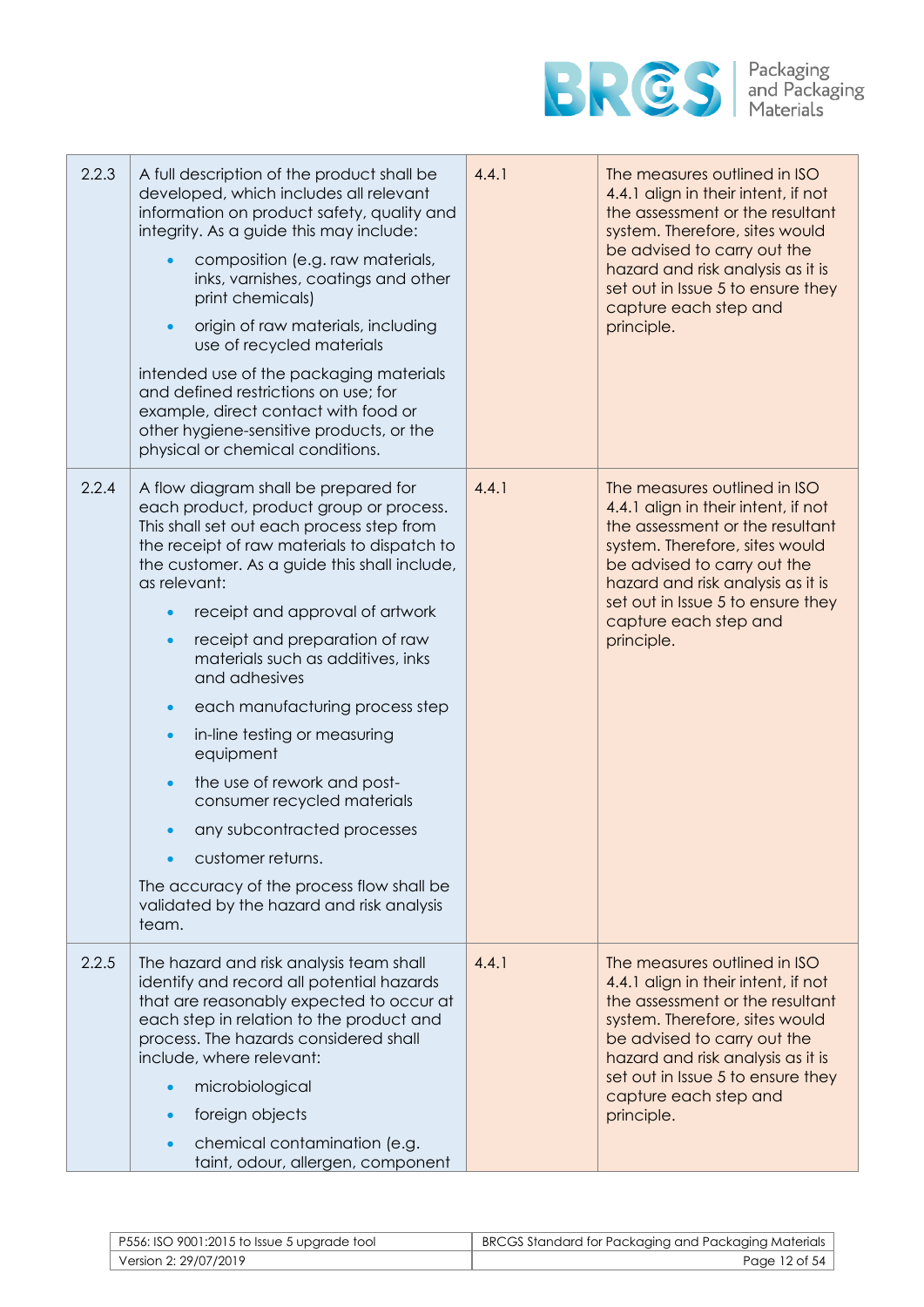

|       | transfer from inks, varnishes and<br>glues)                                                                                                                                                                                                                                                                                                                                                                                                                                                                     |       |                                                                                                                                                                                                                                                                                          |
|-------|-----------------------------------------------------------------------------------------------------------------------------------------------------------------------------------------------------------------------------------------------------------------------------------------------------------------------------------------------------------------------------------------------------------------------------------------------------------------------------------------------------------------|-------|------------------------------------------------------------------------------------------------------------------------------------------------------------------------------------------------------------------------------------------------------------------------------------------|
|       | potential problems arising from the<br>$\bullet$<br>use of recycled materials                                                                                                                                                                                                                                                                                                                                                                                                                                   |       |                                                                                                                                                                                                                                                                                          |
|       | legality<br>$\bullet$                                                                                                                                                                                                                                                                                                                                                                                                                                                                                           |       |                                                                                                                                                                                                                                                                                          |
|       | defects critical to consumer safety                                                                                                                                                                                                                                                                                                                                                                                                                                                                             |       |                                                                                                                                                                                                                                                                                          |
|       | hazards that may have an impact<br>$\bullet$<br>on the functional integrity and<br>performance of the final product<br>in use                                                                                                                                                                                                                                                                                                                                                                                   |       |                                                                                                                                                                                                                                                                                          |
|       | potential for unintended migration<br>$\bullet$<br>of substances from the packaging<br>material into food or other<br>hygiene-sensitive product                                                                                                                                                                                                                                                                                                                                                                 |       |                                                                                                                                                                                                                                                                                          |
|       | potential for malicious<br>$\bullet$<br>intervention.                                                                                                                                                                                                                                                                                                                                                                                                                                                           |       |                                                                                                                                                                                                                                                                                          |
| 2.2.6 | The hazard and risk analysis team shall<br>identify control measures necessary to<br>prevent, eliminate or reduce each hazard<br>to acceptable levels.<br>Controls for identified hazards to product<br>quality shall be appropriately managed<br>through the prerequisite programme, as<br>set out in section 5.<br>Where control is through prerequisite<br>programmes these shall be reviewed to<br>ensure they adequately control the risk<br>identified and, where necessary,<br>improvements implemented. | 4.4.1 | The measures outlined in ISO<br>4.4.1 align in their intent, if not<br>the assessment or the resultant<br>system. Therefore, sites would<br>be advised to carry out the<br>hazard and risk analysis as it is<br>set out in Issue 5 to ensure they<br>capture each step and<br>principle. |
| 2.2.7 | For each hazard that requires control,<br>other than by an existing prerequisite<br>programme (as set out in sections 4-6),<br>the control points shall be reviewed to<br>identify those that are critical. This process<br>shall include an assessment of the risk<br>level for each hazard based on the<br>likelihood of the occurrence and the<br>severity of the outcome.<br>Critical control points shall be those<br>control points that are required to<br>prevent, eliminate or reduce a product        | 4.4.1 | The measures outlined in ISO<br>4.4.1 align in their intent, if not<br>the assessment or the resultant<br>system. Therefore, sites would<br>be advised to carry out the<br>hazard and risk analysis as it is<br>set out in Issue 5 to ensure they<br>capture each step and<br>principle. |
|       | safety or integrity hazard to acceptable<br>levels.                                                                                                                                                                                                                                                                                                                                                                                                                                                             |       |                                                                                                                                                                                                                                                                                          |
|       | Where a control point is not classified as<br>critical and control may be achieved<br>through a prerequisite programme, a                                                                                                                                                                                                                                                                                                                                                                                       |       |                                                                                                                                                                                                                                                                                          |

| P556: ISO 9001:2015 to Issue 5 upgrade tool | BRCGS Standard for Packaging and Packaging Materials |
|---------------------------------------------|------------------------------------------------------|
| Version 2: 29/07/2019                       | Page 13 of 54                                        |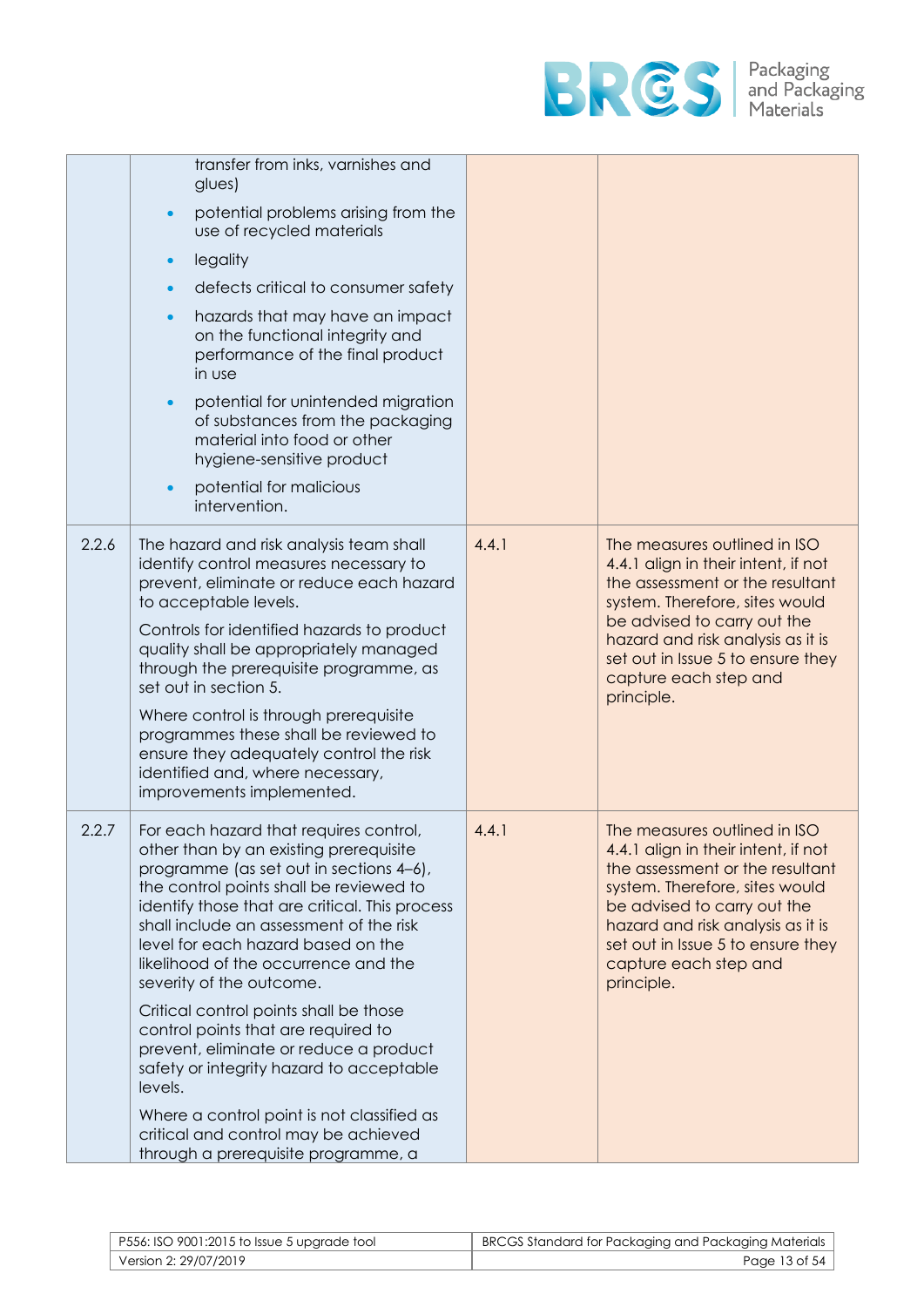

|        | programme shall be developed that is<br>sufficiently specified to effectively control<br>the identified hazard(s).                                                                                                                                                                                                                                                                                                                                                                                         |       |                                                                                                                                                                                                                                                                                          |
|--------|------------------------------------------------------------------------------------------------------------------------------------------------------------------------------------------------------------------------------------------------------------------------------------------------------------------------------------------------------------------------------------------------------------------------------------------------------------------------------------------------------------|-------|------------------------------------------------------------------------------------------------------------------------------------------------------------------------------------------------------------------------------------------------------------------------------------------|
| 2.2.8  | For each critical control point, the<br>appropriate critical limits shall be defined<br>in order to identify clearly whether the<br>process is in or out of control. Critical limits<br>shall be measurable, where possible, and<br>the rationale for their establishment<br>clearly documented. Relevant legislation<br>and codes of practice shall be taken into<br>account when establishing the limits.                                                                                                | 4.4.1 | The measures outlined in ISO<br>4.4.1 align in their intent, if not<br>the assessment or the resultant<br>system. Therefore, sites would<br>be advised to carry out the<br>hazard and risk analysis as it is<br>set out in Issue 5 to ensure they<br>capture each step and<br>principle. |
| 2.2.9  | For each critical control point, a<br>monitoring system shall be defined in<br>order to ensure compliance with critical<br>limits. Records of the monitoring shall be<br>maintained. Documented procedures<br>relating to the monitoring of critical<br>controls shall be included in internal audits<br>against the Standard (see clause 3.3).                                                                                                                                                            | 4.4.1 | The measures outlined in ISO<br>4.4.1 align in their intent, if not<br>the assessment or the resultant<br>system. Therefore, sites would<br>be advised to carry out the<br>hazard and risk analysis as it is<br>set out in Issue 5 to ensure they<br>capture each step and<br>principle. |
| 2.2.10 | The corrective action that shall be taken<br>when monitored results indicate a failure<br>to meet the control limit shall be<br>established and documented. This shall<br>include the procedures for quarantining<br>and evaluating potentially out-of-<br>specification products to ensure they are<br>not released until their safety, quality and<br>legality can be established.                                                                                                                       | 4.4.1 | The measures outlined in ISO<br>4.4.1 align in their intent, if not<br>the assessment or the resultant<br>system. Therefore, sites would<br>be advised to carry out the<br>hazard and risk analysis as it is<br>set out in Issue 5 to ensure they<br>capture each step and<br>principle. |
| 2.2.11 | A review of the hazard and risk<br>management system and prerequisite<br>programmes shall be carried out at least<br>once per year and following any<br>significant incidents or when any process<br>changes.<br>The review shall include a verification that<br>the hazard and risk analysis plan is<br>effective and may include a review of:<br>process changes<br>product composition changes<br>complaints<br>product failures<br>finished product recalls from<br>consumers (including system tests) | 4.4.1 | The measures outlined in ISO<br>4.4.1 align in their intent, if not<br>the assessment or the resultant<br>system. Therefore, sites would<br>be advised to carry out the<br>hazard and risk analysis as it is<br>set out in Issue 5 to ensure they<br>capture each step and<br>principle. |

| $\mid$ P556: ISO 9001:2015 to Issue 5 upgrade tool | BRCGS Standard for Packaging and Packaging Materials |
|----------------------------------------------------|------------------------------------------------------|
| Version 2: 29/07/2019                              | Page 14 of 54                                        |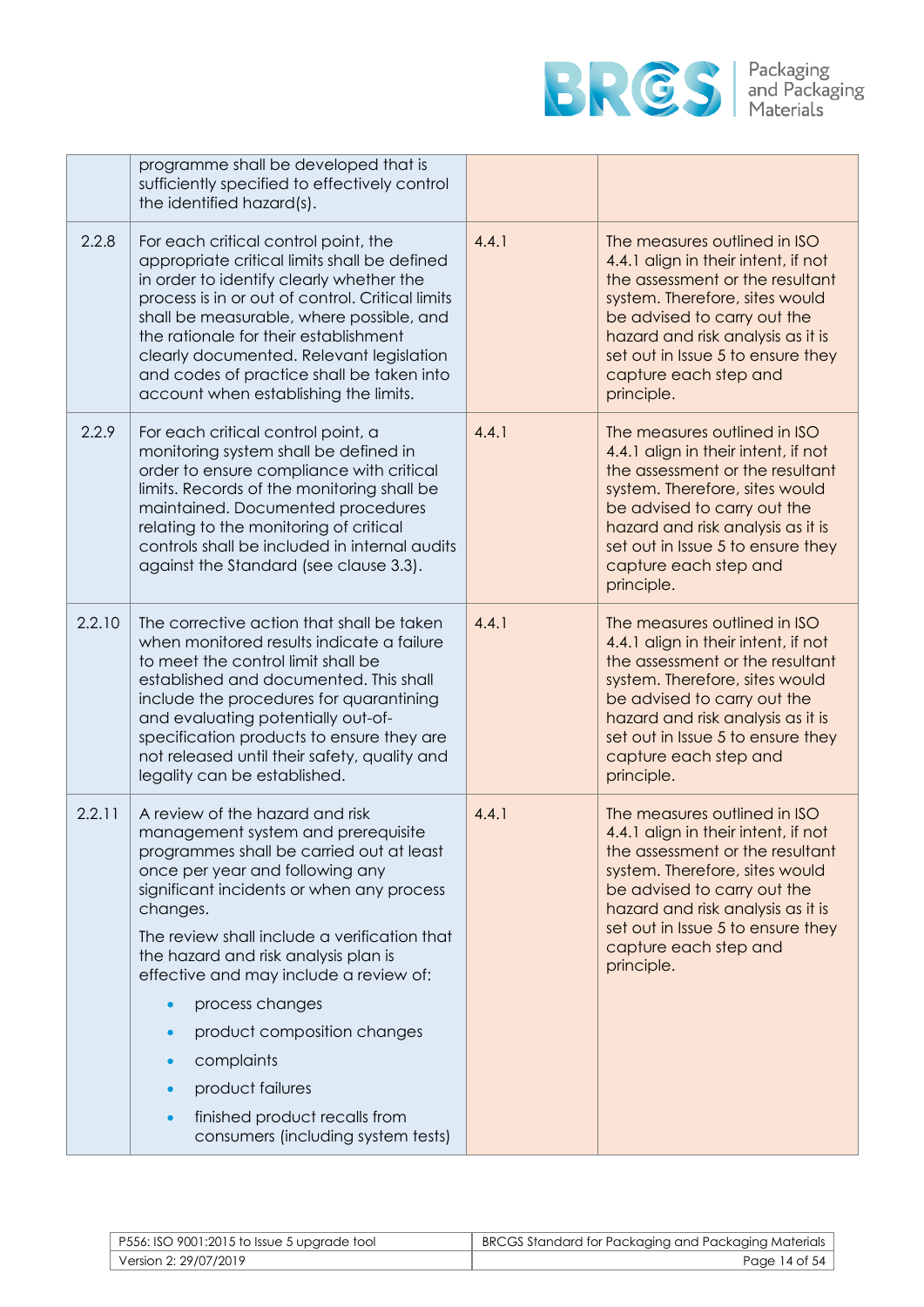

|            | product withdrawals<br>results of internal audits of<br>prerequisite programmes<br>results from external and third-<br>party auditors<br>new developments in industry<br>associated with materials, process<br>or product.                                      |                                  |          |
|------------|-----------------------------------------------------------------------------------------------------------------------------------------------------------------------------------------------------------------------------------------------------------------|----------------------------------|----------|
| 2.3        | <b>Exemption of Requirements based on Risk</b>                                                                                                                                                                                                                  |                                  |          |
| 2.3        | The hazard and risk analysis study shall be<br>fully supported by the implementation of<br>the prerequisites set out in requirements<br>clauses 4 to 6. However, the hazard and<br>risk analysis may indicate that some of the<br>requirements may be exempted. |                                  |          |
| 2.3.1      | Exemptions shall be documented and<br>regarded as proposed exemptions for<br>review at audit. Acceptance or rejection<br>of the proposed exemptions shall be<br>recorded in the auditor's report.                                                               |                                  |          |
| 2.3.2      | The site shall keep recorded exemptions<br>to the Standard under review and provide<br>documented evidence of this review at<br>subsequent audit.                                                                                                               |                                  |          |
| 3.1        | <b>Product Safety and Quality Management</b>                                                                                                                                                                                                                    |                                  |          |
| 3.1<br>SOI | The site's processes and procedures to<br>meet the requirements of this Standard<br>shall be documented to allow consistent<br>application, facilitate training, and<br>support due diligence in the production of<br>a safe and legal product.                 | $\mathbf{1}$                     | Complies |
| 3.1.1      | The site's documented procedures,<br>working methods and practices shall be<br>collated in a navigable and readily<br>accessible system, with consideration<br>being given to translation into<br>appropriate languages.                                        | $7.5.3.1$ (a)                    | Complies |
| 3.1.2      | The system shall be fully implemented,<br>reviewed at appropriate planned<br>intervals and improved where necessary.                                                                                                                                            | 4.4.1<br>6.1.1<br>6.1.2<br>9.1.3 | Complies |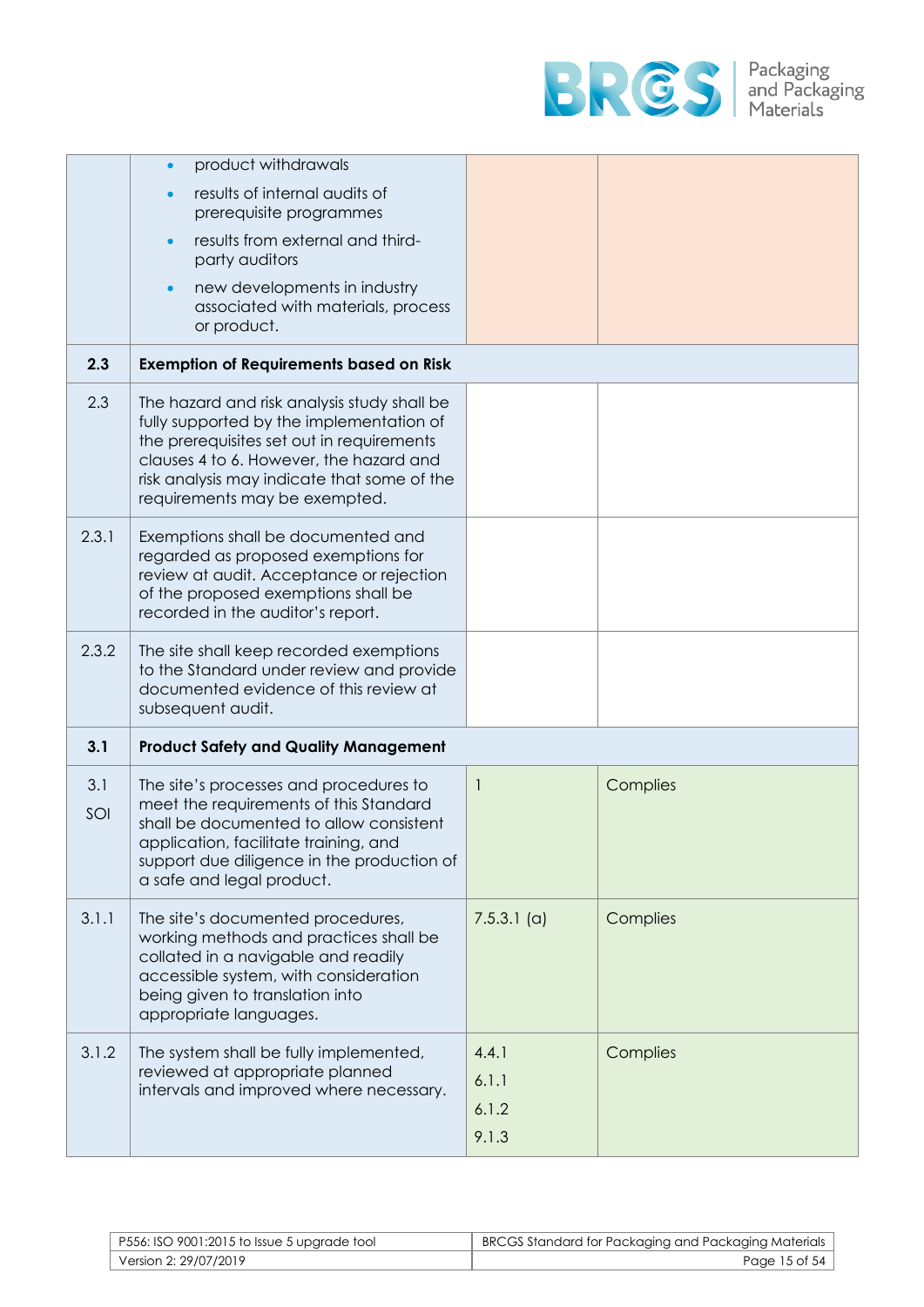

| 3.2        | <b>Documentation Control</b>                                                                                                                                                                                                                                                                                                                                                                                                                                                                      |                              |                                                                                                                    |
|------------|---------------------------------------------------------------------------------------------------------------------------------------------------------------------------------------------------------------------------------------------------------------------------------------------------------------------------------------------------------------------------------------------------------------------------------------------------------------------------------------------------|------------------------------|--------------------------------------------------------------------------------------------------------------------|
| 3.2<br>SOI | An effective document control system<br>shall ensure that only the correct versions<br>of documents, including recording forms,<br>are available and in use.                                                                                                                                                                                                                                                                                                                                      | 4.4.2<br>7.5.1<br>7.5.3.2    | Complies                                                                                                           |
| 3.2.1      | The company shall have a documented<br>procedure to manage documents which<br>form part of the<br>product safety and quality system. This<br>shall include:<br>• a list of all controlled documents<br>indicating the latest version number<br>• the method for the identification and<br>authorisation of controlled documents<br>• a record of the reason for any changes<br>or amendments to documents<br>• the system for the replacement of<br>existing documents when these are<br>updated. | 4.4.2<br>7.5.1<br>7.5.3.2    | Complies                                                                                                           |
| 3.2.2      | Where documents and records are in<br>electronic form these shall be suitably<br>protected to prevent loss or malicious<br>intervention.                                                                                                                                                                                                                                                                                                                                                          | $7.1.3$ (d)<br>$7.5.3.1$ (b) | Complies                                                                                                           |
| 3.3        | <b>Record Keeping</b>                                                                                                                                                                                                                                                                                                                                                                                                                                                                             |                              |                                                                                                                    |
| 3.3<br>SOI | The site shall maintain genuine records to<br>demonstrate the effective control of<br>product safety, legality and quality.                                                                                                                                                                                                                                                                                                                                                                       | 4.4.2<br>7.5.1               | Complies<br>Records can be deemend to<br>be 'Documented Information'<br>when Issue 5 is compared with<br>ISO 9001. |
| 3.3.1      | Records shall be legible, appropriately<br>authorised, retained in good condition,<br>and retrievable. Where records are in<br>electronic form these shall be suitably<br>backed up to prevent loss.                                                                                                                                                                                                                                                                                              | 4.4.2<br>7.5.3               | Complies                                                                                                           |
| 3.3.2      | Any alterations to records shall be<br>authorised and justification for the<br>alteration shall be recorded.                                                                                                                                                                                                                                                                                                                                                                                      | 7.5.3.2                      | Complies                                                                                                           |
| 3.3.3      | The company's senior management shall<br>ensure that documented procedures are<br>established and implemented for the<br>organisation, review, maintenance,<br>storage and retrieval of all records                                                                                                                                                                                                                                                                                               | 4.4.2<br>7.5.3               | Complies                                                                                                           |

| P556: ISO 9001:2015 to Issue 5 upgrade tool | BRCGS Standard for Packaging and Packaging Materials |
|---------------------------------------------|------------------------------------------------------|
| Version 2: 29/07/2019                       | Page 16 of 54                                        |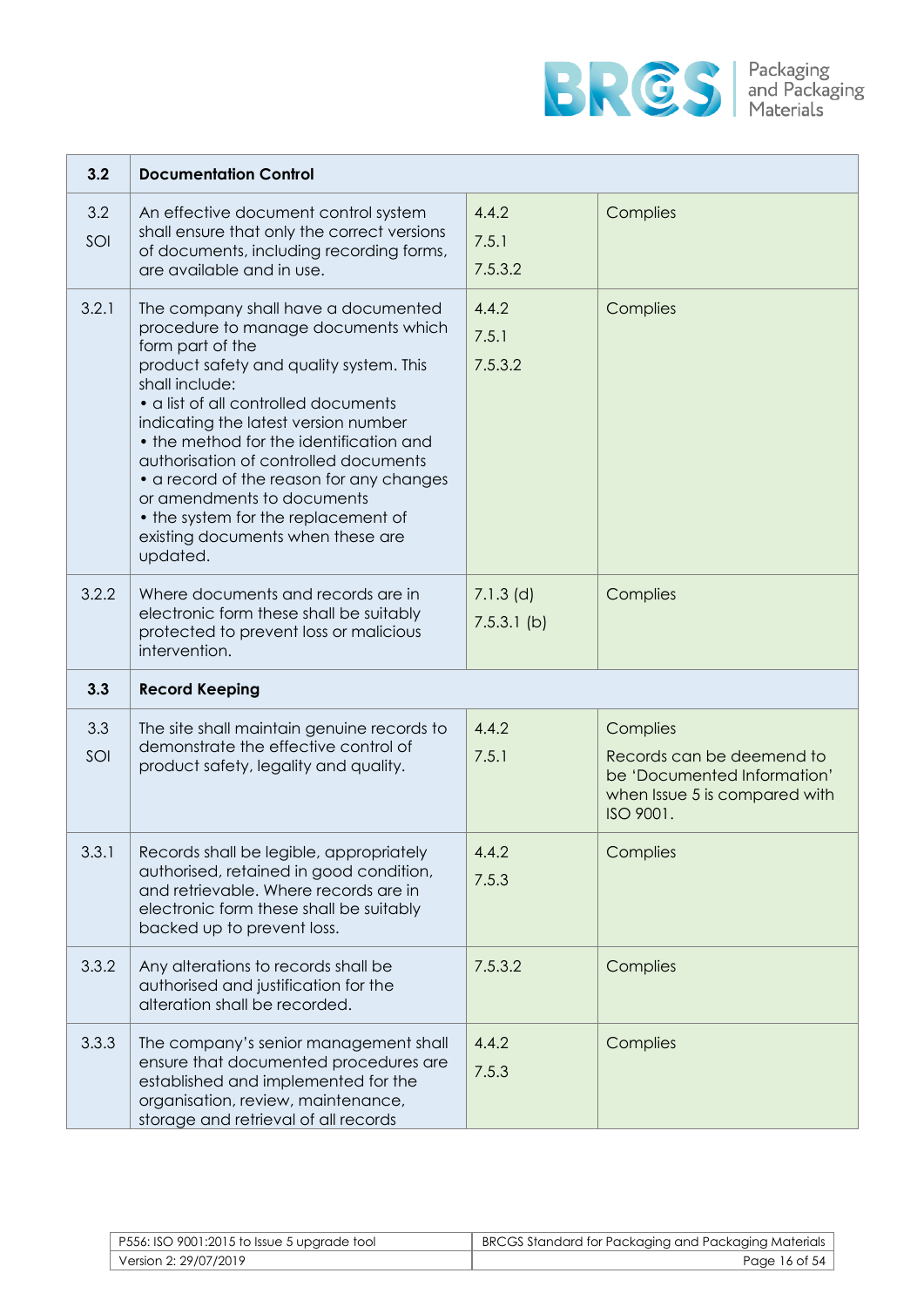

|            | relating to product safety, legality,<br>regulatory compliance and quality.                                                                                                                                                                             |         |                                                                                                                                                                      |
|------------|---------------------------------------------------------------------------------------------------------------------------------------------------------------------------------------------------------------------------------------------------------|---------|----------------------------------------------------------------------------------------------------------------------------------------------------------------------|
| 3.3.4      | The period of retention for records shall<br>relate to the usable life of the packaging<br>and products it is designed to contain<br>and shall respect any customer<br>requirements.                                                                    | 7.5.3.2 | ISO 9001 is not specific to<br>packaging materials, so while<br>ISO expects retention to be<br>addressed, this is not linked to<br>the usable life of the materials. |
| 3.4        | <b>Specifications</b>                                                                                                                                                                                                                                   |         |                                                                                                                                                                      |
| 3.4<br>SOI | Appropriate specifications shall exist for<br>raw materials, intermediate and finished<br>products, and for any product or service<br>which could affect the quality of the<br>finished product and customer<br>requirements.                           | 8.5.1   | Complies                                                                                                                                                             |
| 3.4.1      | Specifications shall be suitably detailed<br>and accurate, and shall ensure<br>compliance with relevant product safety<br>and legislative requirements.                                                                                                 | 8.5.1   | Complies                                                                                                                                                             |
| 3.4.2      | The company shall seek formal<br>agreement of specifications with relevant<br>parties. Where specifications are not<br>formally agreed then the company shall<br>be able to demonstrate that they have<br>taken steps to put an agreement in place.     |         |                                                                                                                                                                      |
| 3.4.3      | A declaration of compliance shall be<br>maintained which enables users of the<br>packaging materials to ensure<br>compatibility between those materials<br>and the product with which they may be<br>in contact.<br>The declaration of compliance shall |         |                                                                                                                                                                      |
|            | contain as a minimum:                                                                                                                                                                                                                                   |         |                                                                                                                                                                      |
|            | the nature of the materials used in<br>$\bullet$<br>the manufacture of the<br>packaging                                                                                                                                                                 |         |                                                                                                                                                                      |
|            | confirmation that the packaging<br>$\bullet$<br>materials meet relevant legal<br>requirements                                                                                                                                                           |         |                                                                                                                                                                      |
|            | the inclusion of any post-consumer<br>$\bullet$<br>recycled materials.                                                                                                                                                                                  |         |                                                                                                                                                                      |
|            | This shall identify any limitations of use of<br>the product and the usable life of the<br>packaging material (where relevant).                                                                                                                         |         |                                                                                                                                                                      |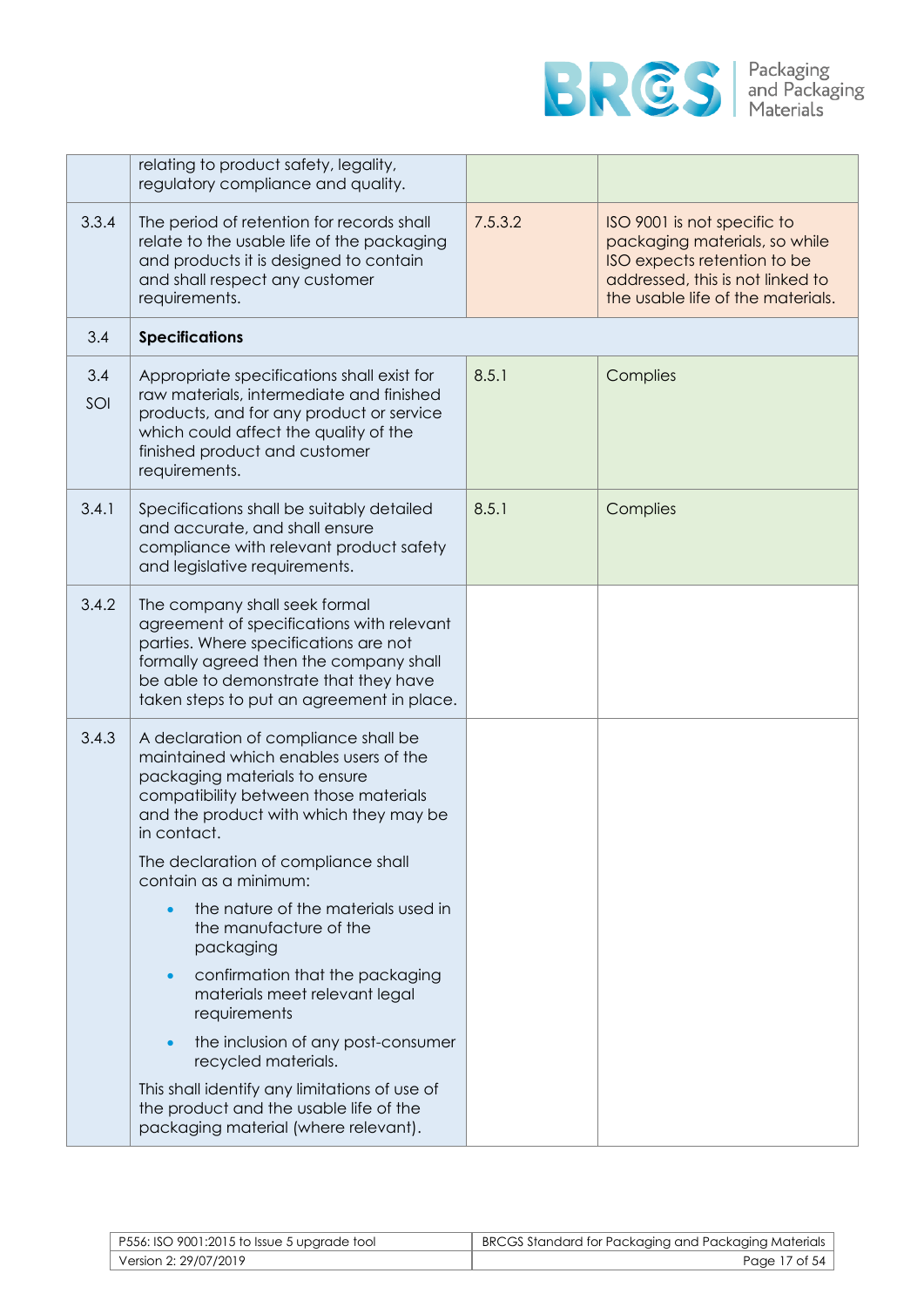

|            | Products shall meet at least minimum<br>legal requirements in the country of<br>manufacture, and use, where known.                                                                                                                                                                                                                                                                  |             |                                                                                                                                                                                                                                                                     |
|------------|-------------------------------------------------------------------------------------------------------------------------------------------------------------------------------------------------------------------------------------------------------------------------------------------------------------------------------------------------------------------------------------|-------------|---------------------------------------------------------------------------------------------------------------------------------------------------------------------------------------------------------------------------------------------------------------------|
| 3.4.4      | The presence of manufacturer's<br>trademarks or logo on packaging<br>materials shall, where appropriate, be<br>formally agreed between relevant parties.                                                                                                                                                                                                                            |             |                                                                                                                                                                                                                                                                     |
| 3.4.5      | A specification review process shall be<br>operated where product characteristics<br>change or at an appropriate<br>predetermined interval.                                                                                                                                                                                                                                         | 8.2.3.1     | Requirements around products<br>and services are addressed by<br>ISO somewhat differently, and it<br>should be noted that the<br>specification is often the<br>primary source of information<br>and agreement for<br>requirements between supplier<br>and customer. |
| 3.4.6      | Where specifications are in electronic<br>form these shall be suitably protected to<br>prevent loss or malicious intervention.                                                                                                                                                                                                                                                      | $4.4.2$ (a) | ISO uses the word 'maintain'<br>which can imply digital integrity.<br>Sites should ensure they have<br>measures in place to maintain<br>the integrity of digitally stored<br>data.                                                                                  |
| 3.5        | <b>Internal audits</b>                                                                                                                                                                                                                                                                                                                                                              |             |                                                                                                                                                                                                                                                                     |
|            |                                                                                                                                                                                                                                                                                                                                                                                     |             |                                                                                                                                                                                                                                                                     |
| 3.5<br>SOI | The company shall be able to<br>demonstrate that it verifies the effective<br>application of the requirements of the<br><b>BRCGS Standard for Packaging and</b><br>Packaging Materials through internal<br>audits.                                                                                                                                                                  | 9.2.1       | Complies                                                                                                                                                                                                                                                            |
| 3.5.1      | There shall be a scheduled programme of<br>internal audits throughout the year with a<br>scope which covers the hazard and risk<br>management system, prerequisite<br>programmes and all procedures that<br>have been implemented to achieve this<br>Standard. All activities shall be covered at<br>least annually.<br>The internal audit programme shall be<br>fully implemented. | 9.2.1       | Complies                                                                                                                                                                                                                                                            |
| 3.5.2      | The scope and frequency of the audits<br>shall be established in relation to the risks<br>associated with the activity and previous<br>audit performance.                                                                                                                                                                                                                           | 9.2.2       | Complies                                                                                                                                                                                                                                                            |

| $\mid$ P556: ISO 9001:2015 to Issue 5 upgrade tool | BRCGS Standard for Packaging and Packaging Materials |
|----------------------------------------------------|------------------------------------------------------|
| Version 2: 29/07/2019                              | Page 18 of 54                                        |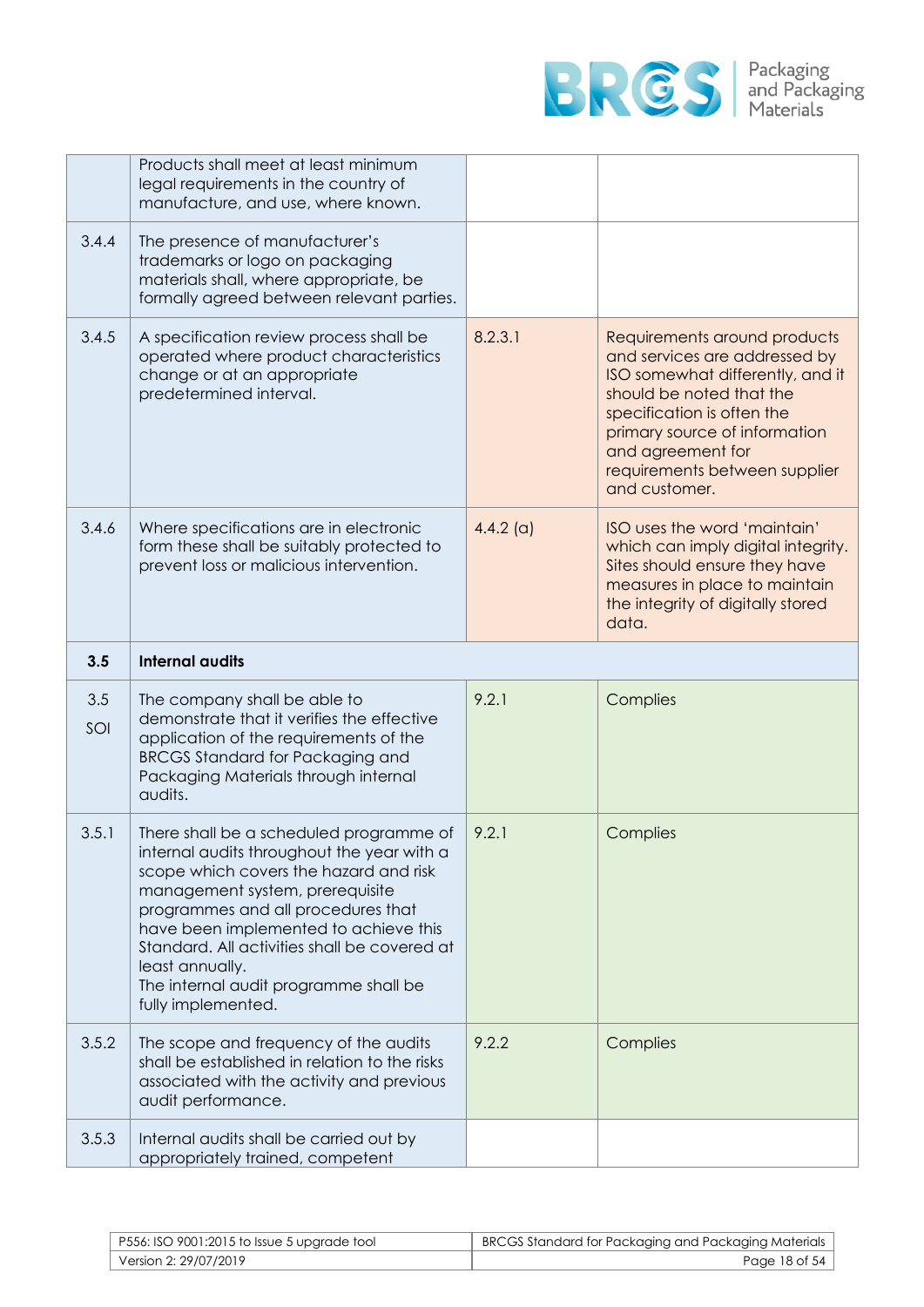

|            | auditors. Auditors shall be sufficiently<br>independent from the process being<br>audited to ensure impartiality (i.e. they<br>must not audit their own work).                                                                                                                                                                                                                                                                  |       |          |
|------------|---------------------------------------------------------------------------------------------------------------------------------------------------------------------------------------------------------------------------------------------------------------------------------------------------------------------------------------------------------------------------------------------------------------------------------|-------|----------|
| 3.5.4      | Internal audit reports shall identify<br>conformity as well as non-conformity.<br>Results shall be notified to the personnel<br>responsible for the process audited. Root<br>cause analysis shall be used to determine<br>appropriate corrective actions.<br>Corrective actions and timescales for their<br>implementation shall be agreed and<br>completion of the actions verified.                                           | 9.2.2 | Complies |
| 3.6        | <b>Supplier Approval and Performance Monitoring</b>                                                                                                                                                                                                                                                                                                                                                                             |       |          |
| 3.6<br>SOI | The company shall operate effective,<br>documented procedures for approval<br>and monitoring of its suppliers.                                                                                                                                                                                                                                                                                                                  | 8.4.1 | Complies |
| 3.6.1      | The site shall have a documented supplier<br>approval procedure and continual<br>assessment programme in place, based<br>upon risk analysis. These shall apply to<br>suppliers of:<br>• materials<br>• subcontracted processes<br>to the site and ensure that materials and<br>services procured conform to defined<br>requirements, where there is a potential<br>impact to product safety, quality or<br>legality.            | 8.4.1 | Complies |
| 3.6.2      | The procedures shall include clear criteria<br>for the assessment and approval of new<br>suppliers.<br>Assessment may take the form of:<br>• supplier certification with a scope<br>covering the products supplied (e.g.<br>against the appropriate BRCGS Standard,<br>or other GFSI benchmarked scheme)<br>• supplier questionnaires<br>• supplier audits.<br>The site shall have an up-to-date list of<br>approved suppliers. | 8.4.1 | Complies |
| 3.6.3      | Records of supplier assessment and<br>necessary actions shall be maintained<br>and reviewed.                                                                                                                                                                                                                                                                                                                                    | 8.4.1 | Complies |
| 3.6.4      | The procedures shall define how<br>exceptions are handled; for example, the                                                                                                                                                                                                                                                                                                                                                     |       |          |

| $\mid$ P556: ISO 9001:2015 to Issue 5 upgrade tool | BRCGS Standard for Packaging and Packaging Materials |
|----------------------------------------------------|------------------------------------------------------|
| Version 2: 29/07/2019                              | Page 19 of 54                                        |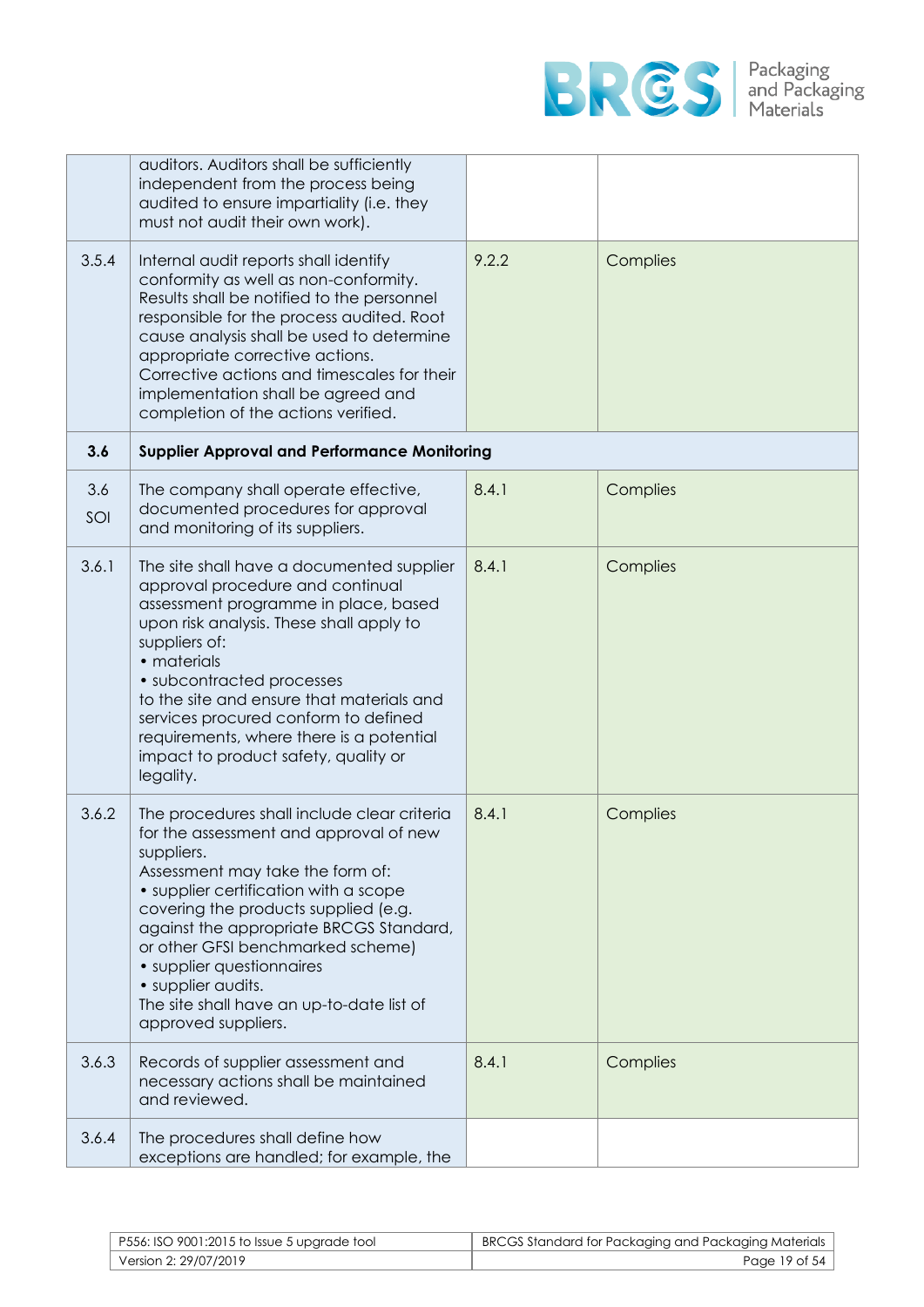

| 3.8        | <b>Management of Suppliers of Services</b>                                                                                                                                                                                                                                                                                                                      |                        |                                                                                                                                                                                                                                                                                               |
|------------|-----------------------------------------------------------------------------------------------------------------------------------------------------------------------------------------------------------------------------------------------------------------------------------------------------------------------------------------------------------------|------------------------|-----------------------------------------------------------------------------------------------------------------------------------------------------------------------------------------------------------------------------------------------------------------------------------------------|
| 3.7.4      | Where any process steps in the<br>manufacture of the packaging or<br>packaging material are subcontracted,<br>final release of the product shall remain<br>the responsibility of the site.<br>Controls shall be in place for checks on<br>finished work to ensure product safety<br>and quality meets specification prior to<br>dispatch to the final customer. | $8.4.3$ (b)<br>8.6     | Complies                                                                                                                                                                                                                                                                                      |
| 3.7.3      | Clear specifications shall be agreed for all<br>work outsourced to a subcontractor.                                                                                                                                                                                                                                                                             | $8.2.3.1$ (c)<br>8.4.3 | As ISO 9001 is a general<br>Standard its frame of reference<br>is very generalised. ISO is<br>concerned with, 'requirements<br>specified by the organisation',<br>i.e. the certificated site, and is<br>broadly aligned with the<br>requirements the site will have<br>on its subcontractors. |
| 3.7.2      | Where any processes are subcontracted,<br>including artwork or pre-press activity, the<br>risks to the quality and safety of the<br>product shall form part of the hazard and<br>risk analysis and the company's<br>evaluation of the system shall be held on<br>record.                                                                                        | 8.4.2<br>8.4.3         | Complies                                                                                                                                                                                                                                                                                      |
| 3.7.1      | The use of subcontractors and the status<br>of the subcontractor with respect to the<br>Standard shall be notified to the brand<br>owner and/or customer.                                                                                                                                                                                                       |                        |                                                                                                                                                                                                                                                                                               |
| 3.7<br>SOI | Where any process steps in the<br>manufacture of the packaging material<br>are subcontracted to a third party or<br>undertaken at another site, this shall be<br>managed to ensure it does not<br>compromise the quality, safety or legality<br>of the product.                                                                                                 | 8.4.2                  | Complies                                                                                                                                                                                                                                                                                      |
| 3.7        | <b>Management of subcontracted processes</b>                                                                                                                                                                                                                                                                                                                    |                        |                                                                                                                                                                                                                                                                                               |
|            | declaration of compliance.                                                                                                                                                                                                                                                                                                                                      |                        |                                                                                                                                                                                                                                                                                               |
|            | certificate of analysis                                                                                                                                                                                                                                                                                                                                         |                        |                                                                                                                                                                                                                                                                                               |
|            | use of products or services where audit or<br>monitoring has not been undertaken.<br>Assessment (on a batch or delivery basis)<br>may take the form of:                                                                                                                                                                                                         |                        |                                                                                                                                                                                                                                                                                               |

| $\mid$ P556: ISO 9001:2015 to Issue 5 upgrade tool | BRCGS Standard for Packaging and Packaging Materials |
|----------------------------------------------------|------------------------------------------------------|
| Version 2: 29/07/2019 '                            | Page 20 of 54                                        |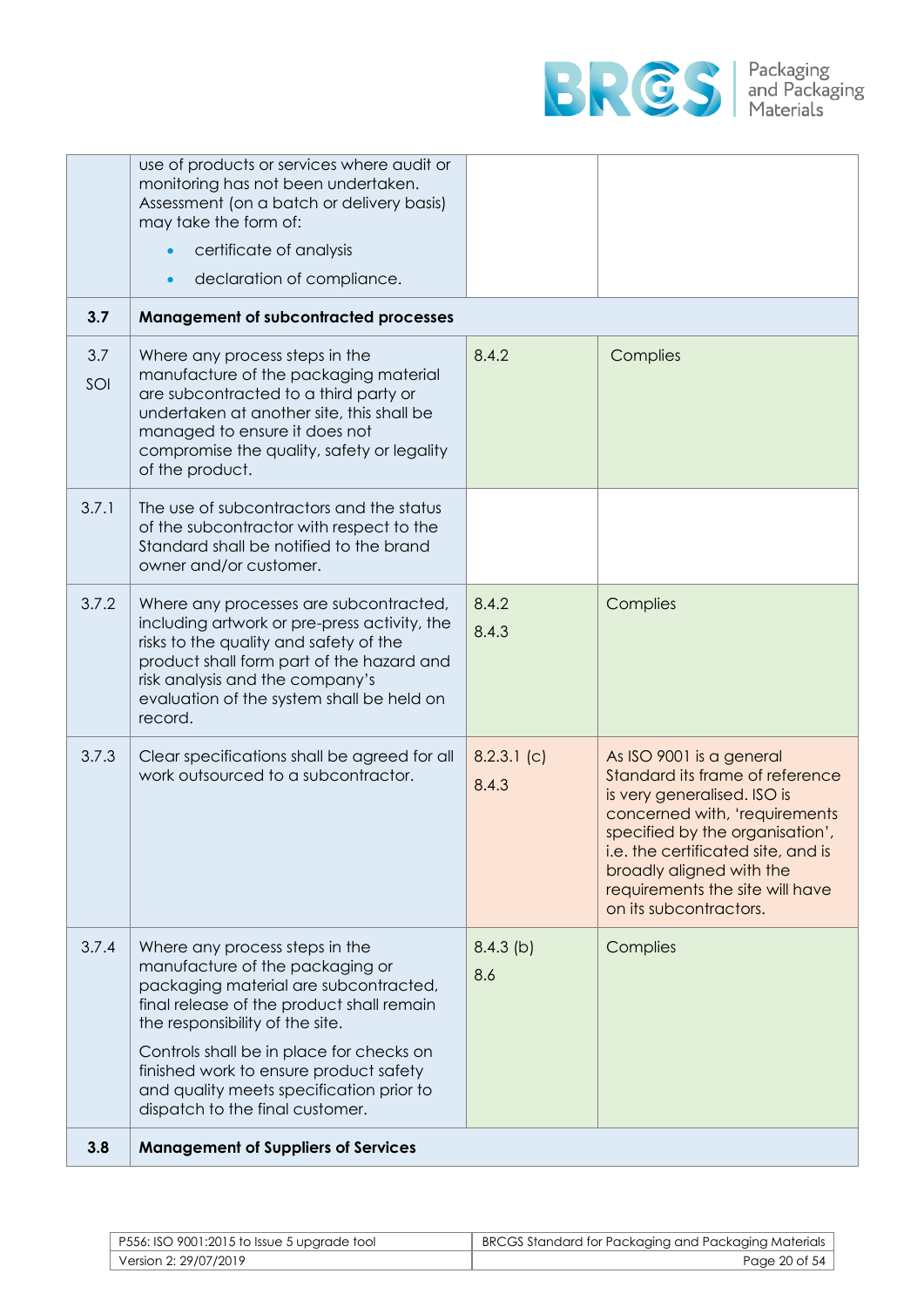

| SOI        | The company shall be able to<br>demonstrate that where services are<br>outsourced, the service is appropriate<br>and any risks presented to product safety,<br>quality or legality have been evaluated to<br>ensure effective controls are in place                                                                                                                                                                                                    | 8.4.1 | Complies                                                                                                  |
|------------|--------------------------------------------------------------------------------------------------------------------------------------------------------------------------------------------------------------------------------------------------------------------------------------------------------------------------------------------------------------------------------------------------------------------------------------------------------|-------|-----------------------------------------------------------------------------------------------------------|
| 3.8.1      | There shall be a documented procedure<br>for the approval and monitoring of<br>suppliers of services. Such services may<br>include, but are not limited to:<br>pest control<br>laundry services<br>transport and distribution<br>storage and dispatch<br>sorting or rework<br>laboratory services<br>calibration services<br>waste management.<br>Providers of utilities such as water,<br>electricity or gas may be excluded on the<br>basis of risk. | 8.4.1 | Complies                                                                                                  |
| 3.8.2      | Documented agreements shall exist with<br>the suppliers of services which clearly<br>define service expectations and ensure<br>potential risks associated with the service<br>have been addressed.                                                                                                                                                                                                                                                     | 8.4.1 | Complies                                                                                                  |
| 3.9        | <b>Traceability</b>                                                                                                                                                                                                                                                                                                                                                                                                                                    |       |                                                                                                           |
| 3.9<br>SOI | The site shall be able to trace and follow<br>all raw materials through processing to the<br>distribution of the finished product<br>(packaging material) to the customer<br>and vice versa.                                                                                                                                                                                                                                                           | 8.5.2 | Complies                                                                                                  |
| 3.9.1      | The site shall have a system which has the<br>ability to trace and follow all raw materials<br>from the supplier through all stages of<br>processing and distribution of the finished<br>product and vice versa. Where<br>continuous processes are used or raw<br>materials are in bulk silos, traceability shall<br>be achieved to the best practical level of<br>accuracy.                                                                           | 8.5.2 | The traceability requirements in<br>Issue 5 are specific to the<br>manufacture of packaging<br>materials. |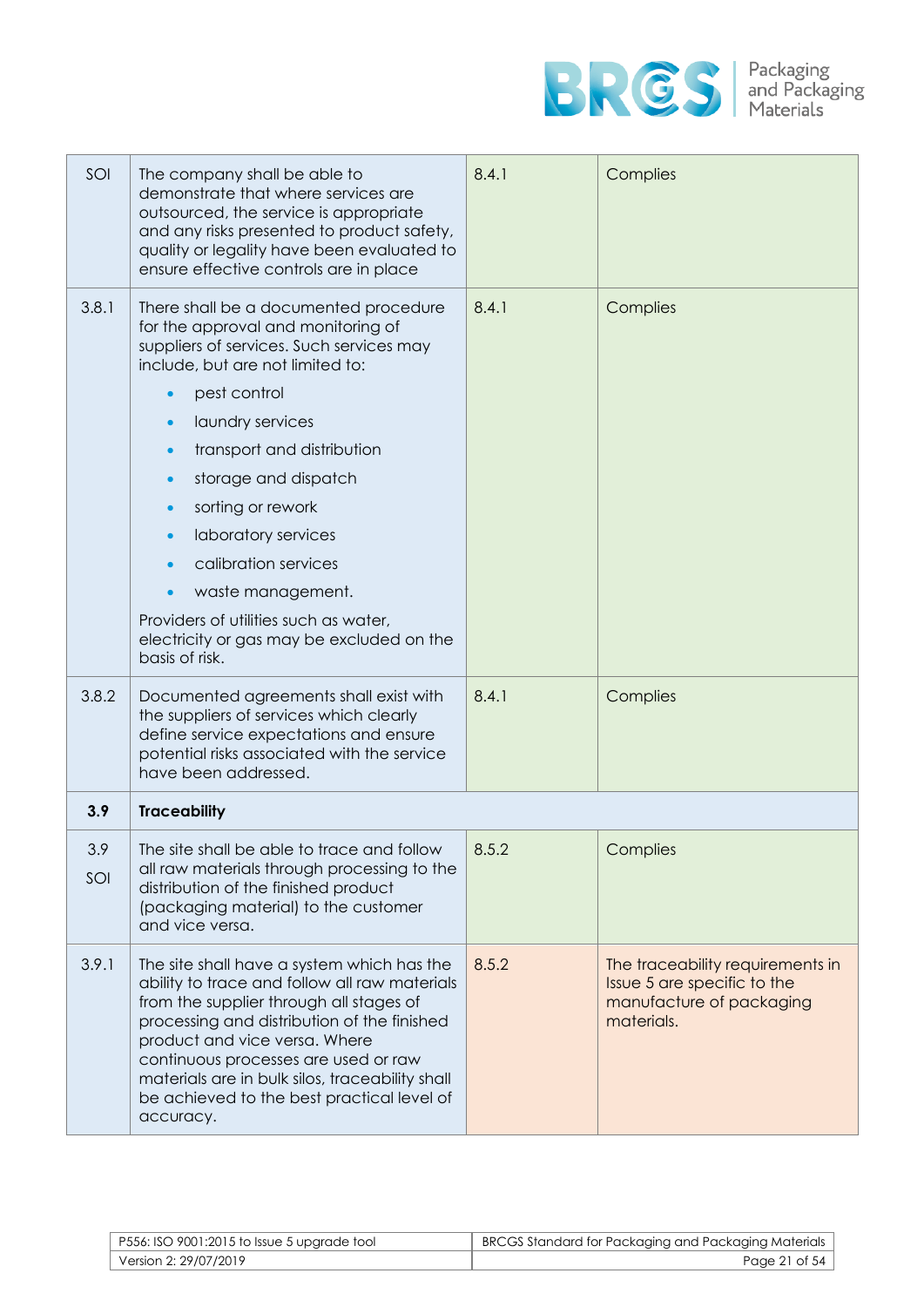

| 3.9.2       | Identification of raw materials,<br>intermediate products, finished products,<br>non-conforming product and<br>quarantined goods shall be adequate to<br>ensure traceability.                                                                                                                                              | 8.5.2                                              | Complies |
|-------------|----------------------------------------------------------------------------------------------------------------------------------------------------------------------------------------------------------------------------------------------------------------------------------------------------------------------------|----------------------------------------------------|----------|
| 3.9.3       | An appropriate system shall be in place to<br>ensure the customer can identify a<br>product or production lot number for the<br>product, for the purposes of traceability.                                                                                                                                                 | 8.5.2                                              | Complies |
| 3.9.4       | The system shall be tested to ensure<br>traceability can be determined from raw<br>materials to the finished product and vice<br>versa. Records shall be retrievable in a<br>timely manner.<br>This shall take place on a predetermined<br>frequency, at least on an annual basis,<br>and results retained for inspection. |                                                    |          |
| 3.9.5       | Where rework or any reworking operation<br>is performed, traceability shall be<br>maintained.                                                                                                                                                                                                                              |                                                    |          |
| 3.10        | <b>Customer Focus and Contract Review</b>                                                                                                                                                                                                                                                                                  |                                                    |          |
| 3.10<br>SOI | The company's senior management shall<br>ensure that processes are in place to<br>determine customer needs and<br>expectations with regard to quality, safety<br>and legality, and ensure these are fulfilled.                                                                                                             | 4.2<br>8.2.1<br>8.3.2                              | Complies |
| 3.10.1      | The company shall clearly identify those<br>job titles responsible for communication<br>with customers and shall have an<br>effective system for communication.                                                                                                                                                            | $5.3$ (d)                                          | Complies |
| 3.10.2      | Customer needs and expectations shall<br>be documented and reviewed on a<br>suitable frequency. Any changes to<br>existing agreements or contracts shall be<br>agreed, documented and<br>communicated to appropriate<br>departments.                                                                                       | 4.2<br>5.1.2<br>8.2.3.5<br>8.2.4<br>8.5.5<br>9.1.2 | Complies |
| 3.10.3      | Where customers have set particular<br>performance criteria or indicators for<br>monitoring, these requirements shall be<br>communicated to relevant staff, adhered<br>to, and reviewed at appropriate intervals.                                                                                                          | 4.2<br>5.1.2                                       | Complies |

| P556: ISO 9001:2015 to Issue 5 upgrade tool | BRCGS Standard for Packaging and Packaging Materials |
|---------------------------------------------|------------------------------------------------------|
| Version 2: 29/07/2019                       | Page 22 of 54                                        |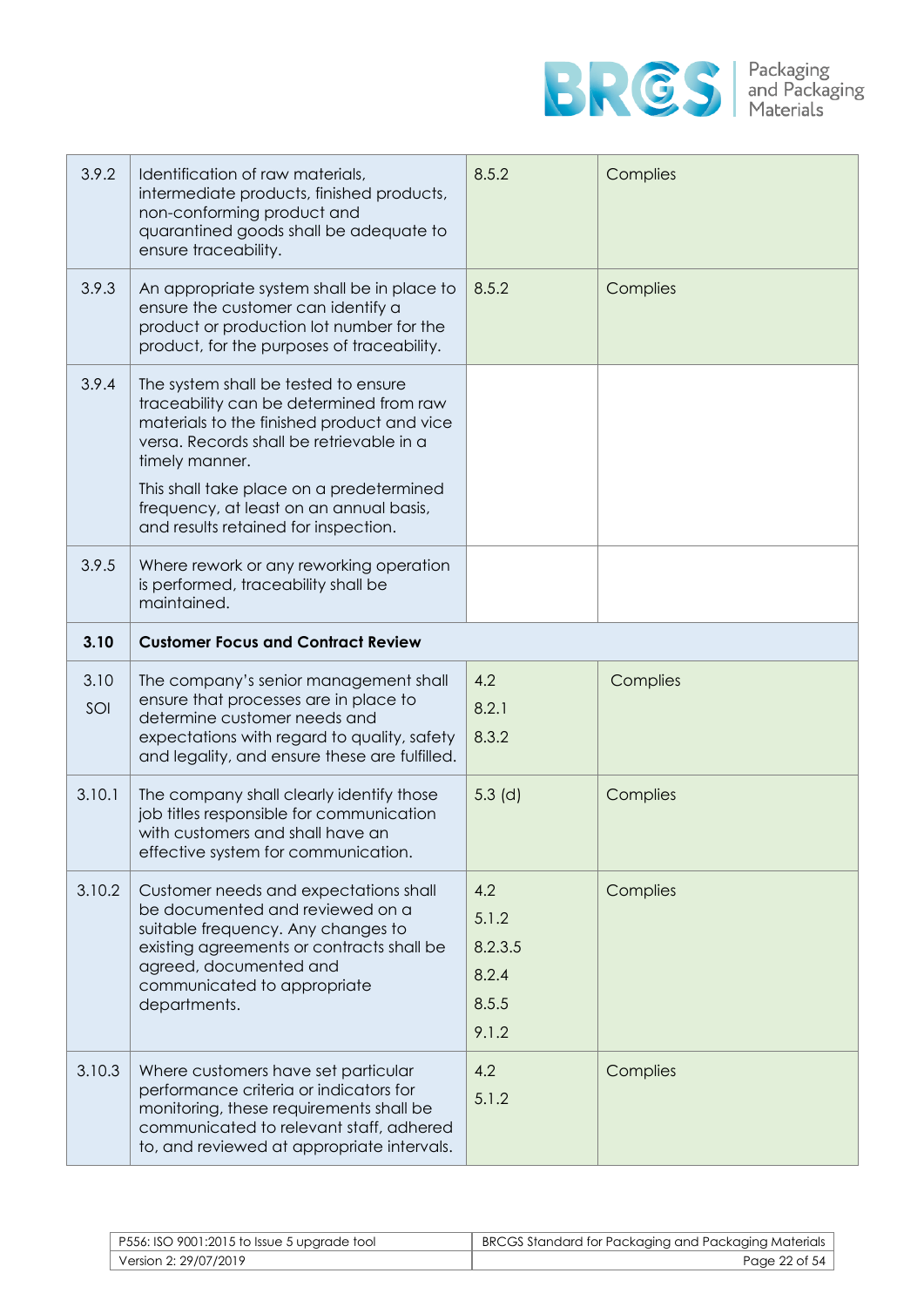

| 3.11        | <b>Complaint Handling</b>                                                                                                                                                                                                                                                                                                                                   |       |                                                                                                                                                                                                                                                                                              |
|-------------|-------------------------------------------------------------------------------------------------------------------------------------------------------------------------------------------------------------------------------------------------------------------------------------------------------------------------------------------------------------|-------|----------------------------------------------------------------------------------------------------------------------------------------------------------------------------------------------------------------------------------------------------------------------------------------------|
| 3.11<br>SOI | Customer complaints relating to product<br>hygiene, safety or quality shall be handled<br>effectively and the information used to<br>reduce complaint levels.                                                                                                                                                                                               | 9.1.2 | <b>Customer satisfaction is</b><br>addressed by ISO 9001 and<br>within the context of product<br>provision this might naturally fall<br>to monitoring customer<br>satisfaction and complaints.<br>Sites should ensure any<br>customer communication<br>meets the requirements of Issue<br>5. |
| 3.11.1      | All complaints shall be recorded and<br>investigated (including root cause<br>analysis) and the results of the<br>investigation documented.<br>Actions appropriate to the seriousness<br>and frequency of the problems identified<br>shall be carried out promptly and<br>effectively by appropriately trained staff.                                       |       |                                                                                                                                                                                                                                                                                              |
| 3.11.2      | Complaint data shall be analysed to<br>identify significant trends. Where there has<br>been an increase or repetition of a<br>complaint type, root cause analysis shall<br>be used to implement ongoing<br>improvements to product safety, legality<br>and quality, and to avoid recurrence. This<br>analysis shall be made available to<br>relevant staff. |       |                                                                                                                                                                                                                                                                                              |
| 3.12        | Management of Product Withdrawals, and Incidents and Product Recalls                                                                                                                                                                                                                                                                                        |       |                                                                                                                                                                                                                                                                                              |
| 3.12<br>SOI | The site shall have a plan and systems in<br>place to effectively manage any product<br>withdrawals or returns from customers,<br>incidents and product recalls in order to<br>ensure that all potential risks to the<br>hygiene, quality, safety or legality of<br>products and the final consumer are<br>controlled.                                      | 8.7.1 | ISO 9001 refers to detection of<br>non-conforming product after<br>delivery which addresses<br>product withdrawals.<br>However, this does not address<br>any incidents, or product recalls<br>initiated by customers of<br>packaging manufacturers.                                          |
| 3.12.1      | A product withdrawal procedure shall be<br>documented and shall include as a<br>minimum:<br>identification of the key personnel<br>$\bullet$<br>involved in assessing potential<br>product withdrawals or returns,                                                                                                                                          | 8.7.2 | ISO lists some records that are to<br>be taken, but the Issue 5 list<br>differs in including information<br>about anyone who should be<br>communicated with.                                                                                                                                 |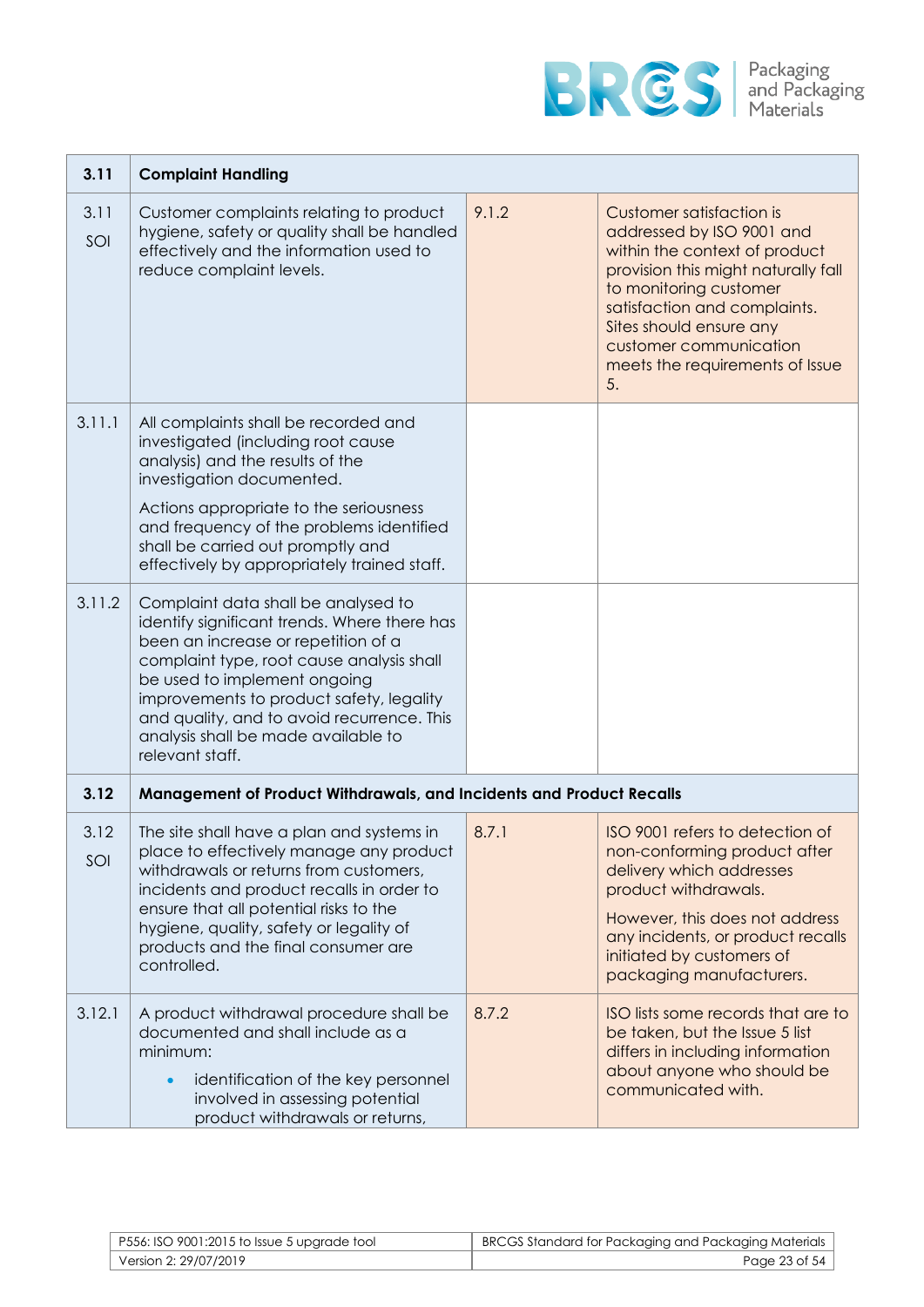

|        | with their responsibilities clearly<br>defined                                                                                                                                                                                       |  |
|--------|--------------------------------------------------------------------------------------------------------------------------------------------------------------------------------------------------------------------------------------|--|
|        | a communications plan including<br>methods of informing customers                                                                                                                                                                    |  |
|        | root cause analysis and corrective<br>action to implement appropriate<br>improvements as required.                                                                                                                                   |  |
| 3.12.2 | The withdrawal procedure shall be<br>capable of being operated at any time<br>and will take into account notification to<br>the supply chain, stock return, logistics for<br>recovery, storage of recovered product<br>and disposal. |  |
| 3.12.3 | The designated manager shall be<br>responsible for ensuring that root cause<br>analysis is used to determine and<br>implement preventive action and<br>improvements as necessary.                                                    |  |
| 3.12.4 | The company shall provide written<br>guidance and training for relevant staff<br>regarding the type of event that would<br>constitute an incident. A documented<br>incident reporting procedure shall be in<br>place.                |  |
| 3.12.5 | The company shall determine and<br>document the activity required to<br>effectively manage an incident to<br>prevent release of product where<br>hygiene, safety or quality may have been<br>affected.                               |  |
| 3.12.6 | A procedure to manage product recalls<br>initiated by the brand owner or specifier<br>shall be documented and shall include as<br>a minimum:                                                                                         |  |
|        | identification of the key personnel<br>$\bullet$<br>involved in assessing potential<br>recalls, together with clearly<br>defined responsibilities                                                                                    |  |
|        | a communications plan that<br>includes methods of informing<br>customers and (where necessary)<br>regulatory bodies in a timely<br>manner                                                                                            |  |
|        | corrective action and business<br>recovery                                                                                                                                                                                           |  |

| P556: ISO 9001:2015 to Issue 5 upgrade tool | BRCGS Standard for Packaging and Packaging Materials |
|---------------------------------------------|------------------------------------------------------|
| Version 2: 29/07/2019                       | Page 24 of 54                                        |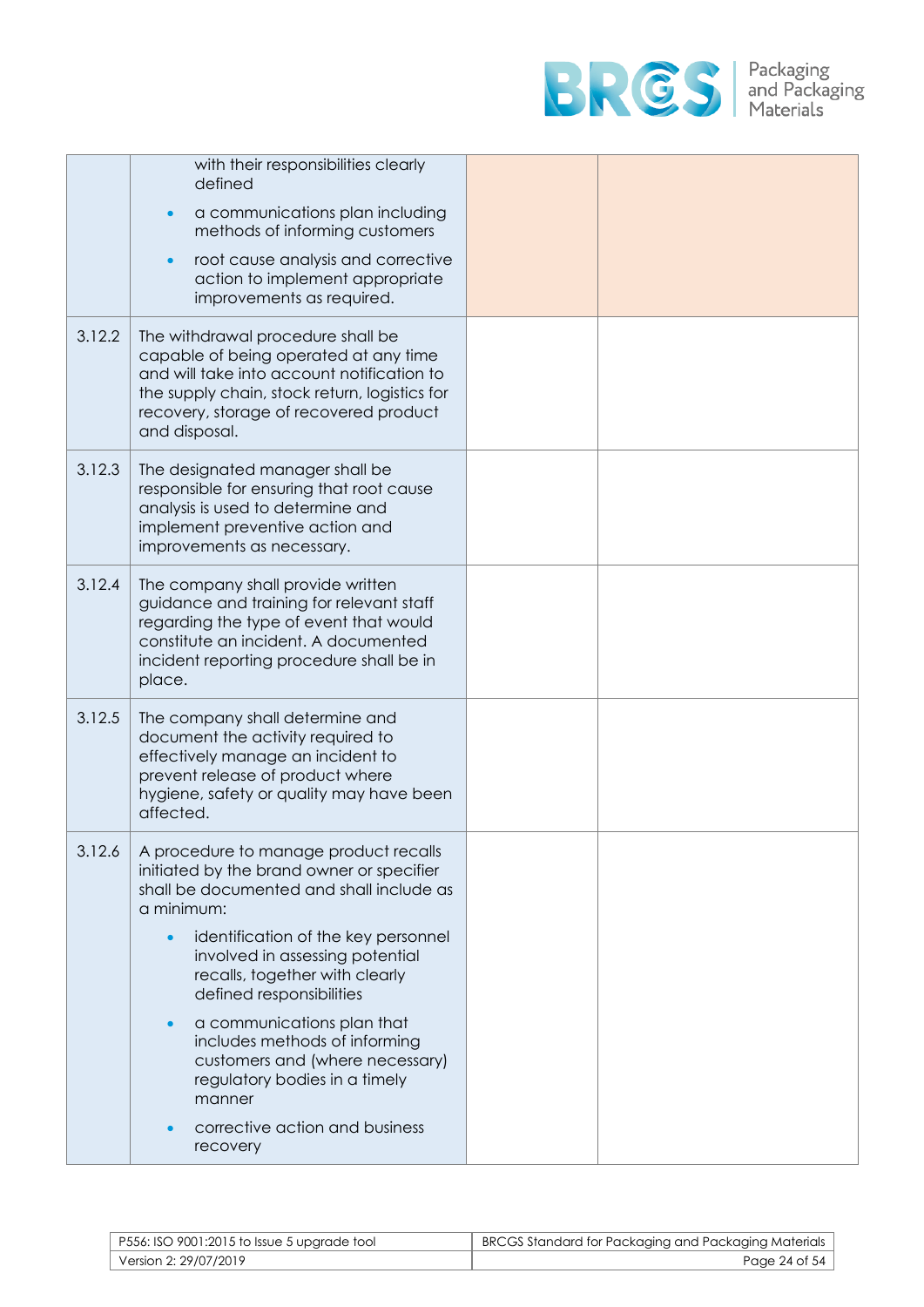

|            | review of any recalls in order to<br>$\bullet$<br>conduct root cause analysis and<br>implement appropriate<br>improvements as required.                                                                                                                                                                                                                                                                                    |             |          |
|------------|----------------------------------------------------------------------------------------------------------------------------------------------------------------------------------------------------------------------------------------------------------------------------------------------------------------------------------------------------------------------------------------------------------------------------|-------------|----------|
| 3.12.7     | Where a site's products are involved in a<br>product recall, the site shall assist with<br>provision of information (such as<br>traceability) as required.                                                                                                                                                                                                                                                                 |             |          |
| 3.12.8     | The product withdrawal procedure shall<br>be tested, at least annually, in a way that<br>ensures its effective operation. Results of<br>the test shall be retained and shall include<br>timings of key activities.                                                                                                                                                                                                         |             |          |
|            | The results of the test, and of any actual<br>withdrawals, shall be used to review the<br>procedure and implement improvements<br>as necessary.                                                                                                                                                                                                                                                                            |             |          |
| 4          | <b>SITE STANDARDS</b>                                                                                                                                                                                                                                                                                                                                                                                                      |             |          |
| 4.1        | <b>External Standards</b>                                                                                                                                                                                                                                                                                                                                                                                                  |             |          |
| 4.1<br>SOI | The site shall be of suitable size and<br>construction, in a suitable location, and<br>maintained to an appropriate standard to<br>reduce the risk of contamination and<br>facilitate the production of safe and legal<br>products.                                                                                                                                                                                        | $7.1.3$ (a) | Complies |
| 4.1.1      | Consideration shall be given to local<br>activities and the site environment, which<br>may have an adverse impact on the<br>safety or quality of the finished product or<br>raw materials, and measures shall be<br>taken to prevent contamination. Where<br>measures have been put in place to<br>protect the site, they shall be regularly<br>reviewed to ensure they continue to be<br>effective (e.g. flood controls). | 7.1.3       | Complies |
| 4.1.2      | The external areas shall be maintained in<br>good order. Any grassed or planted areas<br>surrounding buildings shall be regularly<br>tended and well maintained. External<br>traffic routes under site control shall be<br>suitably surfaced to avoid contamination<br>of the product.                                                                                                                                     | 7.1.3       | Complies |
| 4.1.3      |                                                                                                                                                                                                                                                                                                                                                                                                                            |             |          |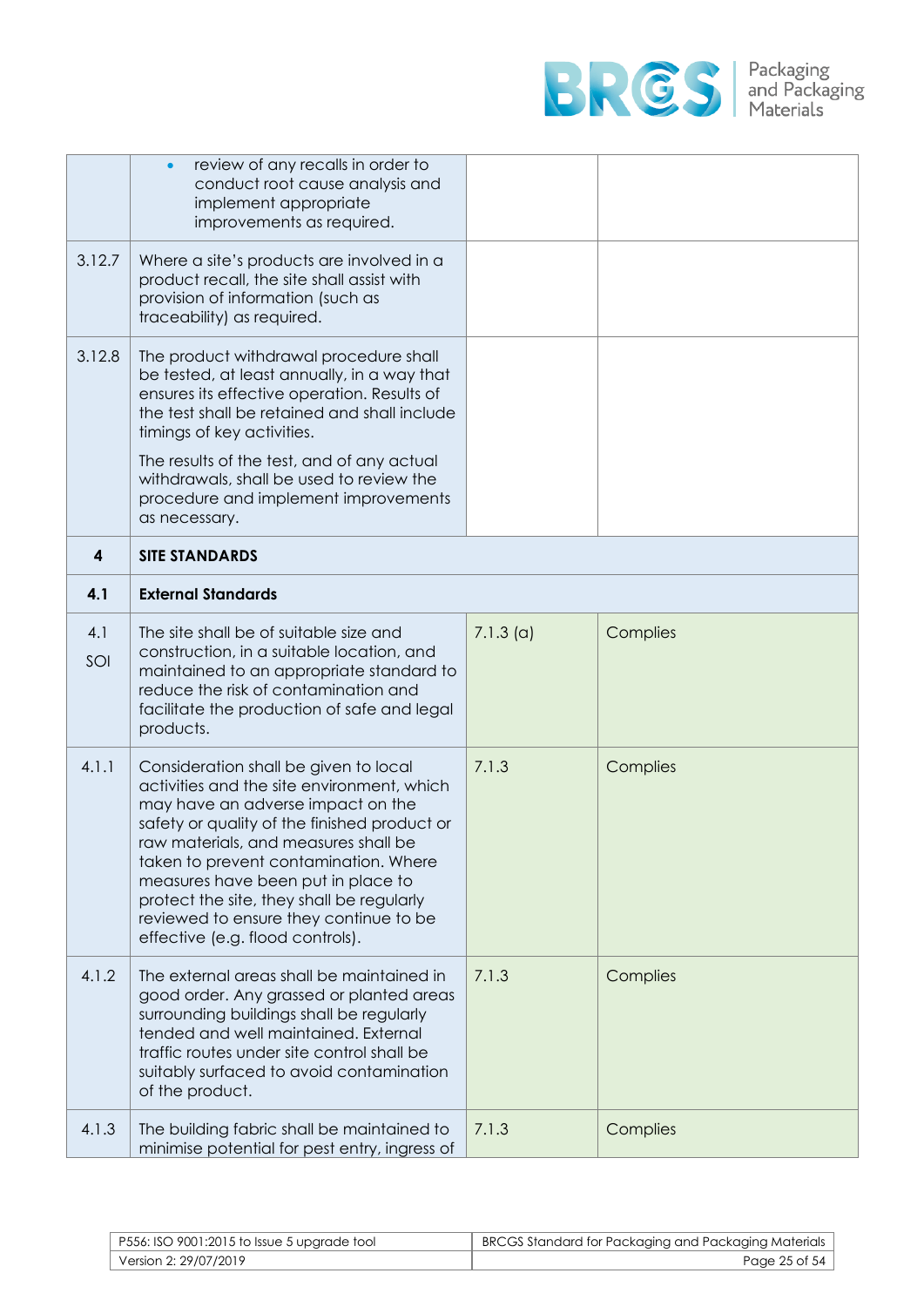

|       | water and other contaminants. External<br>silos, pipework or other access points for<br>the product and/or raw materials shall be<br>appropriately sealed and secured. Where<br>possible, a clean and unobstructed area<br>shall be provided along the external walls<br>of the buildings used for production<br>and/or storage. |       |                                                                                                                                                                                                                   |
|-------|----------------------------------------------------------------------------------------------------------------------------------------------------------------------------------------------------------------------------------------------------------------------------------------------------------------------------------|-------|-------------------------------------------------------------------------------------------------------------------------------------------------------------------------------------------------------------------|
| 4.1.4 | Where natural external drainage is<br>inadequate, additional drainage shall be<br>installed. Drains shall be properly<br>protected to prevent entry of pests.                                                                                                                                                                    |       |                                                                                                                                                                                                                   |
| 4.1.5 | Where external storage of raw materials is<br>necessary, these shall be protected in<br>order to minimise the risk of<br>contamination.                                                                                                                                                                                          |       |                                                                                                                                                                                                                   |
| 4.2   | <b>Building Fabric and Raw Materials</b>                                                                                                                                                                                                                                                                                         |       |                                                                                                                                                                                                                   |
| 4.2   | The internal site, buildings and facilities<br>shall be suitable for the intended purpose<br>and shall be designed, constructed,<br>maintained and monitored to effectively<br>control the risk of product contamination.                                                                                                        | 7.1.4 | Complies                                                                                                                                                                                                          |
| 4.2.1 | Walls, floors, ceilings and pipework shall<br>be maintained in good condition and<br>shall facilitate cleaning.                                                                                                                                                                                                                  | 7.1.4 | Complies                                                                                                                                                                                                          |
| 4.2.2 | Where suspended ceilings exist they shall<br>be constructed, finished and maintained<br>to prevent the risk of product<br>contamination, and accessible for<br>cleaning and inspection for pests unless<br>the void is fully sealed.                                                                                             | 7.1.4 | Although not specifically<br>mentioned in ISO 9001, to<br>ensure the environment for<br>processes is sound, these<br>specific topics should be<br>included in any maintenance in<br>order to comply with Issue 5. |
| 4.2.3 | All internal drain openings shall be suitably<br>protected against the entry of pests and<br>designed to minimise odour.                                                                                                                                                                                                         | 7.1.4 | Although not specifically<br>mentioned in ISO 9001, to<br>ensure the environment for<br>processes is sound, these<br>specific topics should be<br>included in any maintenance in<br>order to comply with Issue 5. |
| 4.2.4 | Where they constitute a risk to product,<br>and based on the likelihood and risk of<br>contamination, windows and roof glazing<br>shall be protected against breakage.                                                                                                                                                           |       |                                                                                                                                                                                                                   |

| P556: ISO 9001:2015 to Issue 5 upgrade tool | BRCGS Standard for Packaging and Packaging Materials |
|---------------------------------------------|------------------------------------------------------|
| Version 2: 29/07/2019                       | Page 26 of 54                                        |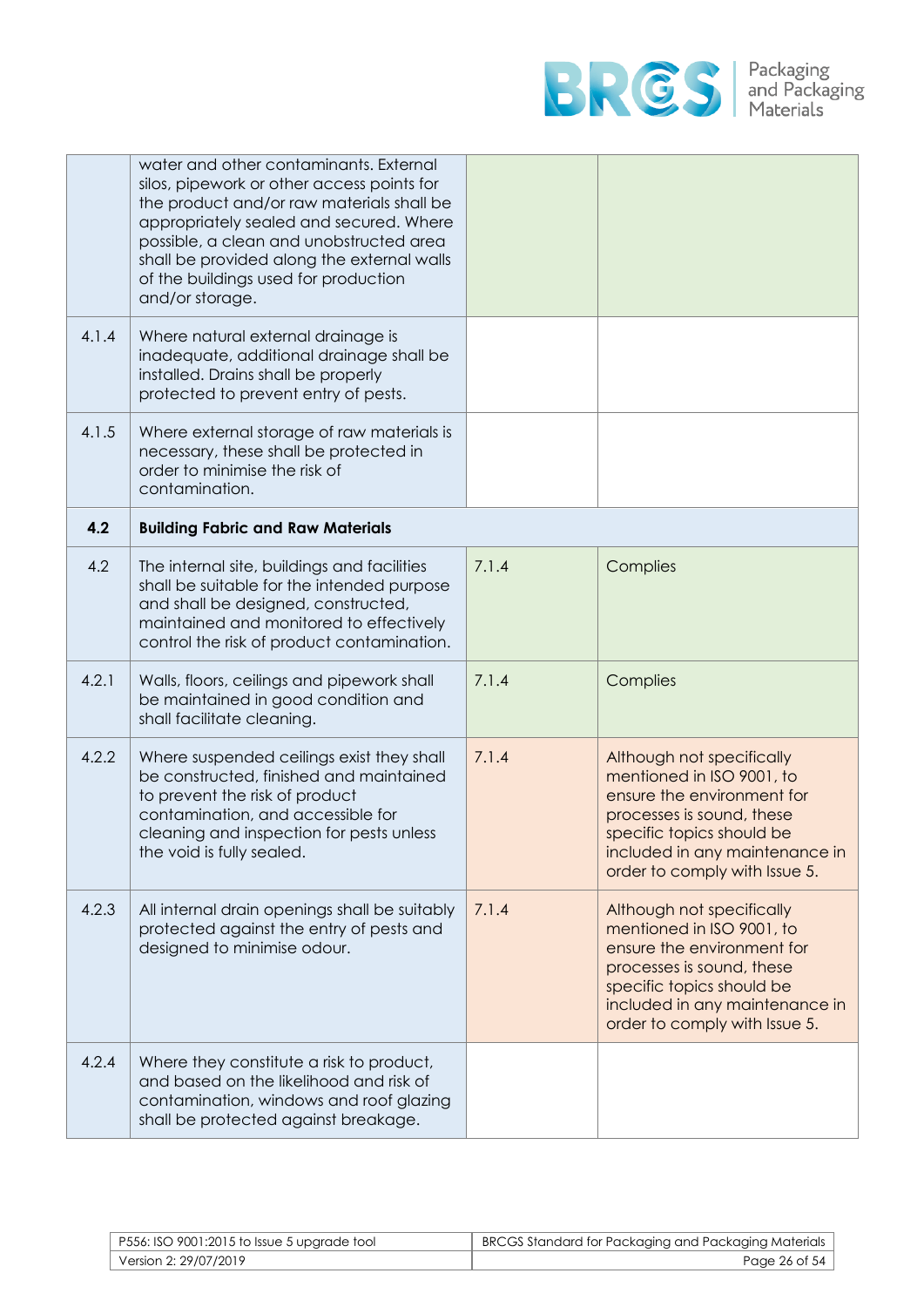

| 4.2.5      | Where they constitute a risk to product,<br>and based on the likelihood and risk of<br>non-production glass contamination, all<br>bulbs and strip lights, including those on<br>flying-insect control devices, shall be<br>adequately protected.                                                                                        |             |          |
|------------|-----------------------------------------------------------------------------------------------------------------------------------------------------------------------------------------------------------------------------------------------------------------------------------------------------------------------------------------|-------------|----------|
| 4.2.6      | Suitable and sufficient lighting shall be<br>provided to ensure a safe working<br>environment, correct operation of<br>processes, effective inspection of the<br>product and cleaning.                                                                                                                                                  | 7.1.4(c)    | Complies |
| 4.2.7      | Suitable and sufficient ventilation shall be<br>provided.                                                                                                                                                                                                                                                                               | 7.1.4(c)    | Complies |
| 4.3        | <b>Utilities</b>                                                                                                                                                                                                                                                                                                                        |             |          |
| 4.3<br>SOI | All utilities to and within the production<br>and storage areas shall be designed,<br>constructed, maintained and monitored<br>to effectively control the risk of product<br>contamination.                                                                                                                                             | $7.1.3$ (a) | Complies |
| 4.3.1      | All water used in the processing of the<br>products or equipment cleaning shall be<br>potable or suitably treated to prevent<br>contamination.                                                                                                                                                                                          | 7.1.3       | Complies |
| 4.3.2      | Based on risk assessment, the<br>microbiological and chemical quality of<br>water, steam, ice, air, compressed air or<br>other gases which come into direct<br>contact with packaging shall be regularly<br>monitored. These shall present no risk to<br>product safety or quality and shall comply<br>with relevant legal regulations. | 7.1.3       | Complies |
| 4.4        | <b>Security</b>                                                                                                                                                                                                                                                                                                                         |             |          |
| 4.4<br>SOI | Security arrangements shall be assessed<br>to ensure the integrity of products and<br>processes.                                                                                                                                                                                                                                        |             |          |
| 4.4.1      | The company shall undertake a<br>documented risk assessment of the<br>security arrangements and potential risks<br>to the products from any deliberate<br>attempt to inflict contamination or<br>damage. Areas shall be assessed<br>according to risk; sensitive or restricted                                                          |             |          |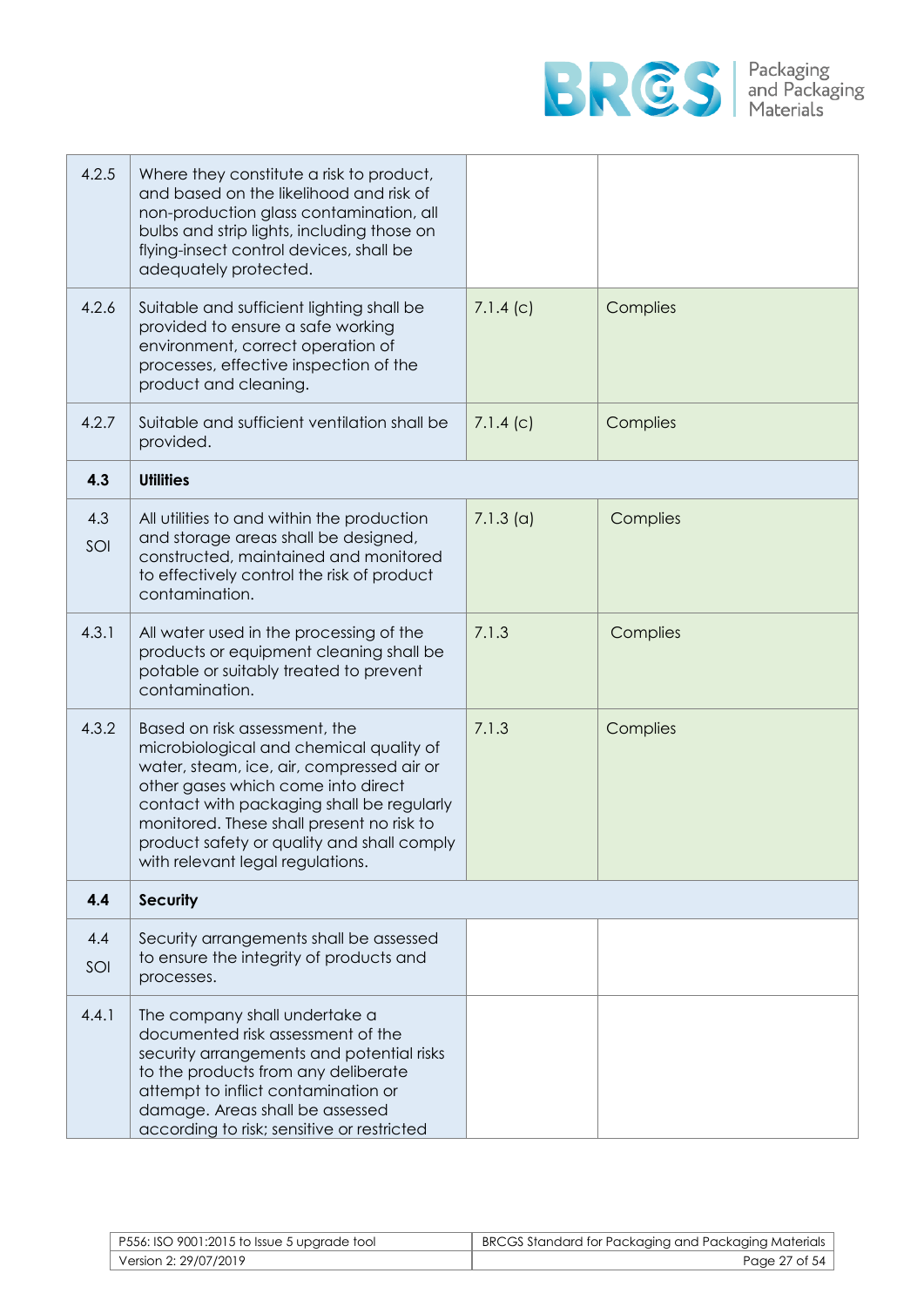

|       | areas shall be defined, clearly marked,<br>monitored and controlled.<br>Identified security arrangements to<br>reduce risks shall be documented,<br>implemented and reviewed at least<br>annually.                                                                                                                                                                                    |  |
|-------|---------------------------------------------------------------------------------------------------------------------------------------------------------------------------------------------------------------------------------------------------------------------------------------------------------------------------------------------------------------------------------------|--|
| 4.4.2 | Measures shall be in place to ensure only<br>authorised personnel have access to<br>production and storage areas, and<br>access to the site by employees,<br>contractors and visitors shall be<br>controlled.<br>A visitor reporting system shall be in place.<br>Staff shall be trained in site security<br>procedures and encouraged to report<br>unidentified or unknown visitors. |  |
| 4.4.3 | External storage tanks, silos and any<br>intake pipes with an external opening<br>shall be sufficiently secure to prevent<br>unauthorised access.                                                                                                                                                                                                                                     |  |
| 4.5   | <b>Layout and Product Flow</b>                                                                                                                                                                                                                                                                                                                                                        |  |
| 4.5   |                                                                                                                                                                                                                                                                                                                                                                                       |  |
| SOI   | The factory layout, flow of processes and<br>movement of personnel shall be sufficient<br>to prevent the risk of product<br>contamination and to comply with all<br>relevant legislation.                                                                                                                                                                                             |  |
| 4.5.1 | There shall be a plan of the site which<br>defines:<br>access points for personnel<br>travel routes<br>staff facilities<br>process flow<br>storage areas.                                                                                                                                                                                                                             |  |
| 4.5.2 | The process flow from intake to dispatch<br>shall be arranged to minimise the risk of<br>contamination or damage to the<br>product.                                                                                                                                                                                                                                                   |  |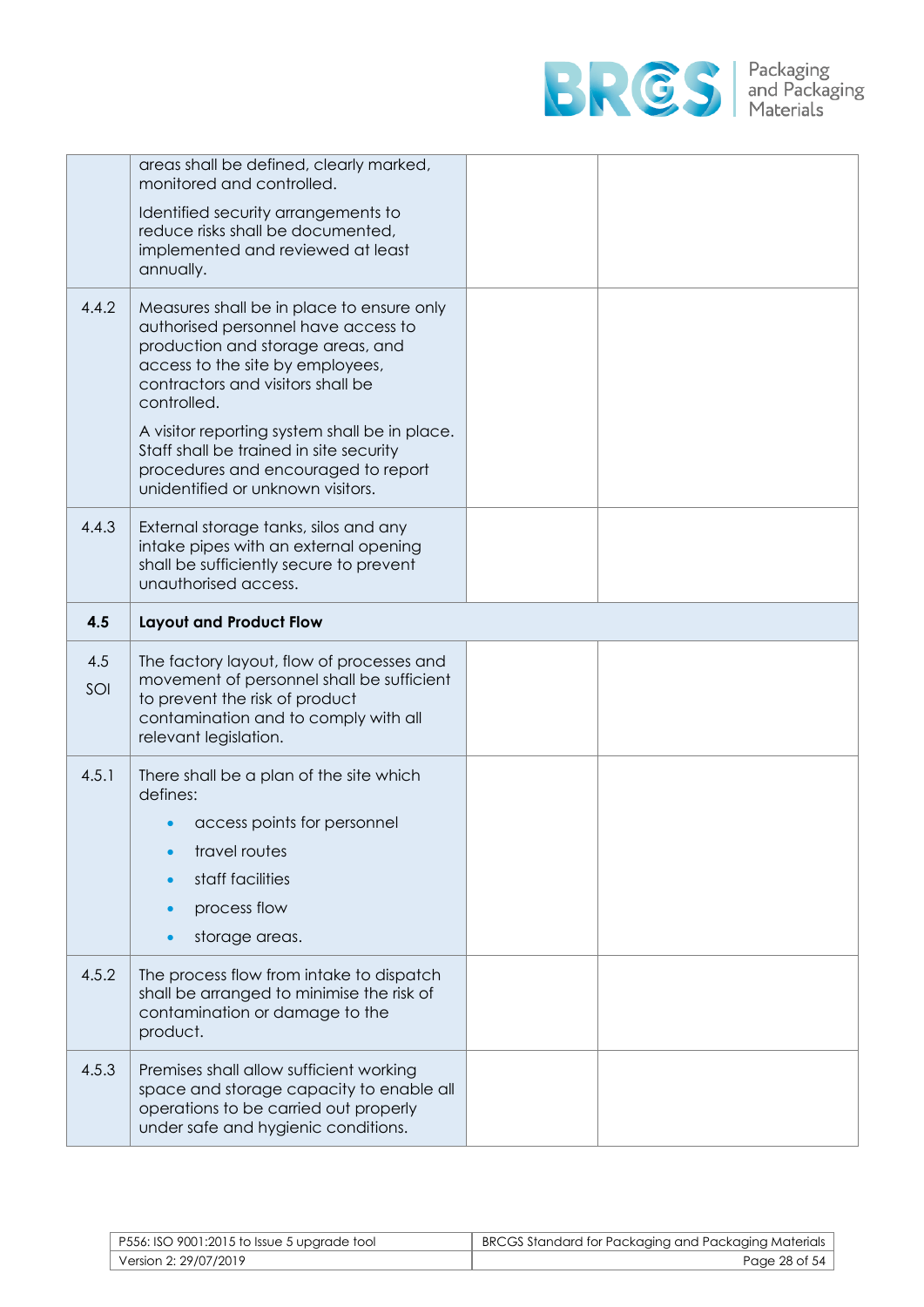

| 4.5.4 | Sorting or other activities involving the<br>direct handling of the product shall take<br>place in areas that have, as a minimum,<br>the same standards as production areas.                                                                                     |             |          |
|-------|------------------------------------------------------------------------------------------------------------------------------------------------------------------------------------------------------------------------------------------------------------------|-------------|----------|
| 4.5.5 | Activities that could produce a<br>contamination risk, such as the removal of<br>outer packaging, shall be carried out in a<br>designated, segregated area.                                                                                                      |             |          |
| 4.5.6 | If it is necessary to allow access through<br>production areas, designated walkways<br>shall be provided that ensure there is<br>adequate segregation from materials.                                                                                            |             |          |
| 4.5.7 | Where possible, all facilities shall be<br>designed and positioned so that<br>movement of personnel is by simple,<br>logical routes.                                                                                                                             |             |          |
| 4.6   | Equipment                                                                                                                                                                                                                                                        |             |          |
| 4.6   | Equipment shall be suitably designed for<br>the intended purpose and shall be<br>maintained and used so as to minimise<br>the risk to product safety, legality and<br>quality.                                                                                   | $7.1.3$ (b) | Complies |
| 4.6.1 | Equipment shall be designed for the<br>intended purpose and shall minimise the<br>risk of contamination to the product.<br>Equipment shall be constructed of<br>suitable materials and be designed to<br>ensure it can be effectively cleaned and<br>maintained. | $7.1.3$ (b) | Complies |
| 4.6.2 | Newly installed equipment shall be<br>properly specified before purchase. New<br>equipment shall be tested and<br>commissioned prior to use and a<br>maintenance and cleaning programme<br>established.                                                          |             |          |
| 4.6.3 | Wooden equipment including desks,<br>chairs, tables, etc. shall be properly<br>sealed to enable effective cleaning. This<br>equipment shall be kept clean, in good<br>condition and free from splinters or other<br>sources of physical contamination.           |             |          |

| P556: ISO 9001:2015 to Issue 5 upgrade tool | BRCGS Standard for Packaging and Packaging Materials |
|---------------------------------------------|------------------------------------------------------|
| Version 2: 29/07/2019                       | Page 29 of 54                                        |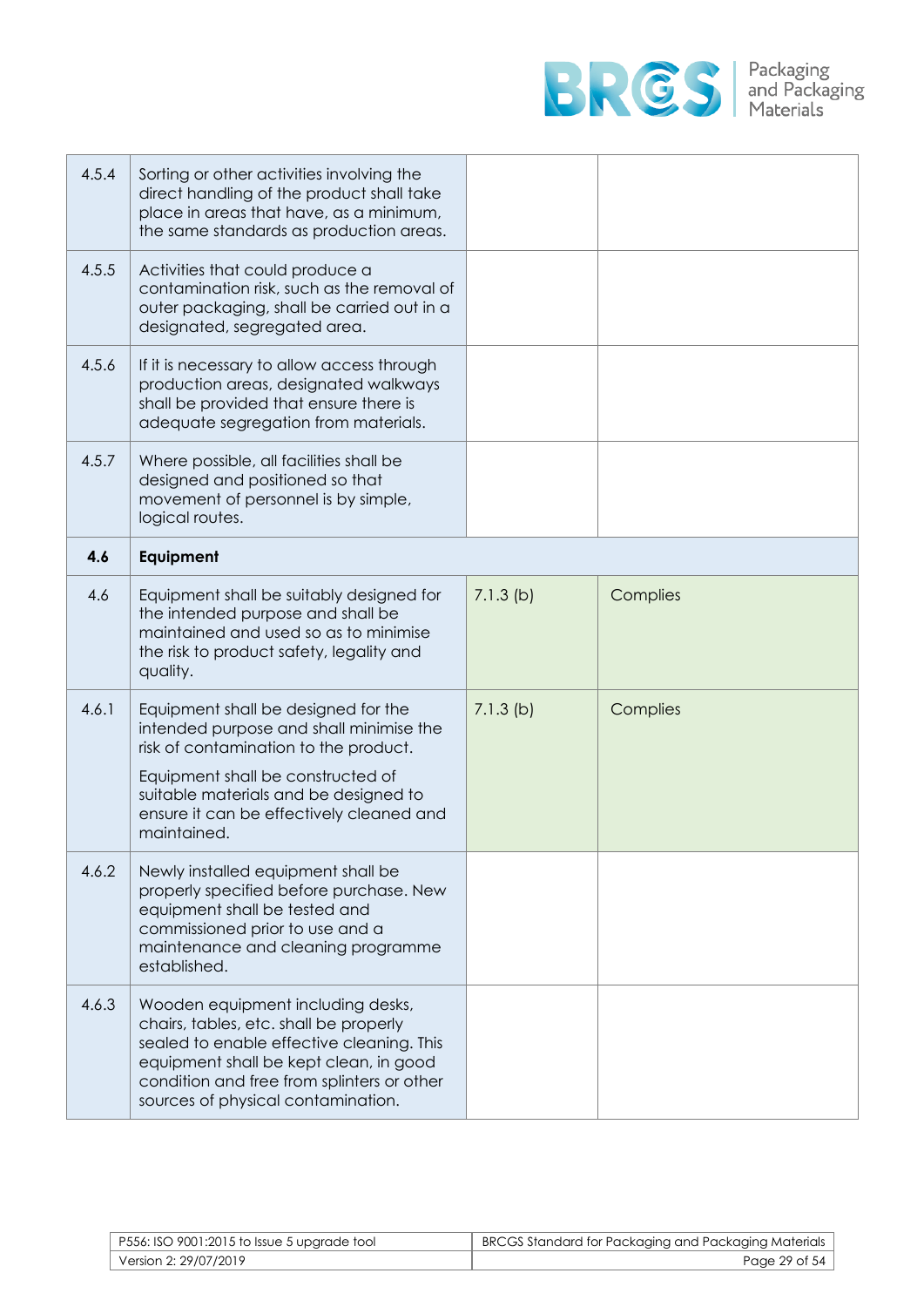

| 4.6.4      | Notices on equipment shall be cleanable<br>and secure.                                                                                                                                                                                                                                                     |         |          |
|------------|------------------------------------------------------------------------------------------------------------------------------------------------------------------------------------------------------------------------------------------------------------------------------------------------------------|---------|----------|
| 4.7        | Maintenance                                                                                                                                                                                                                                                                                                |         |          |
| 4.7<br>SOI | An effective maintenance programme<br>shall be in operation for plant and<br>equipment to prevent contamination and<br>reduce the potential for breakdowns.                                                                                                                                                | 7.1.5.1 | Complies |
| 4.7.1      | A documented programme of<br>maintenance shall be operated, covering<br>all items of production equipment and<br>plant, to prevent contamination and<br>reduce the risk of breakdown.                                                                                                                      | 7.1.5.1 | Complies |
| 4.7.2      | A condition-based or preventive<br>maintenance programme shall be in<br>place, covering all items of equipment<br>and plant that are critical to product<br>safety, legality and quality.                                                                                                                  |         |          |
| 4.7.3      | In addition to any planned maintenance<br>programme, where there is a risk of<br>product contamination by foreign bodies<br>arising from equipment failure or damage,<br>the equipment shall be inspected at<br>predetermined intervals, inspection results<br>documented and appropriate action<br>taken. |         |          |
| 4.7.4      | Maintenance work shall not place<br>product safety, quality or legality at risk.<br>Maintenance work shall be followed by a<br>documented clearance procedure which<br>records that contamination hazards have<br>been removed and equipment cleared<br>to resume production.                              |         |          |
| 4.7.5      | Tools and other maintenance equipment<br>shall be cleared away after use and<br>appropriately stored.                                                                                                                                                                                                      |         |          |
| 4.7.6      | Temporary repairs/modifications using<br>tape, cardboard, etc., shall only be<br>permitted in emergencies and where<br>product contamination is not at risk. Such<br>modifications shall be subject to a time<br>limit and shall be recorded and<br>scheduled for correction.                              |         |          |

| P556: ISO 9001:2015 to Issue 5 upgrade tool | BRCGS Standard for Packaging and Packaging Materials |
|---------------------------------------------|------------------------------------------------------|
| Version 2: 29/07/2019                       | Page 30 of 54                                        |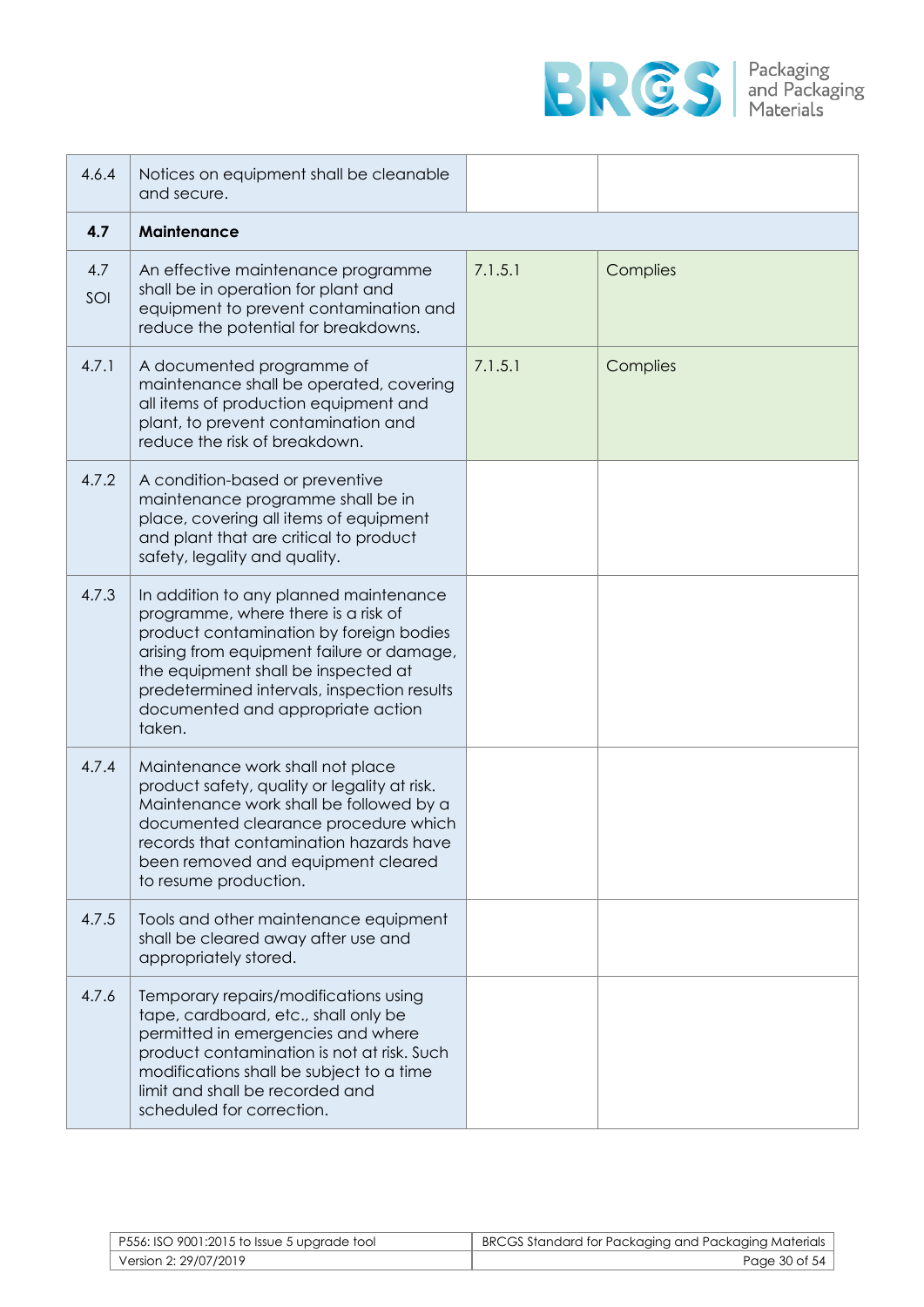

| 4.7.7      | Engineering workshops shall be controlled<br>to prevent transfer of engineering debris<br>to production or storage areas (e.g. by<br>provision of swarf mats).                                                                                                                                                                                                                                                                                                         |          |                                                                                                                                                                                                                    |
|------------|------------------------------------------------------------------------------------------------------------------------------------------------------------------------------------------------------------------------------------------------------------------------------------------------------------------------------------------------------------------------------------------------------------------------------------------------------------------------|----------|--------------------------------------------------------------------------------------------------------------------------------------------------------------------------------------------------------------------|
| 4.7.8      | Contractors involved in maintenance or<br>repair shall be suitably monitored by a<br>staff member who shall be responsible for<br>their activities.                                                                                                                                                                                                                                                                                                                    |          |                                                                                                                                                                                                                    |
| 4.8        | <b>Housekeeping and Cleaning</b>                                                                                                                                                                                                                                                                                                                                                                                                                                       |          |                                                                                                                                                                                                                    |
| 4.8<br>SOI | Housekeeping and cleaning systems shall<br>be in place which ensure that<br>appropriate standards of hygiene are<br>maintained and that risk of contamination<br>to the product is minimised.                                                                                                                                                                                                                                                                          | 7.1.4(c) | ISO 9001 requirements are<br>around the environment for<br>processes, including hygiene, so<br>sites should ensure that their<br>hygiene procedures are<br>reviewed in light of the extra<br>Issue 5 requirements. |
| 4.8.1      | Good standards of housekeeping shall be<br>maintained, which shall include a 'clean<br>as you go' policy.                                                                                                                                                                                                                                                                                                                                                              | 7.1.4(c) | ISO 9001 requirements are<br>around the environment for<br>processes, including hygiene, so<br>sites should ensure that their<br>hygiene procedures are<br>reviewed in light of the extra<br>Issue 5 requirements. |
| 4.8.2      | Documented cleaning procedures shall<br>be in place and maintained for buildings,<br>equipment and vehicles. The frequency<br>and methods of cleaning shall be based<br>on risk. Cleaning schedules and<br>procedures shall include the following<br>information:<br>responsibility for cleaning<br>item/area to be cleaned<br>frequency of cleaning<br>method of cleaning<br>cleaning materials to be used<br>cleaning record and responsibility<br>for verification. |          |                                                                                                                                                                                                                    |
| 4.8.3      | Cleaning chemicals shall be fit for<br>purpose, suitably labelled, and used in<br>accordance with manufacturers'<br>instructions. They shall be stored in a<br>secured, designated location, in closed<br>containers. Chemicals that are strongly                                                                                                                                                                                                                      |          |                                                                                                                                                                                                                    |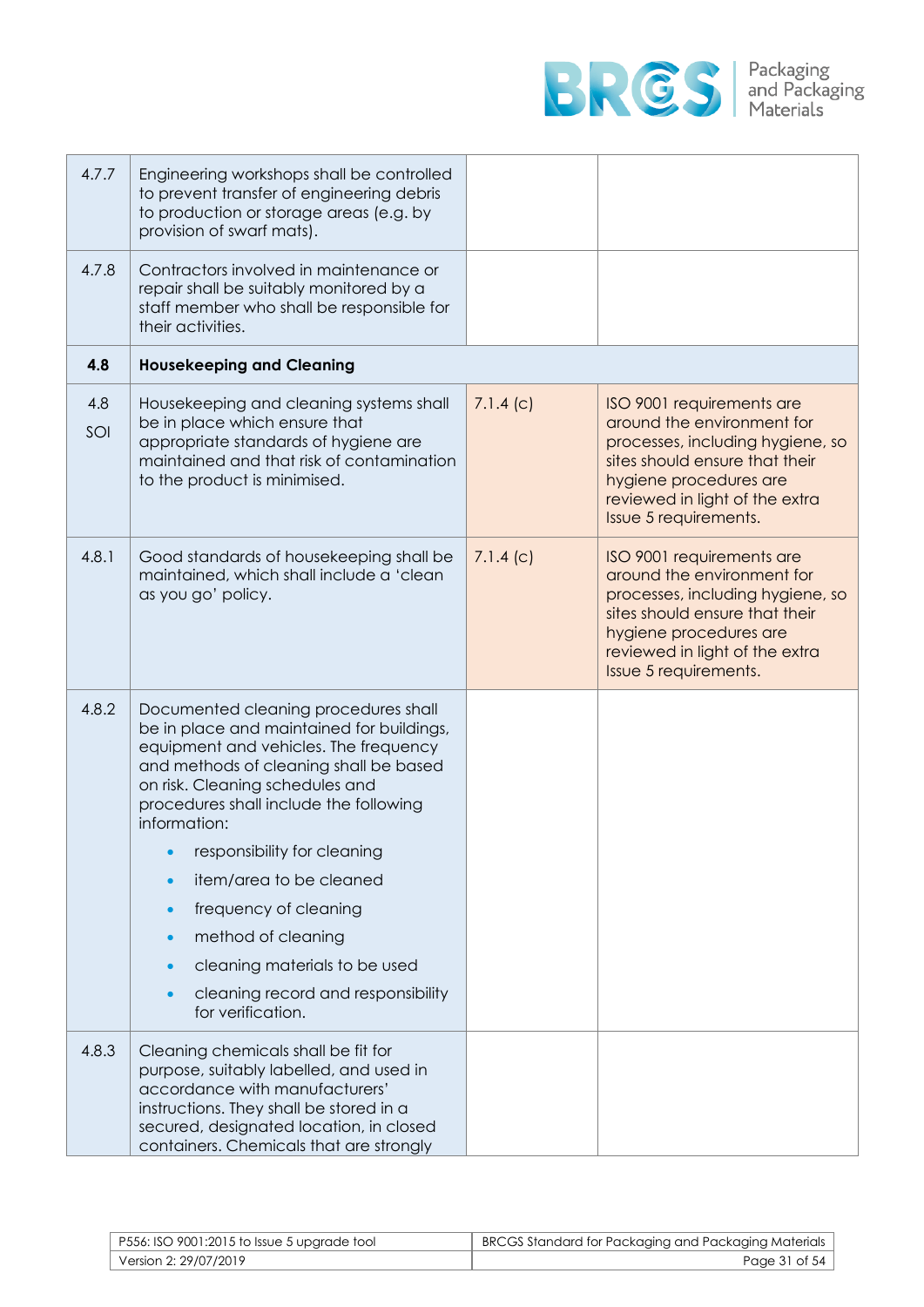

|            | scented or could give rise to taint and<br>odour contamination shall not be used.                                                                                                                                                                                                                                                     |  |
|------------|---------------------------------------------------------------------------------------------------------------------------------------------------------------------------------------------------------------------------------------------------------------------------------------------------------------------------------------|--|
|            | Cleaning equipment shall be kept in a<br>suitable designated location.                                                                                                                                                                                                                                                                |  |
| 4.8.4      | Materials and equipment used for<br>cleaning toilets shall be segregated from<br>those used elsewhere.                                                                                                                                                                                                                                |  |
| 4.9        | <b>Product Contamination Control</b>                                                                                                                                                                                                                                                                                                  |  |
| 4.9<br>SOI | All practicable steps shall be taken to<br>identify, eliminate, avoid or minimise the<br>risk of foreign body or chemical<br>contamination.                                                                                                                                                                                           |  |
| 4.9.1      | <b>Glass, Brittle Plastics, Ceramics and Similar Materials Control</b>                                                                                                                                                                                                                                                                |  |
| 4.9.1.1    | There shall be no unnecessary non-<br>production glass, ceramics or brittle<br>plastic, which may pose a risk of<br>contamination.                                                                                                                                                                                                    |  |
| 4.9.1.2    | All glass or brittle plastics other than the<br>product shall be controlled and recorded<br>on a register which shall include as a<br>minimum:                                                                                                                                                                                        |  |
|            | a list of items detailing location,<br>$\bullet$<br>number, type and condition                                                                                                                                                                                                                                                        |  |
|            | recorded checks of condition of<br>$\bullet$<br>items, carried out at a specified<br>frequency that is based on the<br>level of risk to the product                                                                                                                                                                                   |  |
|            | details on cleaning or replacing<br>$\bullet$<br>items to minimise potential for<br>product contamination.                                                                                                                                                                                                                            |  |
|            | Glass or brittle plastics not in the<br>production or storage areas shall be<br>included in the register on the basis of risk.                                                                                                                                                                                                        |  |
| 4.9.1.3    | Where non-production glass or brittle<br>plastic breakage occurs, a responsible<br>person shall be placed in charge of the<br>clean-up operation and shall ensure that<br>no other area is allowed to become<br>contaminated due to the breakage. Any<br>product that has become contaminated<br>shall be segregated and disposed of. |  |

| P556: ISO 9001:2015 to Issue 5 upgrade tool | BRCGS Standard for Packaging and Packaging Materials |
|---------------------------------------------|------------------------------------------------------|
| Version 2: 29/07/2019                       | Page 32 of 54                                        |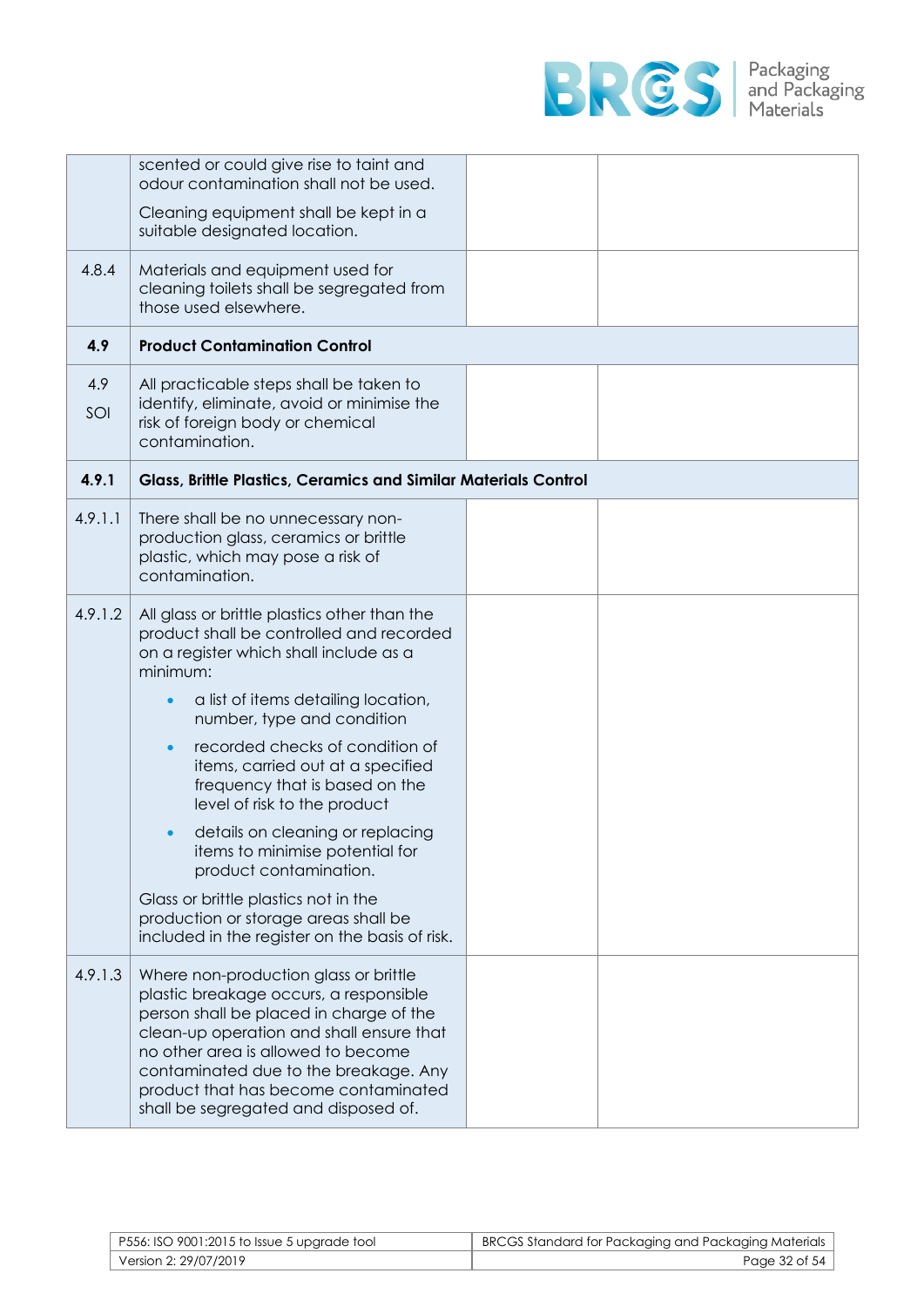

|         | All breakages shall be recorded in an<br>incident report.                                                                                                                                          |  |
|---------|----------------------------------------------------------------------------------------------------------------------------------------------------------------------------------------------------|--|
| 4.9.2   | <b>Sharps Control</b>                                                                                                                                                                              |  |
| 4.9.2.1 | There shall be a documented policy for<br>the control of the use of sharps.                                                                                                                        |  |
| 4.9.2.2 | Sharp blades, equipment and tools shall<br>not be left in a position that allows them<br>to contaminate the product.                                                                               |  |
| 4.9.2.3 | Sharp cutting instruments used in the<br>manufacture of packaging materials shall<br>be controlled to prevent product<br>contamination. This shall include control<br>into and out of the factory. |  |
| 4.9.2.4 | Snap-off blade knives shall not be used.                                                                                                                                                           |  |
| 4.9.2.5 | Where open noticeboards are present in<br>production, packing and storage areas,<br>loose fastenings, such as drawing pins and<br>staples, shall not be used.                                      |  |
| 4.9.3   | <b>Chemical and Biological Control</b>                                                                                                                                                             |  |
| 4.9.3.1 | Processes shall be in place to manage the<br>use, storage and handling of non-<br>production chemicals, to prevent<br>chemical contamination. These shall<br>include as a minimum:                 |  |
|         | a list of approved chemicals for<br>purchase                                                                                                                                                       |  |
|         | availability of material safety data<br>sheets and specifications                                                                                                                                  |  |
|         | avoidance of strongly scented<br>products                                                                                                                                                          |  |
|         | the labelling and/or identification<br>$\bullet$<br>of containers of chemicals at all<br>times                                                                                                     |  |
|         | designated storage area with<br>access restricted to authorised<br>personnel                                                                                                                       |  |
|         | use by trained personnel only.                                                                                                                                                                     |  |
| 4.9.3.2 | Hazard and risk analysis shall be used to<br>identify, control and manage any<br>potential risks from microbiological                                                                              |  |

| P556: ISO 9001:2015 to Issue 5 upgrade tool | BRCGS Standard for Packaging and Packaging Materials |
|---------------------------------------------|------------------------------------------------------|
| Version 2: 29/07/2019                       | Page 33 of 54                                        |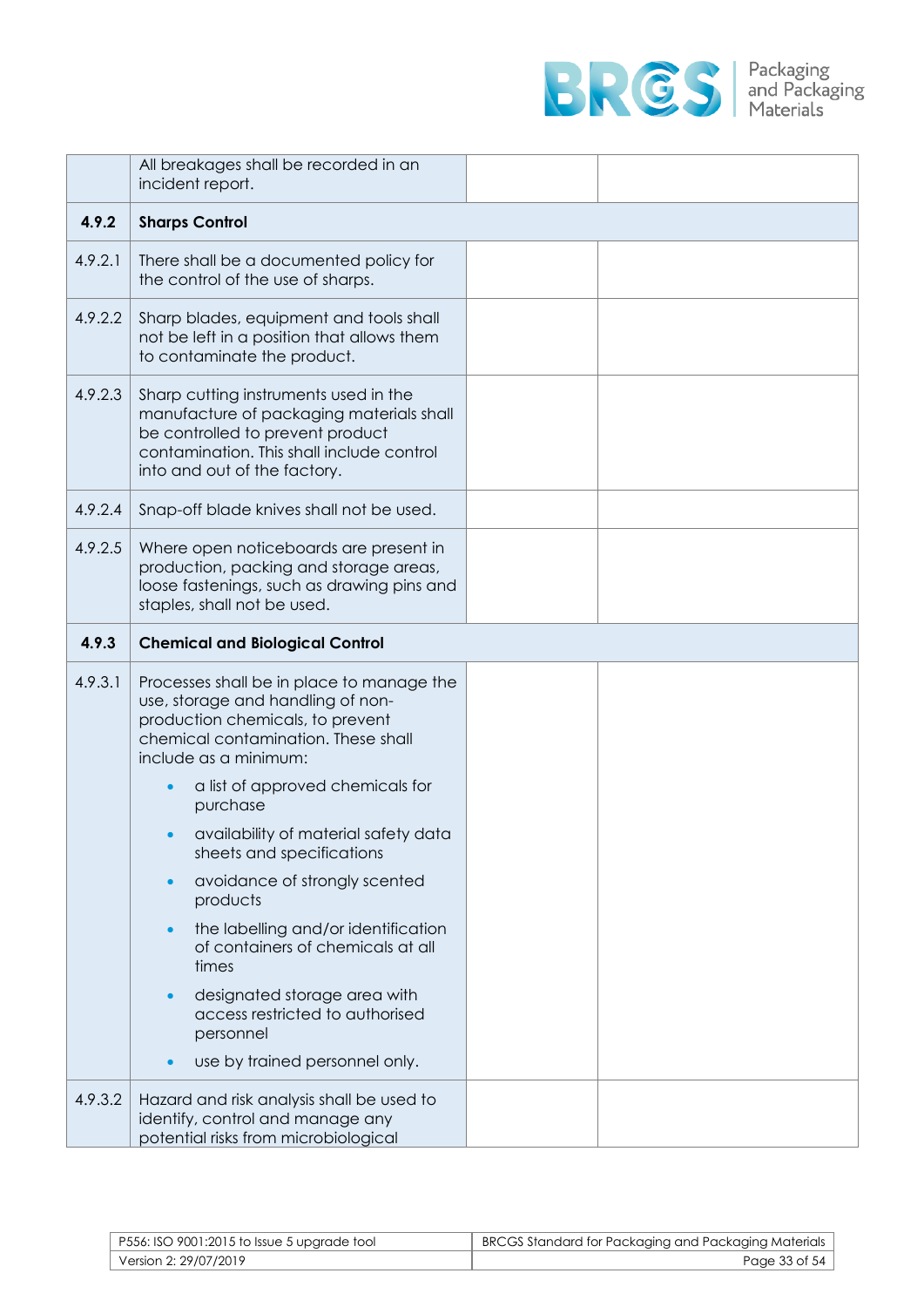

|             | contamination and any potential<br>allergens.                                                                                                                                                                                                    |       |                                                                                                                                                                                 |
|-------------|--------------------------------------------------------------------------------------------------------------------------------------------------------------------------------------------------------------------------------------------------|-------|---------------------------------------------------------------------------------------------------------------------------------------------------------------------------------|
| 4.10        | <b>Waste and Waste Disposal</b>                                                                                                                                                                                                                  |       |                                                                                                                                                                                 |
| 4.10<br>SOI | Suitable facilities shall be provided for the<br>storage and disposal of process and other<br>waste.                                                                                                                                             |       |                                                                                                                                                                                 |
| 4.10.1      | Where licensing is required by law for the<br>removal of waste, it shall be removed by<br>licensed contractors and records of<br>removal shall be maintained and<br>available for audit.                                                         |       |                                                                                                                                                                                 |
| 4.10.2      | Suitable and sufficient refuse and waste<br>containers shall be provided, which shall<br>be emptied at appropriate frequencies<br>and maintained in an adequately clean<br>condition.                                                            |       |                                                                                                                                                                                 |
| 4.10.3      | Where appropriate, waste shall be<br>categorised according to legislative<br>requirements based on the intended<br>means of disposal (such as recycling),<br>and sorted, segregated and collected in<br>appropriate designated waste containers. |       |                                                                                                                                                                                 |
| 4.10.4      | Substandard trademarked materials shall<br>be rendered unusable through a<br>destructive process. All materials disposed<br>of shall be recorded.                                                                                                | 8.7.1 | ISO 9001 refers to control of non-<br>conforming product, and sites<br>should note that Issue 5 requires<br>an assessment of how the<br>substandard material is<br>disposed of. |
| 4.10.5      | If substandard trademarked materials are<br>transferred to a third party for destruction<br>or disposal, that third party shall be a<br>specialist in appropriate waste disposal<br>and shall provide records of material<br>destruction.        |       |                                                                                                                                                                                 |
| 4.10.6      | External storage of refuse shall be in<br>designated areas and designed or<br>maintained to minimise the risk of pest<br>harbourage.                                                                                                             |       |                                                                                                                                                                                 |
| 4.11        | Pest Control                                                                                                                                                                                                                                     |       |                                                                                                                                                                                 |
| 4.11<br>SOI | In order to minimise the risk of infestation<br>and prevent risk to products, the whole<br>site shall have an effective preventive<br>pest control programme in place and the                                                                    |       |                                                                                                                                                                                 |

| P556: ISO 9001:2015 to Issue 5 upgrade tool | BRCGS Standard for Packaging and Packaging Materials |
|---------------------------------------------|------------------------------------------------------|
| Version 2: 29/07/2019                       | Page 34 of 54                                        |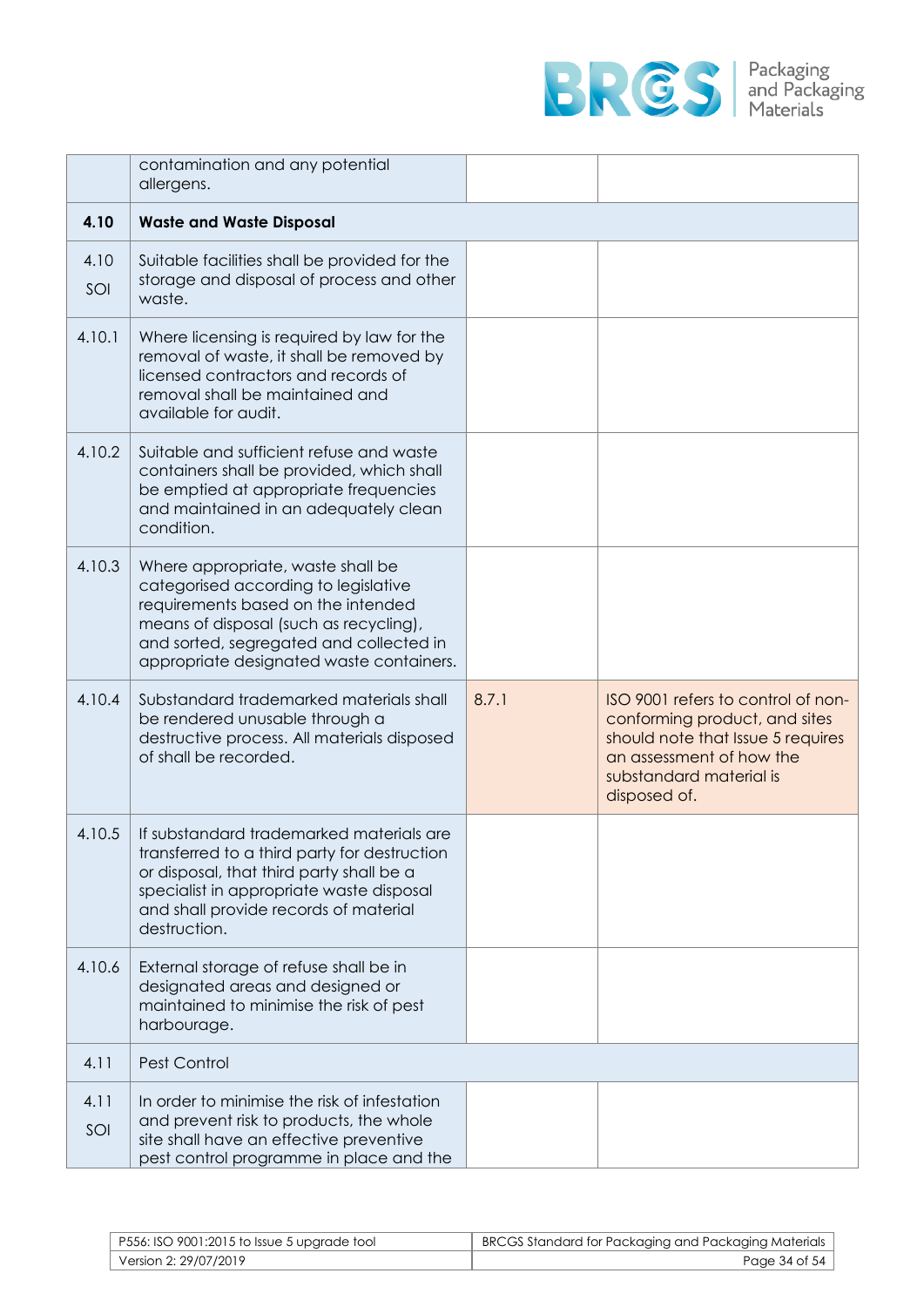

|        | resources available to respond<br>immediately to any issues which occur.                                                                                                                                                                                                                                                                                                                                                                                                                                                                                                                                                                                                                                                                                                                                                                     |  |
|--------|----------------------------------------------------------------------------------------------------------------------------------------------------------------------------------------------------------------------------------------------------------------------------------------------------------------------------------------------------------------------------------------------------------------------------------------------------------------------------------------------------------------------------------------------------------------------------------------------------------------------------------------------------------------------------------------------------------------------------------------------------------------------------------------------------------------------------------------------|--|
| 4.11.1 | A preventive pest control programme<br>shall be maintained, covering all areas of<br>the site under the site's control.                                                                                                                                                                                                                                                                                                                                                                                                                                                                                                                                                                                                                                                                                                                      |  |
| 4.11.2 | The site shall either contract the services<br>of a competent pest control organisation<br>or shall have appropriately trained staff<br>for the regular inspection and treatment<br>of the site in order to deter and eradicate<br>infestation. The frequency of inspections<br>shall be determined by risk assessment<br>and shall be documented. Where the<br>services of a pest control contractor are<br>employed, the service contract shall be<br>clearly defined and reflect the activities of<br>the site.                                                                                                                                                                                                                                                                                                                           |  |
| 4.11.3 | Where a site undertakes its own pest<br>control, it shall be able to demonstrate<br>that:<br>pest control operations are<br>$\bullet$<br>undertaken by trained and<br>competent staff with sufficient<br>knowledge to select appropriate<br>pest control chemicals and<br>proofing methods and understand<br>the limitations of use, relevant to<br>the biology of the pests associated<br>with the site<br>staff undertaking pest control<br>activities meet any legal<br>requirements for training or<br>registration<br>sufficient resources are available<br>to respond to any infestation issues<br>there is ready access to specialist<br>technical knowledge when<br>required<br>legislation governing the use of<br>pest control products is<br>understood<br>dedicated locked facilities are<br>used for the storage of pesticides. |  |
| 4.11.4 | Pest control equipment such as bait<br>stations, traps or electric fly-killing devices                                                                                                                                                                                                                                                                                                                                                                                                                                                                                                                                                                                                                                                                                                                                                       |  |

| $P556$ : ISO 9001:2015 to Issue 5 upgrade tool | BRCGS Standard for Packaging and Packaging Materials |
|------------------------------------------------|------------------------------------------------------|
| Version 2: 29/07/2019                          | Page 35 of 54                                        |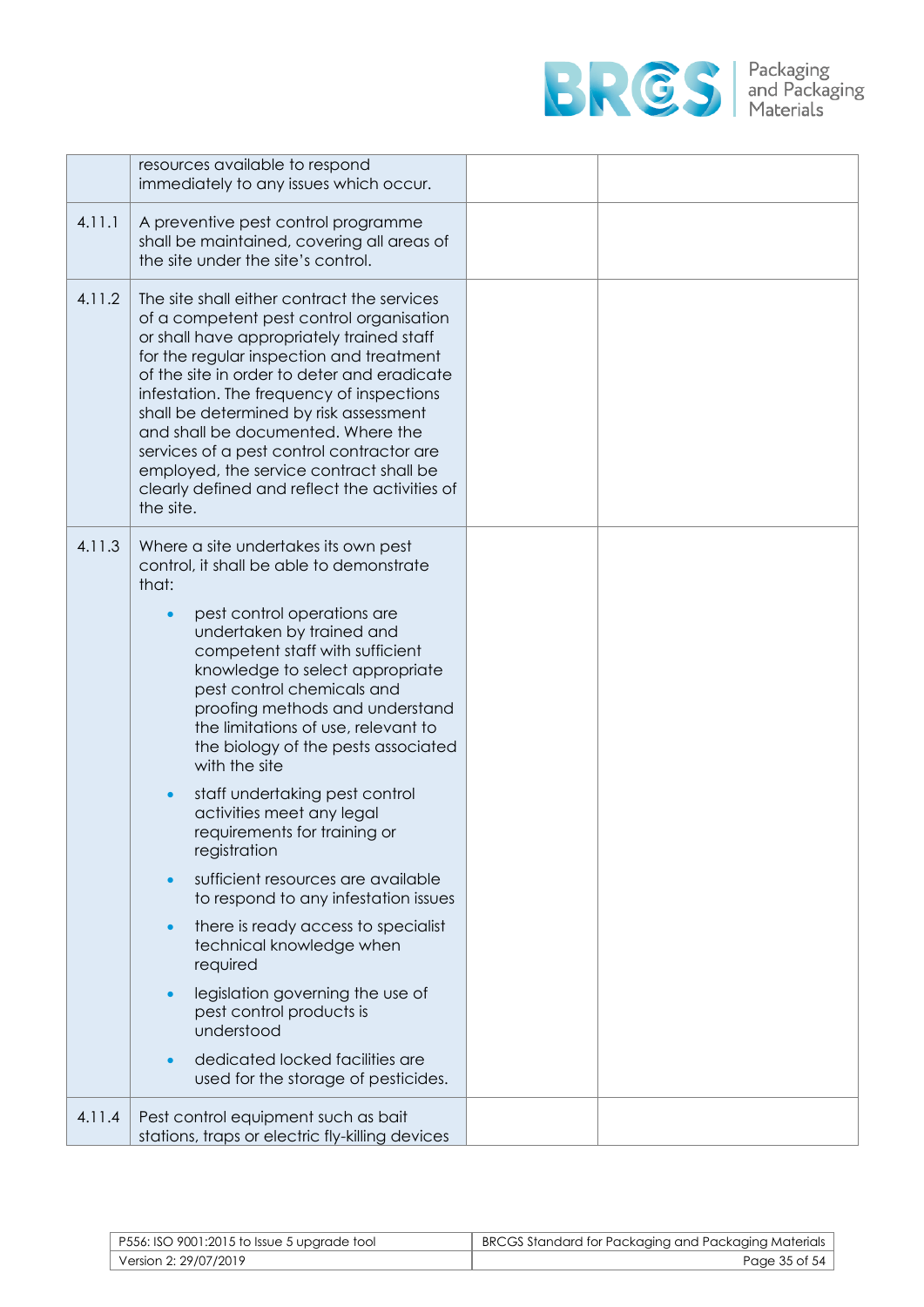

|        | shall be appropriately located and<br>operational.                                                                                                                                                                                                         |  |
|--------|------------------------------------------------------------------------------------------------------------------------------------------------------------------------------------------------------------------------------------------------------------|--|
| 4.11.5 | Effective precautions shall be in place to<br>prevent pests entering the premises. The<br>building shall be suitably proofed against<br>the entry of all pests via doors, windows,<br>ducts and cable entry points.                                        |  |
| 4.11.6 | In the event of infestation, immediate<br>action shall be taken to eliminate the<br>hazard. Action shall be taken to identify,<br>evaluate the potential for contamination<br>or damage, and authorise the release of<br>any product potentially affected. |  |
| 4.11.7 | In the event of an infestation, and at<br>appropriate intervals, the site shall request<br>a catch analysis from flying-insect control<br>devices to help identify problem areas.                                                                          |  |
|        | In the event of increase in activity, the site<br>shall use risk assessment to determine the<br>activity required to eliminate the hazard.                                                                                                                 |  |
| 4.11.8 | Documented procedures and detailed<br>records of pest activity, pest control<br>inspections and recommendations shall<br>be maintained. These shall include as a<br>minimum:                                                                               |  |
|        | an up-to-date, signed and<br>authorised site plan identifying<br>numbered pest control device<br>locations                                                                                                                                                 |  |
|        | identification of the baits and/or<br>monitoring devices on site                                                                                                                                                                                           |  |
|        | clearly defined responsibilities for<br>site management and the<br>contractor                                                                                                                                                                              |  |
|        | details of pest control products<br>used and instructions for their<br>effective use                                                                                                                                                                       |  |
|        | detailed records of pest control<br>$\bullet$<br>inspections, recommendations<br>and of any pest infestation.                                                                                                                                              |  |
|        | It shall be the responsibility of the site to<br>ensure that all the relevant<br>recommendations made by the<br>contractor or in-house expert are                                                                                                          |  |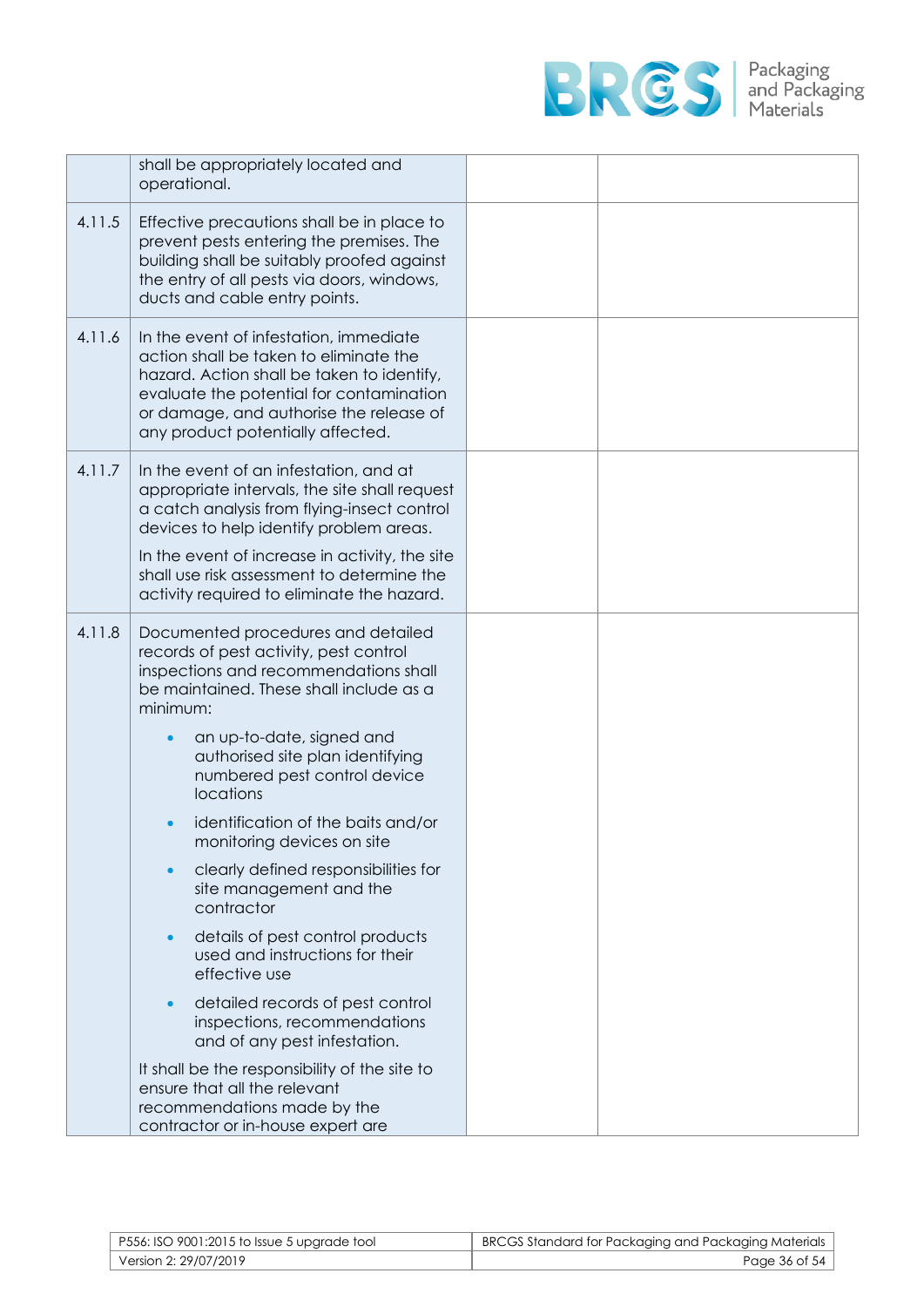

|            | implemented in a timely manner and<br>monitored for efficacy.                                                                                                                                                                                                                                                                                                                                                                                                                                                                                                                                                                                                                                                                              |                                         |          |
|------------|--------------------------------------------------------------------------------------------------------------------------------------------------------------------------------------------------------------------------------------------------------------------------------------------------------------------------------------------------------------------------------------------------------------------------------------------------------------------------------------------------------------------------------------------------------------------------------------------------------------------------------------------------------------------------------------------------------------------------------------------|-----------------------------------------|----------|
| 4.11.9     | Employees shall understand the signs of<br>pest activity and be aware of the need to<br>report any evidence to a designated<br>manager.                                                                                                                                                                                                                                                                                                                                                                                                                                                                                                                                                                                                    |                                         |          |
| 5          | <b>PRODUCT AND PROCESS CONTROL</b>                                                                                                                                                                                                                                                                                                                                                                                                                                                                                                                                                                                                                                                                                                         |                                         |          |
| 5.1        | <b>Product Development</b>                                                                                                                                                                                                                                                                                                                                                                                                                                                                                                                                                                                                                                                                                                                 |                                         |          |
| 5.1<br>SOI | Documented product development or<br>modification procedures shall be in place<br>to ensure the production of safe and legal<br>products to defined quality parameters.                                                                                                                                                                                                                                                                                                                                                                                                                                                                                                                                                                    | 8.1<br>8.2.2<br>8.3.1<br>8.3.2<br>8.5.6 | Complies |
| 5.1.1      | Customer requirements relating to the<br>design, development, specification,<br>manufacture and distribution of the<br>product shall be documented and<br>agreed with the customer.<br>This shall take into consideration process<br>requirements and end use, where<br>possible.<br>Any critical-use parameters shall be<br>identified and defined; for example,<br>barrier requirements, max/min use<br>temperature, machine running, use of<br>recycled materials, and testing<br>requirements (including migration, where<br>relevant).<br>Special attention shall be paid to any<br>materials that are required or requested<br>to be manufactured from recycled<br>materials, to ensure that they are both<br>appropriate and legal. | 8.3.3<br>8.3.6<br>8.5.1                 | Complies |
| 5.1.2      | The site shall clearly define and document<br>when a production trial is required.<br>Where appropriate, production trials shall<br>be carried out and testing shall validate<br>that manufacturing processes are<br>capable of producing a safe and legal<br>product to the required quality.                                                                                                                                                                                                                                                                                                                                                                                                                                             | 8.2.3.1<br>8.3.4                        | Complies |
| 5.1.3      | The company shall ensure that production<br>is carried out using defined operating                                                                                                                                                                                                                                                                                                                                                                                                                                                                                                                                                                                                                                                         | 8.3.3                                   | Complies |

| P556: ISO 9001:2015 to Issue 5 upgrade tool | BRCGS Standard for Packaging and Packaging Materials |
|---------------------------------------------|------------------------------------------------------|
| Version 2: 29/07/2019                       | Page 37 of 54                                        |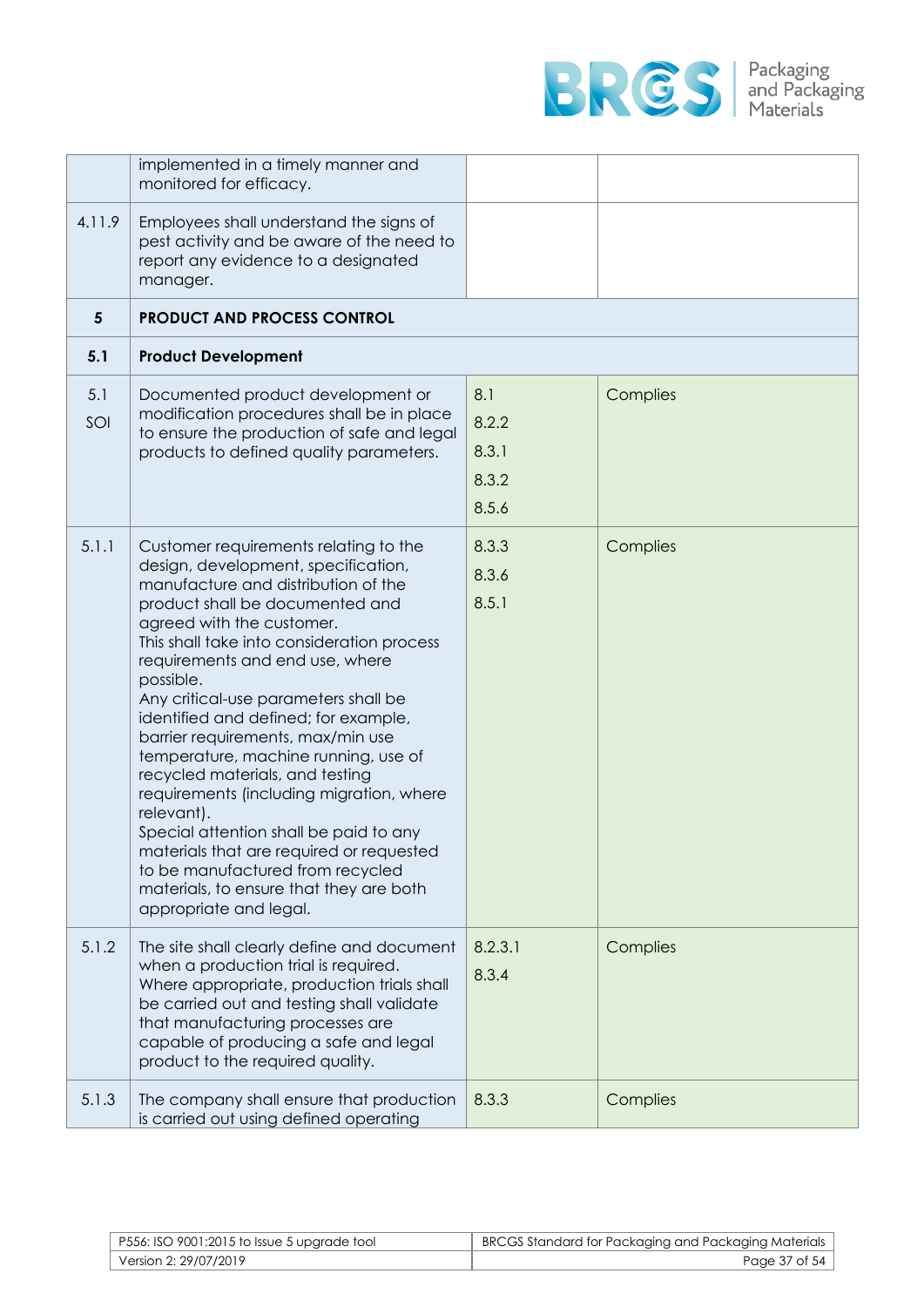

|            | conditions that result in safe and legal<br>products of the prescribed quality.                                                                                                                                                                                                                                                                                     |                |                                                                                                                                                                                                                                                   |
|------------|---------------------------------------------------------------------------------------------------------------------------------------------------------------------------------------------------------------------------------------------------------------------------------------------------------------------------------------------------------------------|----------------|---------------------------------------------------------------------------------------------------------------------------------------------------------------------------------------------------------------------------------------------------|
| 5.1.4      | A technical product specification shall be<br>prepared and, where possible, agreed<br>with the customer or brand owner before<br>the production process begins.                                                                                                                                                                                                     | 8.3.5          | Complies                                                                                                                                                                                                                                          |
| 5.1.5      | Samples as agreed with the specifier shall<br>be retained for future reference.                                                                                                                                                                                                                                                                                     |                |                                                                                                                                                                                                                                                   |
| 5.2        | <b>Graphic Design and Artwork Control</b>                                                                                                                                                                                                                                                                                                                           |                |                                                                                                                                                                                                                                                   |
| 5.2<br>SOI | Artwork and all pre-press processes<br>conducted by the site shall be managed<br>to ensure loss of information and variation<br>from customer specification is eliminated.                                                                                                                                                                                          | 8.3.2<br>8.5.3 | Graphic design can be<br>deemed a concern of product<br>development processes when<br>comparing ISO 9001 and Issue 5.<br>For Issue 5, any artwork supplied<br>to the company from a<br>customer can be regarded as<br>property belonging to them. |
| 5.2.1      | The site shall have a documented artwork<br>management procedure covering the<br>activities for which the site has<br>responsibility. This may include, but is not<br>limited to:<br>collation of information to be<br>included into artwork<br>receipt of artwork files from the<br>customer<br>verification of completed artwork<br>and approval by the customer. |                |                                                                                                                                                                                                                                                   |
| 5.2.2      | A process shall be in place to seek formal<br>acceptance and approval of final<br>product concepts and artworks by the<br>specifier.<br>The outcome shall be documented.                                                                                                                                                                                            |                |                                                                                                                                                                                                                                                   |
| 5.2.3      | Where appropriate, print trials shall be<br>carried out and testing shall validate that<br>the agreed product quality and print<br>standards can be consistently achieved.                                                                                                                                                                                          |                |                                                                                                                                                                                                                                                   |
| 5.2.4      | Printing equipment such as plates, silk<br>screens, anilox rollers, cylinders and<br>blankets shall be verified as being correct<br>to specification and artwork version or<br>agreed master prior to use, and fully                                                                                                                                                |                |                                                                                                                                                                                                                                                   |

| P556: ISO 9001:2015 to Issue 5 upgrade tool | BRCGS Standard for Packaging and Packaging Materials |
|---------------------------------------------|------------------------------------------------------|
| Version 2: 29/07/2019                       | Page 38 of 54                                        |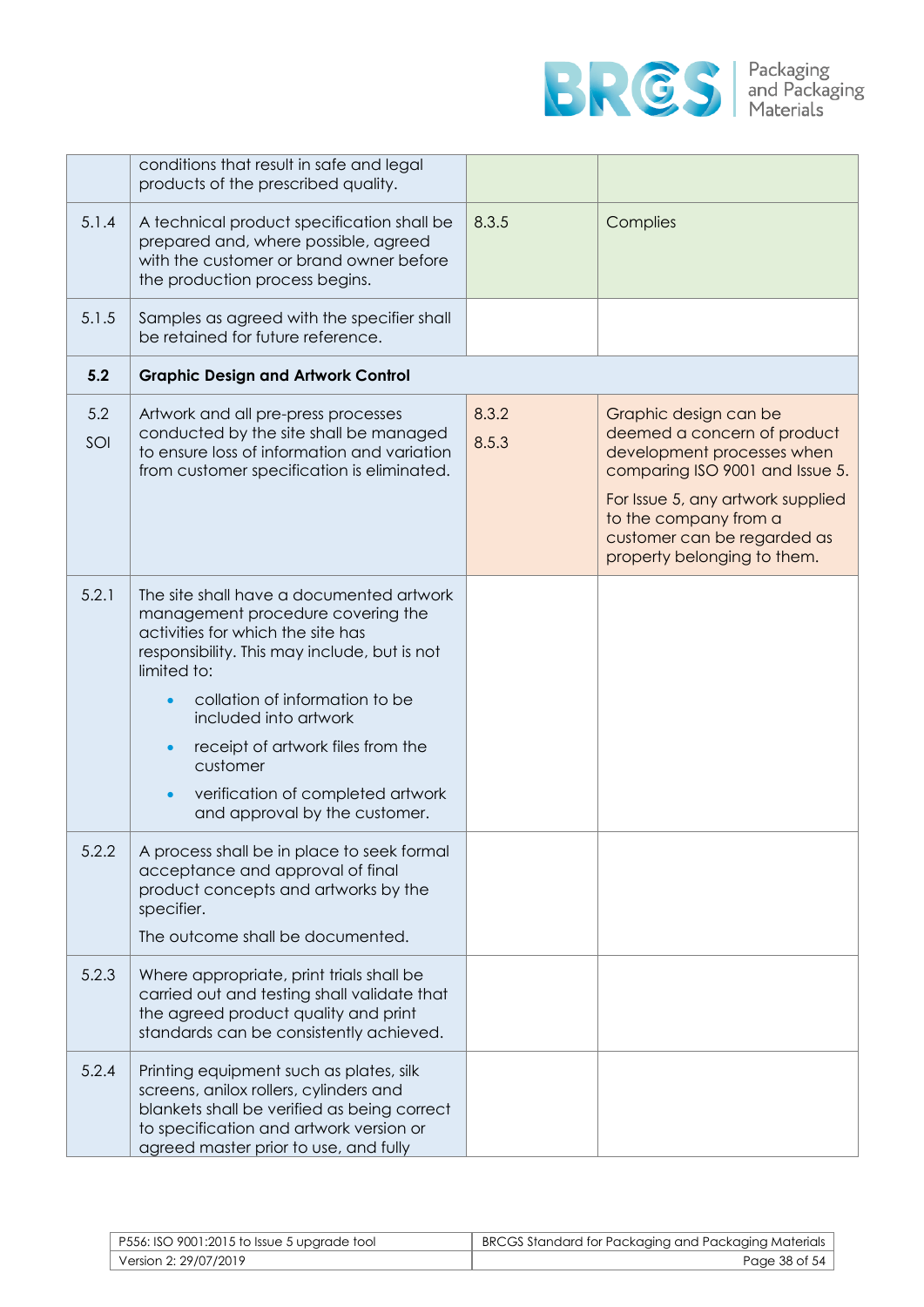

|            | traceable to the customer's approved<br>origination material.                                                                                                                                                                                                                                                                                              |       |          |
|------------|------------------------------------------------------------------------------------------------------------------------------------------------------------------------------------------------------------------------------------------------------------------------------------------------------------------------------------------------------------|-------|----------|
| 5.2.5      | Customer-approved reference material,<br>including artwork masters and colour<br>standards used during print runs, shall be<br>controlled to ensure minimisation of<br>degradation and shall be returned to<br>appropriate storage after use.<br>The site shall have a policy to address<br>requirements for renewal of approved<br>masters, as necessary. |       |          |
| 5.2.6      | The site shall have a documented<br>procedure for managing changes to<br>artwork and print specifications to<br>manage obsolete artwork and printing<br>materials.                                                                                                                                                                                         | 8.5.6 | Complies |
| 5.2.7      | Where artwork files and approved masters<br>are in electronic form, these shall be<br>suitably protected to prevent loss or<br>malicious intervention.                                                                                                                                                                                                     | 8.5.3 | Complies |
|            |                                                                                                                                                                                                                                                                                                                                                            |       |          |
| 5.3        | <b>Packaging Print Control</b>                                                                                                                                                                                                                                                                                                                             |       |          |
| 5.3<br>SOI | Where packaging materials are printed or<br>decorated, procedures shall be in place<br>to ensure that the information is fully<br>legible and correctly reproduced to<br>customer specification and any<br>applicable legal requirements.                                                                                                                  |       |          |
| 5.3.1      | An assessment shall be carried out of the<br>pre-press activity, print process and<br>handling of printed packaging (product)<br>to identify:<br>risks of loss of essential information<br>mixing of printed product.<br>Controls shall be established and<br>implemented to reduce the risks<br>identified.                                               |       |          |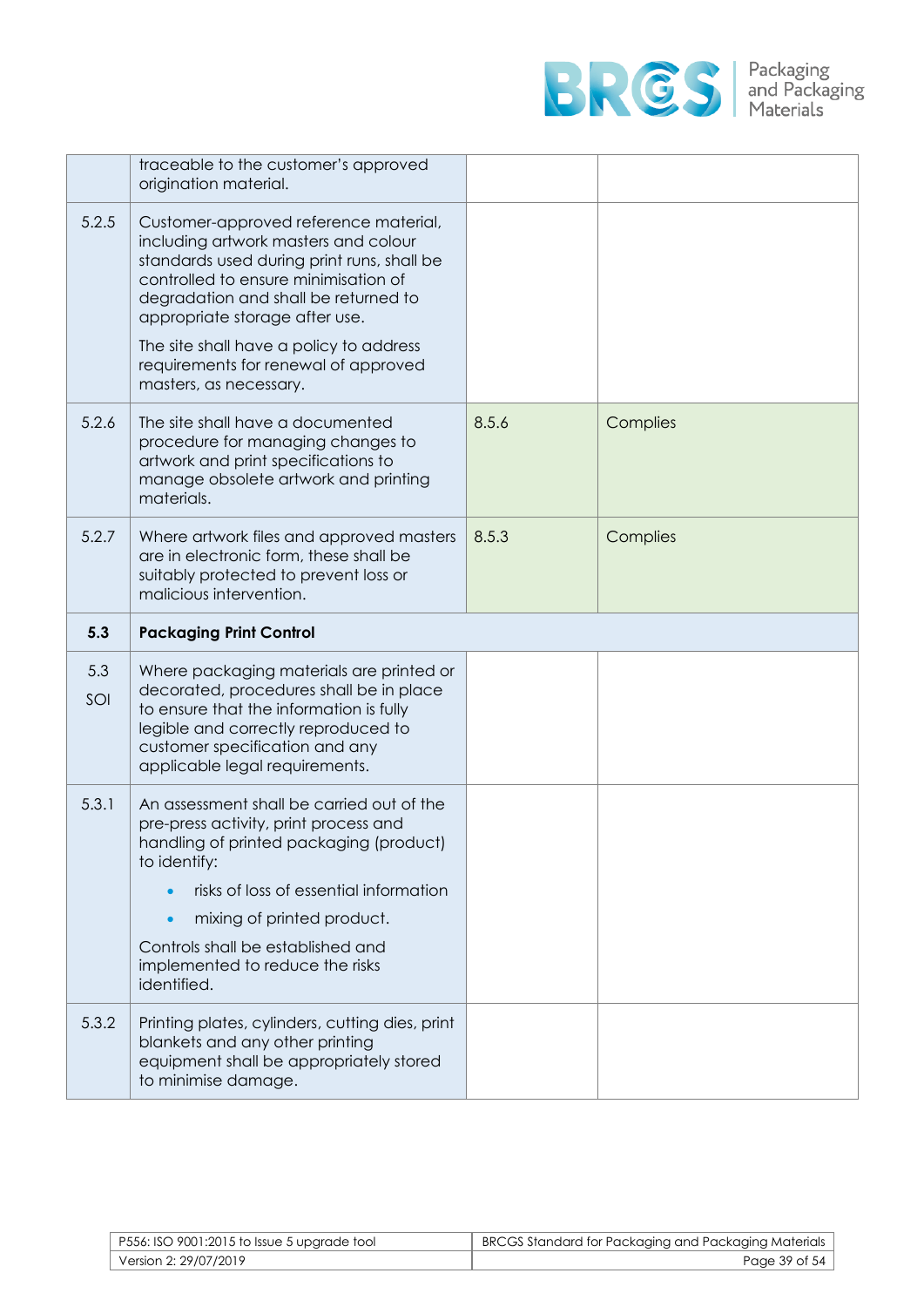

| 5.3.3 | Each print run shall be approved against<br>the agreed standard (or master sample).<br>This shall be recorded.                                                                        |                                      |          |
|-------|---------------------------------------------------------------------------------------------------------------------------------------------------------------------------------------|--------------------------------------|----------|
| 5.3.4 | A system shall be in place to detect and<br>identify printing errors during the run and<br>to sort these errors from the acceptable<br>printed material.                              |                                      |          |
| 5.3.5 | Where composite print is used (a mixture<br>of different designs printed together), a<br>process shall be in place to ensure<br>effective segregation of differing print<br>variants. |                                      |          |
| 5.3.6 | Samples of printed packaging shall be<br>retained together with production records<br>for a period of time to be agreed with the<br>customer/specifier/brand owner.                   |                                      |          |
| 5.3.7 | Any unused printed product shall be<br>accounted for and either disposed of or<br>identified and appropriately stored.                                                                | 8.5.3                                | Complies |
| 5.3.8 | Lighting in print inspection cabinets and<br>other means of print/colour checking shall<br>be agreed with the customer or conform<br>to accepted industry standards.                  |                                      |          |
| 5.4   | <b>Process Control</b>                                                                                                                                                                |                                      |          |
| 5.4   | Documented procedures shall be in<br>place to ensure effective quality<br>assurance of operations throughout the<br>process.                                                          | 4.4.1<br>$5.1.2$ (b)<br>8.1<br>8.5.4 | Complies |
| 5.4.1 | A review of the manufacturing and,<br>where applicable, printing process shall                                                                                                        | 4.4.1<br>$5.1.2$ (b)                 | Complies |
|       | identify manufacturing process control<br>points that could significantly affect the<br>quality of the products produced.                                                             | 8.1<br>8.5.4                         |          |
| 5.4.2 | For each manufacturing process control<br>point, machine settings or process limits<br>shall be established and documented -<br>the process specification.                            |                                      |          |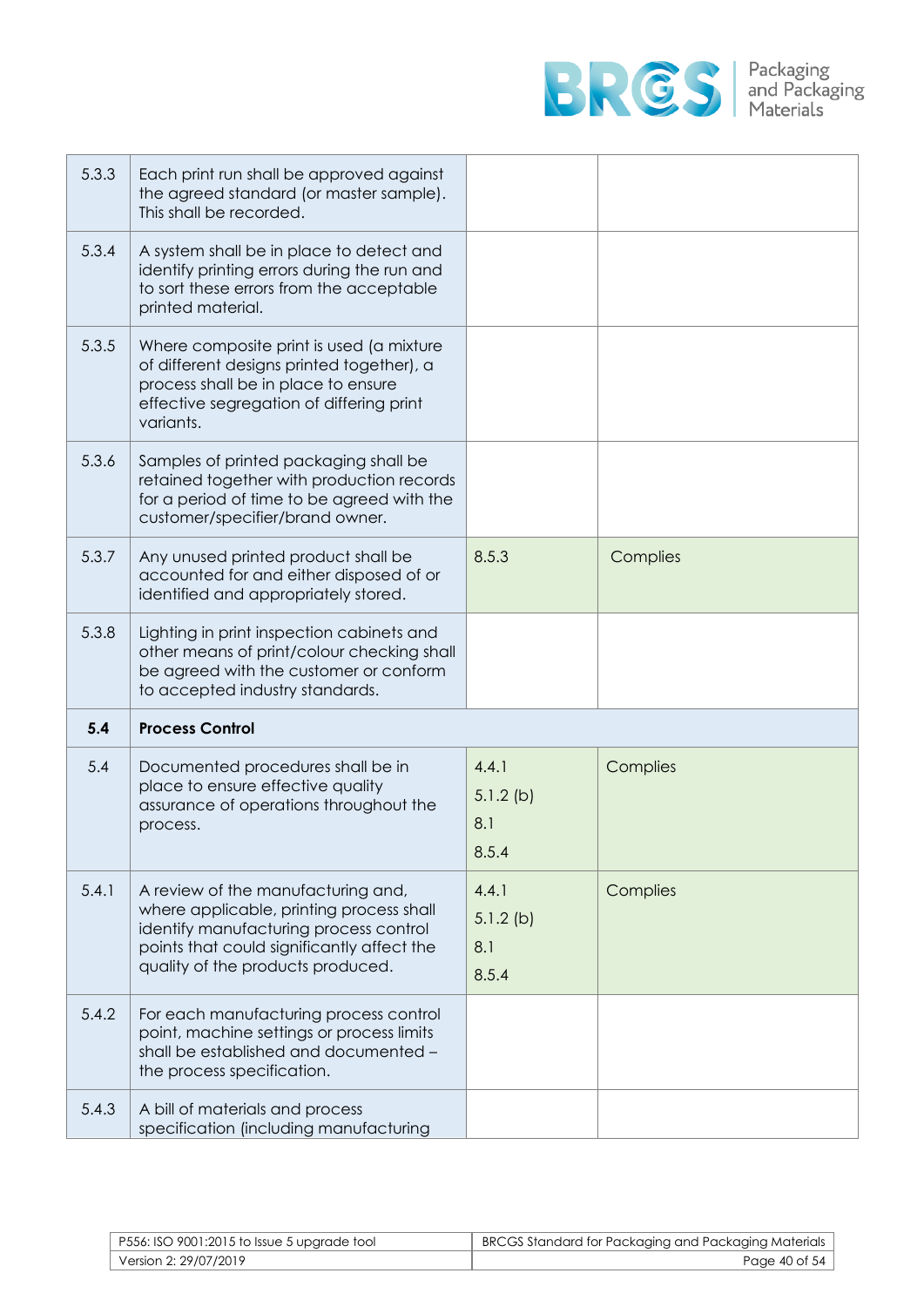

|       | process control points) shall be available<br>for each batch or lot during production.                                                                                                                                                                                                                                                                                                                                                                                    |          |          |
|-------|---------------------------------------------------------------------------------------------------------------------------------------------------------------------------------------------------------------------------------------------------------------------------------------------------------------------------------------------------------------------------------------------------------------------------------------------------------------------------|----------|----------|
| 5.4.4 | Documented process checks shall be<br>undertaken at start-up, following<br>adjustments to equipment and<br>periodically during production, to ensure<br>products are consistently produced to the<br>agreed quality specification.                                                                                                                                                                                                                                        |          |          |
| 5.4.5 | A documented clearance procedure<br>shall be in place to ensure that at start-up<br>the line is clear of all previous work and<br>production documents.                                                                                                                                                                                                                                                                                                                   |          |          |
| 5.4.6 | In the event of changes to product<br>composition, processing methods or<br>equipment, the site shall, where<br>appropriate, re-establish process<br>characteristics and validate product data<br>to ensure product safety, legality and<br>quality are achieved.                                                                                                                                                                                                         | 8.5.1(f) | Complies |
| 5.5   | Calibration and control of measuring and monitoring devices                                                                                                                                                                                                                                                                                                                                                                                                               |          |          |
| 5.5   | The site shall be able to demonstrate that<br>measuring and monitoring equipment is<br>sufficiently accurate and reliable to<br>provide confidence in measurement<br>results.                                                                                                                                                                                                                                                                                             | 7.1.5.2  | Complies |
| 5.5.1 | The site shall identify and control in-line<br>and off-line measuring equipment used to<br>monitor critical control points (where<br>applicable) and product safety, quality<br>and legality. This shall include as a<br>minimum:<br>a documented list of equipment<br>and its location<br>an identification code and<br>$\bullet$<br>calibration due date<br>prevention from adjustment by<br>unauthorised staff<br>protection from damage,<br>deterioration and misuse. | 7.1.5.2  | Complies |
| 5.5.2 | All identified measuring equipment shall<br>be checked and adjusted at a<br>predetermined frequency, based on risk<br>analysis. This shall be carried out by<br>trained staff to a defined method to                                                                                                                                                                                                                                                                      | 7.1.5.2  | Complies |

| P556: ISO 9001:2015 to Issue 5 upgrade tool | BRCGS Standard for Packaging and Packaging Materials |
|---------------------------------------------|------------------------------------------------------|
| Version 2: 29/07/2019                       | Page 41 of 54                                        |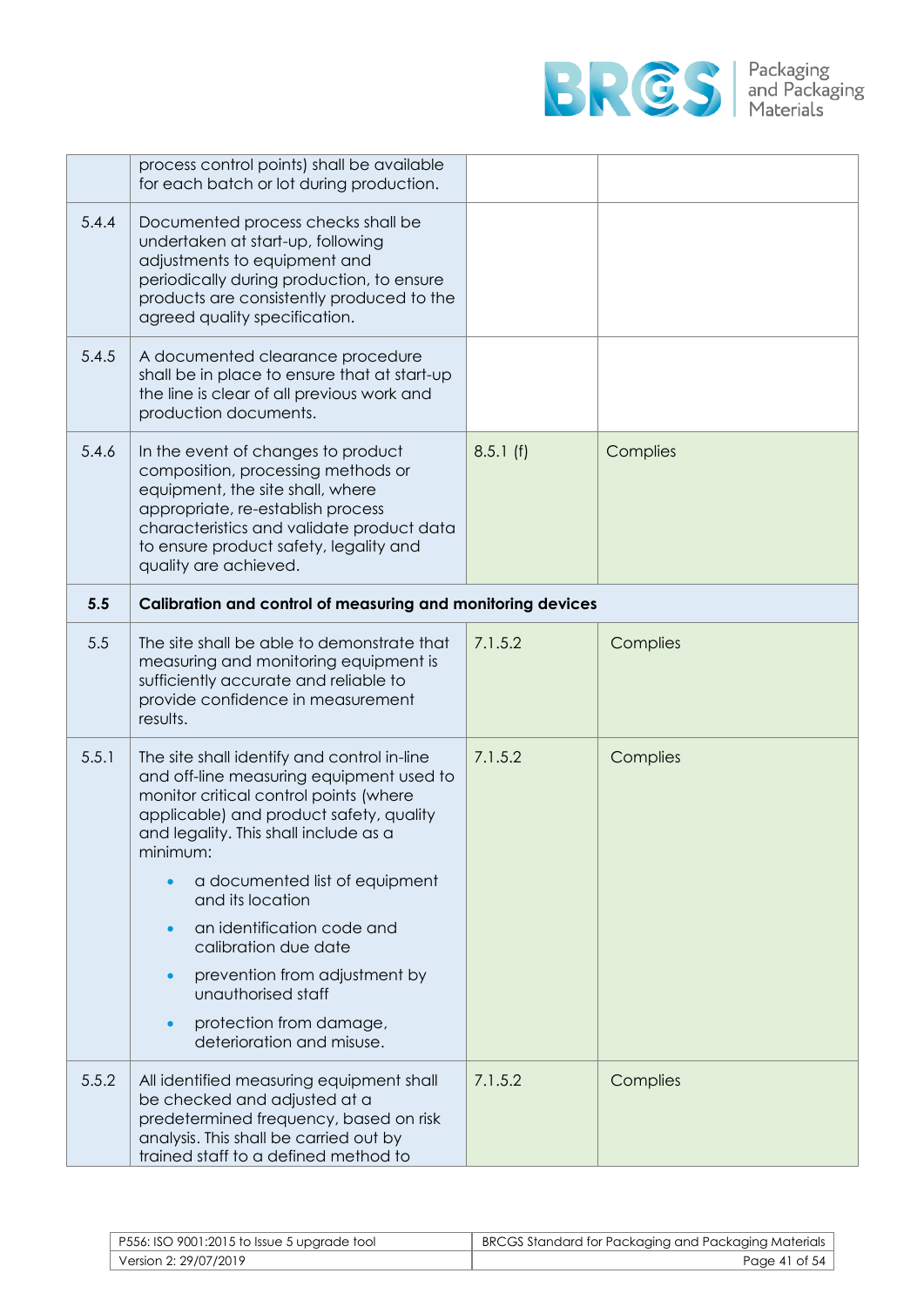

|       | ensure accuracy within defined<br>parameters. All results shall be<br>documented.<br>Where possible, calibration shall be<br>traceable to a recognised national or<br>international standard. Where a traceable<br>calibration is not possible, the site shall<br>demonstrate the basis by which<br>standardisation is carried out.                                                                                                                                                                                                                                                                                  |                     |          |
|-------|----------------------------------------------------------------------------------------------------------------------------------------------------------------------------------------------------------------------------------------------------------------------------------------------------------------------------------------------------------------------------------------------------------------------------------------------------------------------------------------------------------------------------------------------------------------------------------------------------------------------|---------------------|----------|
| 5.5.3 | Corrective action and reporting<br>procedures shall be established and<br>documented in the event of the<br>monitoring and testing procedure<br>identifying any failure of product<br>inspection, testing or measuring<br>equipment. Any such failures shall be<br>subject to an assessment of potential risk;<br>subsequent action may include a<br>combination of isolation, quarantine and<br>re-inspection of products produced since<br>the last acceptance test of the<br>equipment.<br>The site shall conduct a root cause<br>analysis into the equipment failure and<br>implement the appropriate corrective | 8.7.2               | Complies |
|       | action.                                                                                                                                                                                                                                                                                                                                                                                                                                                                                                                                                                                                              |                     |          |
| 5.6   | Product inspection, testing and measuring                                                                                                                                                                                                                                                                                                                                                                                                                                                                                                                                                                            |                     |          |
| 5.6   | The company shall use appropriate<br>documented procedures and facilities<br>when undertaking or subcontracting<br>inspection and analyses critical to<br>product safety, legality and quality.                                                                                                                                                                                                                                                                                                                                                                                                                      | 7.1.5<br>8.6<br>9.1 | Complies |
| 5.6.1 | Quality checks shall be carried out to<br>demonstrate that the finished product is<br>within the tolerances laid down in the<br>agreed product specification and<br>conforms to any critical technical/legal<br>requirements.<br>The frequency of checks shall be in<br>accordance with industry-accepted<br>practice or customer requirements and<br>based on risk analysis.                                                                                                                                                                                                                                        | 7.1.5<br>8.6<br>9.1 | Complies |

| $\mid$ P556: ISO 9001:2015 to Issue 5 upgrade tool | BRCGS Standard for Packaging and Packaging Materials |
|----------------------------------------------------|------------------------------------------------------|
| Version 2: 29/07/2019                              | Page 42 of 54                                        |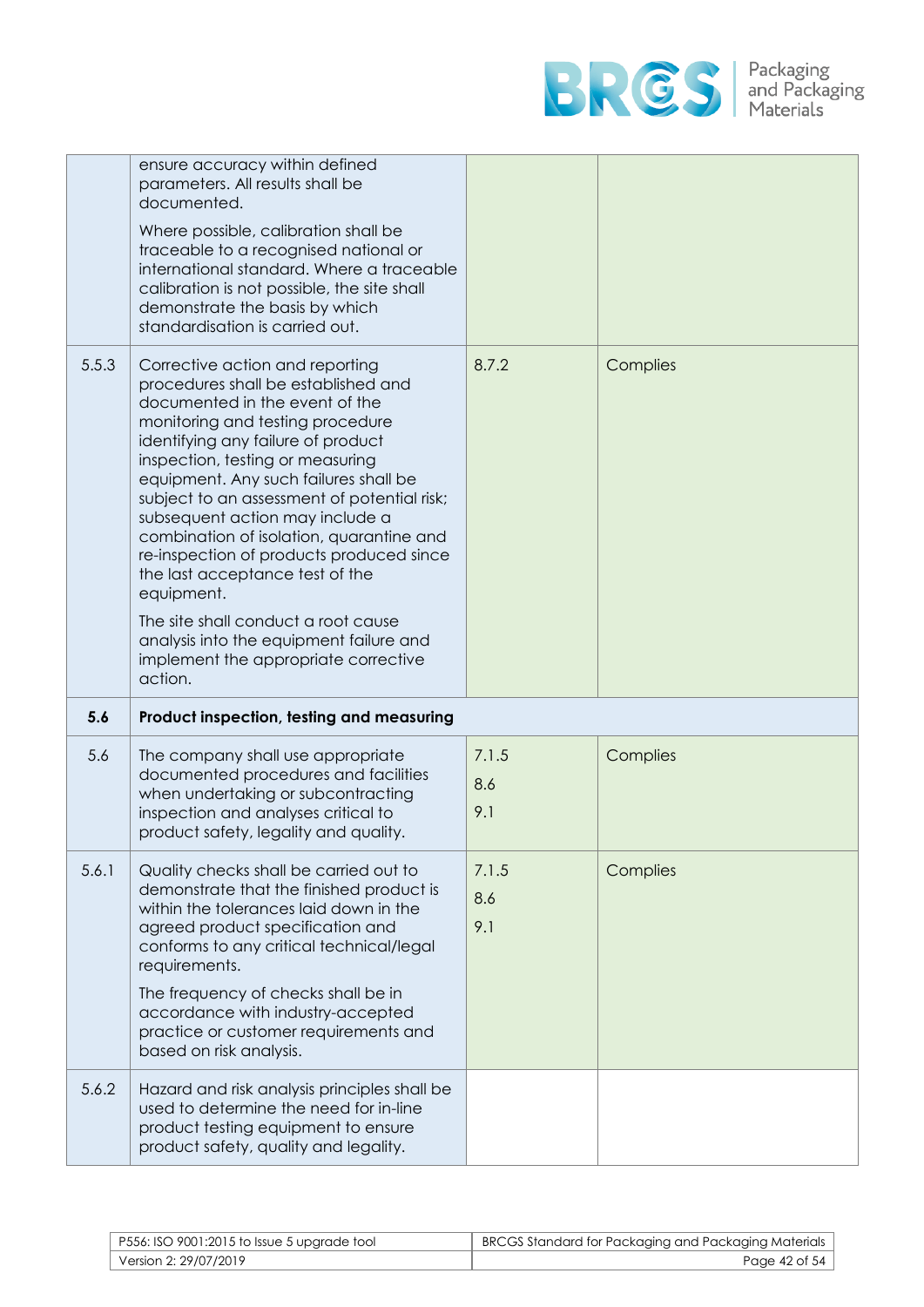

| 5.6.3 | The accuracy of in-line equipment shall<br>be specified (with permitted tolerances),<br>having due regard to the product<br>parameter being controlled.                                                                                                                                                                                                                                                                                                                                                 |       |          |
|-------|---------------------------------------------------------------------------------------------------------------------------------------------------------------------------------------------------------------------------------------------------------------------------------------------------------------------------------------------------------------------------------------------------------------------------------------------------------------------------------------------------------|-------|----------|
| 5.6.4 | 5.6.4 The company shall establish,<br>document and implement procedures for<br>the operation, routine monitoring and<br>testing of all equipment used in product<br>inspection, testing and measurement.<br>This shall include:<br>• frequency and sensitivity of checks<br>• authorisation of trained personnel to<br>carry out specified tasks<br>· documentation of test results.                                                                                                                    | 9.1.3 | Complies |
| 5.6.5 | Routine off-line quality checks shall be<br>carried out at appropriate stages in<br>production to demonstrate that the<br>product is within the tolerances laid down<br>in the agreed product specification.<br>A system, which includes off-line or<br>randomised quality checks, shall be in<br>place to identify and remove non-<br>conforming product from the production<br>lot and ensure that any appropriate<br>action is taken in consideration of the root                                    |       |          |
|       | cause.                                                                                                                                                                                                                                                                                                                                                                                                                                                                                                  |       |          |
| 5.6.6 | In-line testing equipment critical to<br>product quality or safety shall incorporate<br>a system to identify non-conforming<br>product for removal or divert it out of the<br>product flow.                                                                                                                                                                                                                                                                                                             |       |          |
| 5.6.7 | 5.6.7 Procedures shall be in place to<br>ensure the reliability of test results.                                                                                                                                                                                                                                                                                                                                                                                                                        | 9.1.3 | Complies |
| 5.6.8 | Where the company undertakes or<br>subcontracts analyses critical to product<br>safety or legality, the laboratory or<br>subcontractors shall have gained<br>recognised laboratory accreditation or<br>operate in accordance with the<br>requirements and principles of ISO 17025<br>for the test undertaken (General<br>requirements for the competence of<br>testing and calibration laboratories).<br>Documented justification shall be<br>available where accredited methods are<br>not undertaken. |       |          |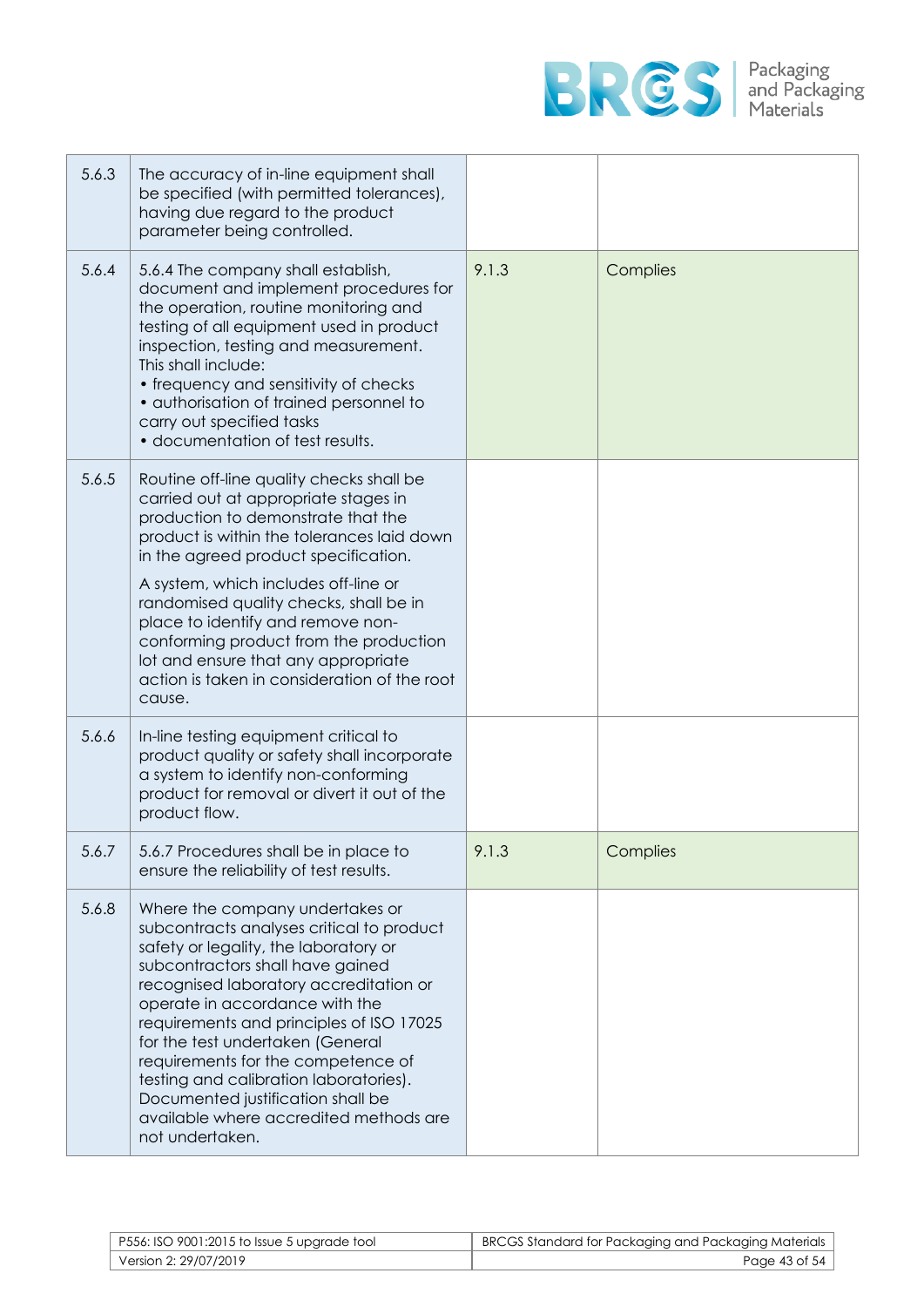

| 5.7        | Control of non-conforming product                                                                                                                                                                                                                                                                                         |                |          |
|------------|---------------------------------------------------------------------------------------------------------------------------------------------------------------------------------------------------------------------------------------------------------------------------------------------------------------------------|----------------|----------|
| 5.7<br>SOI | The site shall ensure that out-of-<br>specification product is clearly identified<br>and quarantined.                                                                                                                                                                                                                     | 8.5.3<br>8.7.1 | Complies |
| 5.7.1      | 5.7.1 Clear procedures for the control of<br>out-of-specification or non-conforming<br>materials shall be in place, documented<br>and understood by all personnel. These<br>shall include the effective identification<br>and quarantining of materials before a<br>decision has been made on their final<br>disposition. | 8.5.3<br>8.7.1 | Complies |
| 5.7.2      | 5.7.2 Non-conforming materials shall be<br>assessed and a decision taken to reject,<br>accept by concession, rework or put to<br>alternative use. The decision and reasons<br>shall be documented.                                                                                                                        | 8.7.1          | Complies |
| 5.7.3      | 5.7.3 Corrective actions, root cause<br>analysis and preventive actions shall be<br>implemented to avoid recurrence of the<br>non-conformity. Actions taken shall be<br>documented.                                                                                                                                       | 8.7.2          | Complies |
| 5.8        | <b>Incoming Goods</b>                                                                                                                                                                                                                                                                                                     |                |          |
| 5.8<br>SOI | Incoming goods shall be appropriately<br>checked for contents, packaging integrity<br>and potential contamination.                                                                                                                                                                                                        |                |          |
| 5.8.1      | The site shall document a raw materials<br>and intermediate product intake<br>procedure to ensure that incoming goods<br>match purchase or product<br>specifications. This may take the form of:<br>purchase orders<br>delivery notes.                                                                                    |                |          |
| 5.8.2      | Receipt documents and/or product<br>identification shall facilitate correct stock<br>rotation of goods in storage and, where<br>appropriate, ensure materials are used in<br>the correct order and within the<br>prescribed shelf life.                                                                                   |                |          |
| 5.9        | Storage of all Materials and Intermediate and Finished Products                                                                                                                                                                                                                                                           |                |          |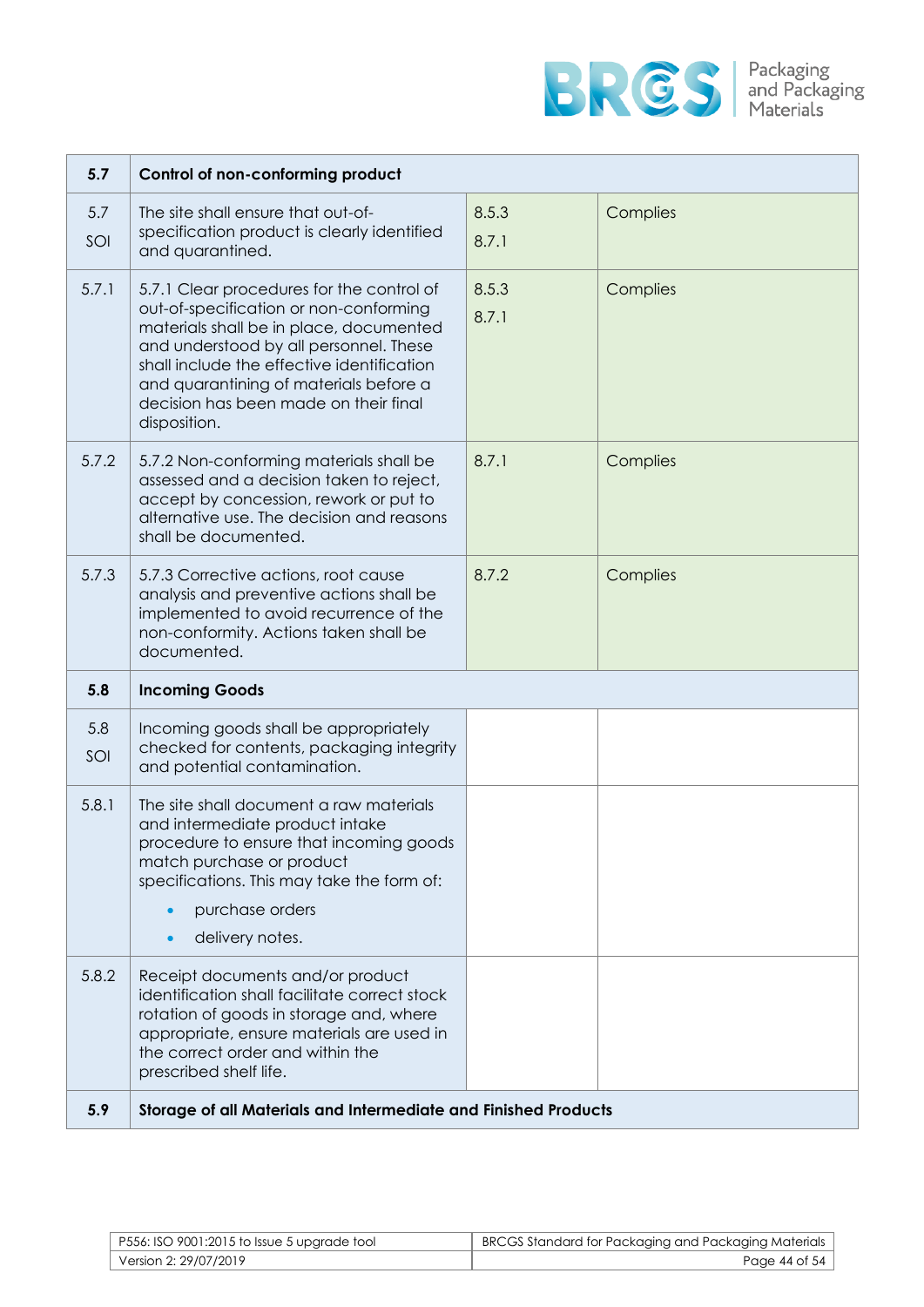

| 5.9         | The storage of all materials and products<br>shall minimise the risk of contamination or<br>malicious intervention, and protect<br>product safety, quality and legality.                                                                                                                               | 8.5.4             | Complies |
|-------------|--------------------------------------------------------------------------------------------------------------------------------------------------------------------------------------------------------------------------------------------------------------------------------------------------------|-------------------|----------|
| 5.9.1       | All materials, work in progress and product<br>shall be properly identified and protected<br>during storage by appropriate packaging<br>to protect the product from<br>contamination.                                                                                                                  | 8.5.4             | Complies |
| 5.9.2       | Storage, including off-site storage, shall be<br>controlled to protect the product from<br>contamination, including taint or odour<br>and malicious intervention. Where off-site<br>storage is used, the same site standards<br>requirements apply as for on-site storage.                             | 8.5.4             | Complies |
| 5.9.3       | In order to prevent contamination,<br>documented procedures shall be in place<br>to appropriately segregate raw materials,<br>intermediate products and finished<br>products.                                                                                                                          |                   |          |
| 5.9.4       | The site shall ensure that hazardous<br>chemicals are handled in such a way that<br>risk to product safety, quality and legality<br>is minimised.                                                                                                                                                      |                   |          |
| 5.9.5       | Material intended for recycling shall be<br>appropriately protected against<br>contamination hazards.                                                                                                                                                                                                  |                   |          |
| 5.10        | <b>Dispatch and transport</b>                                                                                                                                                                                                                                                                          |                   |          |
| 5.10<br>SOI | 5.10 The dispatch and transport of raw<br>materials and finished products shall be<br>undertaken in a manner that minimises<br>the risk of contamination or malicious<br>intervention and maintains product<br>safety, legality and quality.                                                           | 7.1.3(c)<br>8.5.4 | Complies |
| 5.10.1      | All products and materials shall be<br>identified and either protected during<br>distribution by appropriate external<br>packaging or transported under<br>conditions to protect the product from<br>contamination. This shall include the risk of<br>taint or odour and of malicious<br>intervention. | 7.1.3(c)<br>8.5.4 | Complies |

| P556: ISO 9001:2015 to Issue 5 upgrade tool | BRCGS Standard for Packaging and Packaging Materials |
|---------------------------------------------|------------------------------------------------------|
| Version 2: 29/07/2019                       | Page 45 of 54                                        |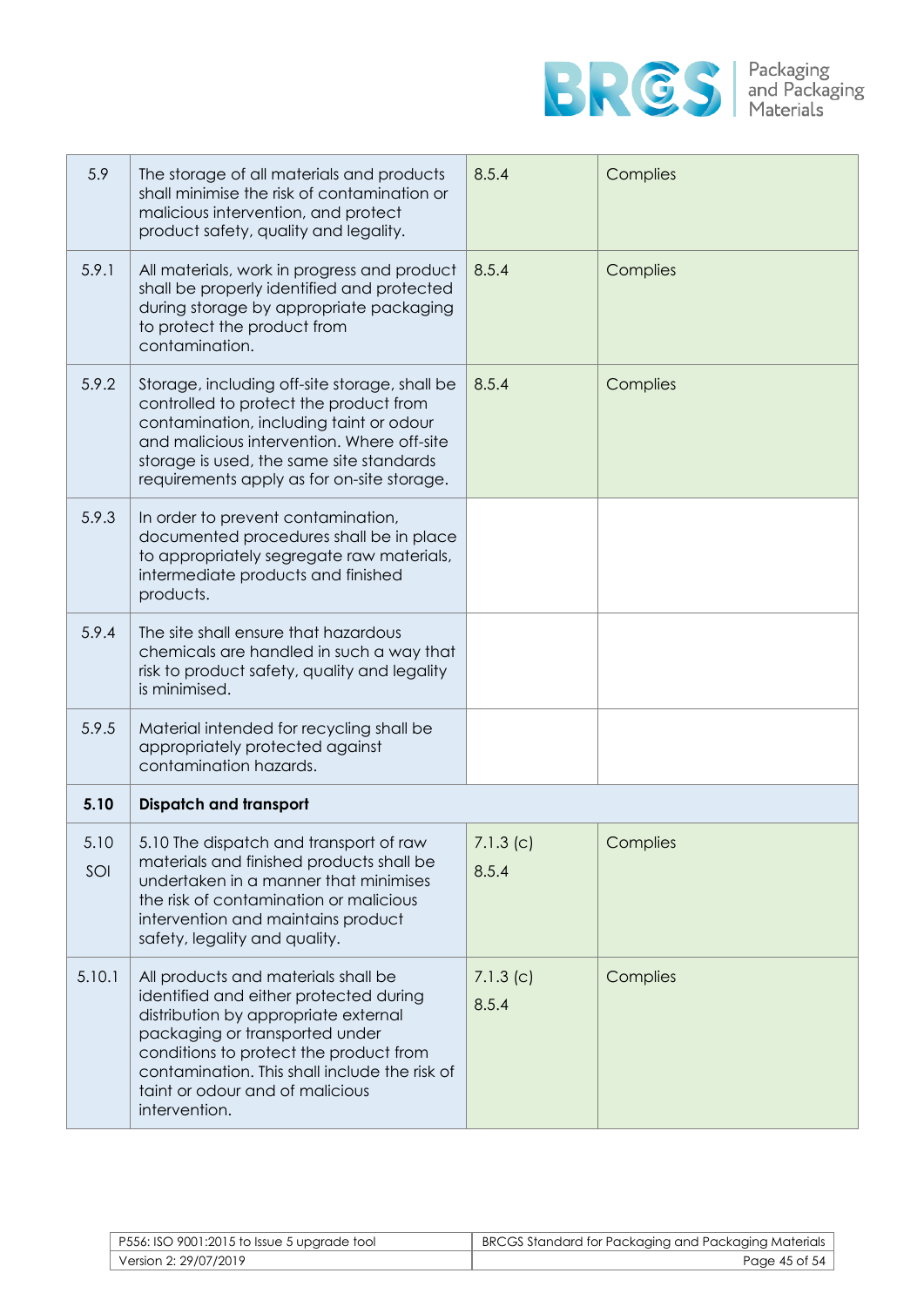

| 5.10.2     | All pallets shall be checked. Damaged,<br>contaminated or unacceptable pallets<br>shall be discarded. Wooden pallets that<br>come into direct contact with finished<br>products or raw materials shall not be<br>allowed to contaminate the product.<br>Wooden pallets, if used, shall be sound,<br>dry, clean and free from damage and<br>contamination.                                                                                                                                              |     |          |
|------------|--------------------------------------------------------------------------------------------------------------------------------------------------------------------------------------------------------------------------------------------------------------------------------------------------------------------------------------------------------------------------------------------------------------------------------------------------------------------------------------------------------|-----|----------|
| 5.10.3     | All company-owned vehicles used for<br>deliveries shall be included in the<br>documented cleaning schedules and<br>kept clean and in a condition to minimise<br>the risk of product contamination.                                                                                                                                                                                                                                                                                                     |     |          |
| 5.10.4     | All delivery vehicles and shipping<br>containers shall be subject to a<br>documented hygiene-checking<br>procedure before loading.                                                                                                                                                                                                                                                                                                                                                                     |     |          |
| 5.10.5     | Where the company employs third-party<br>contractors there shall be a contract or<br>agreed terms and conditions. All the<br>requirements specified in this section shall<br>be clearly defined in the contract or the<br>company shall be certificated to the<br><b>BRCGS Standard for Storage and</b><br>Distribution.<br>Where this is not possible, with general<br>carriers, the packaging shall be adequate<br>to protect the product against damage,<br>contamination hazards, taint and odour. |     |          |
| 5.10.6     | Vehicle drivers shall comply with the site<br>rules relevant to this Standard.                                                                                                                                                                                                                                                                                                                                                                                                                         |     |          |
|            | Access to the site for third-party transport<br>personnel shall be controlled and, where<br>possible, facilities provided to negate the<br>need to enter storage or production<br>areas.                                                                                                                                                                                                                                                                                                               |     |          |
| 6          | <b>PERSONNEL</b>                                                                                                                                                                                                                                                                                                                                                                                                                                                                                       |     |          |
| 6.1        | <b>Training and Competence</b>                                                                                                                                                                                                                                                                                                                                                                                                                                                                         |     |          |
| 6.1<br>SOI | The company shall ensure that all<br>personnel are adequately trained,<br>instructed and supervised commensurate<br>with their activity and that they are<br>competent to undertake their job role.                                                                                                                                                                                                                                                                                                    | 7.2 | Complies |

| P556: ISO 9001:2015 to Issue 5 upgrade tool | <b>BRCGS Standard for Packaging and Packaging Materials</b> |
|---------------------------------------------|-------------------------------------------------------------|
| Version 2: 29/07/2019                       | Page 46 of 54                                               |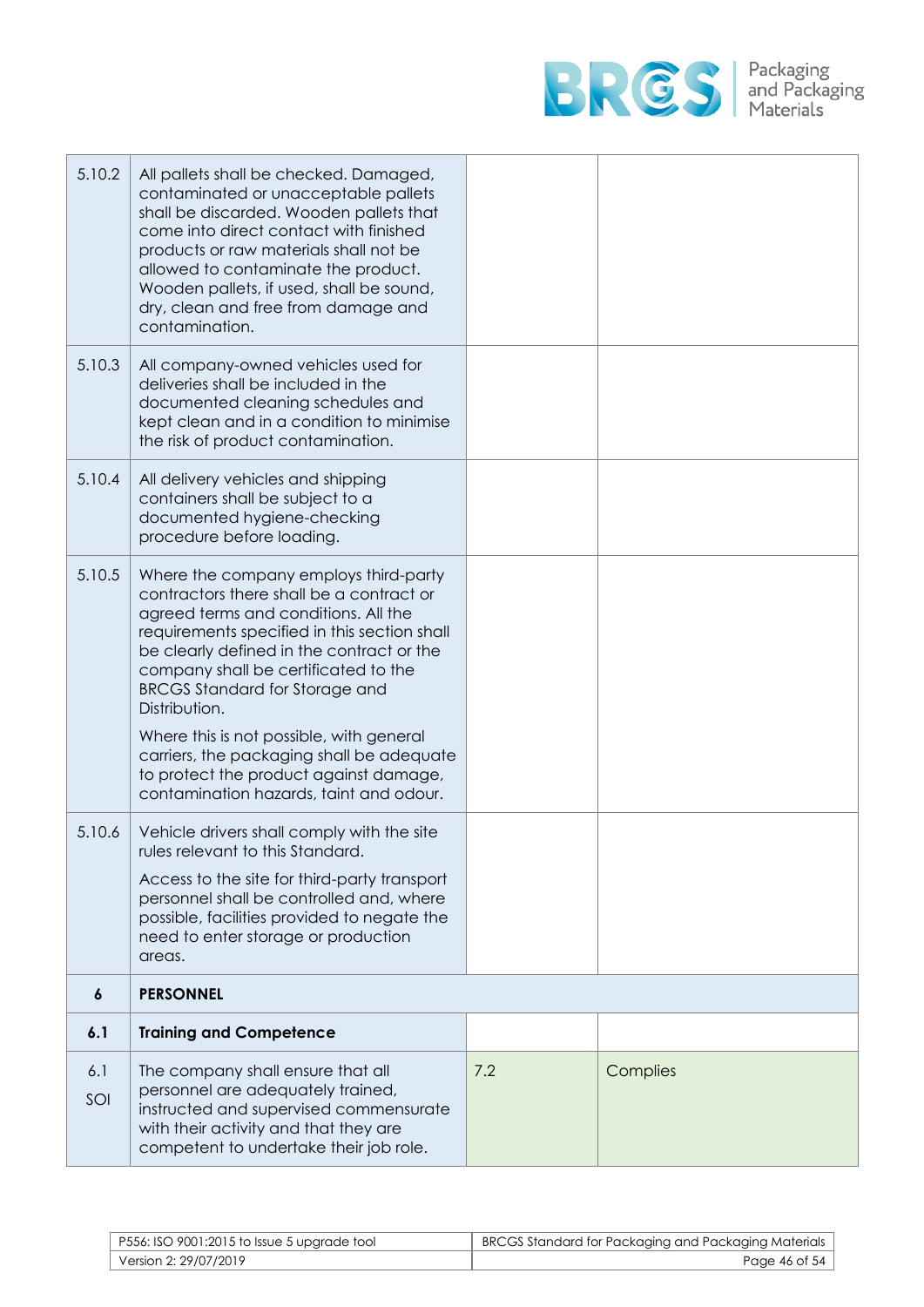

| 6.1.1 | All personnel, including temporary<br>personnel and contractors, shall be<br>appropriately trained prior to<br>commencing work and adequately<br>supervised throughout the working period.<br>Induction training shall include the<br>company hygiene rules.                                                                                                                                                     | 7.3 | Complies |
|-------|------------------------------------------------------------------------------------------------------------------------------------------------------------------------------------------------------------------------------------------------------------------------------------------------------------------------------------------------------------------------------------------------------------------|-----|----------|
| 6.1.2 | Where personnel are engaged in<br>activities relating to product safety,<br>quality and legality, relevant training and<br>competency assessment shall be in place.<br>This may include, but is not limited to:<br>product inspection, testing and<br>measuring<br>calibration<br>printed packaging controls<br>operatives at manufacturing<br>process control points.                                           | 7.2 | Complies |
| 6.1.3 | The company shall routinely review and<br>document the competencies of all staff<br>and provide relevant training as<br>appropriate. This may be in the form of<br>training, refresher training, coaching,<br>mentoring, or on-the-job experience.                                                                                                                                                               |     |          |
| 6.1.4 | Records of training shall be available.<br>These shall include:<br>the name of the trainee and<br>confirmation of attendance<br>the date and duration of the<br>training<br>the title or course contents, as<br>appropriate<br>the training provider (external or<br>internal provider).<br>Where training is undertaken by agencies<br>on behalf of the company, records of the<br>training shall be available. | 7.2 | Complies |
| 6.1.5 | The site shall put in place documented<br>programmes covering the training needs<br>of relevant personnel. These shall include<br>as a minimum:<br>identifying the necessary<br>competencies for specific roles                                                                                                                                                                                                  |     |          |

| P556: ISO 9001:2015 to Issue 5 upgrade tool | BRCGS Standard for Packaging and Packaging Materials |
|---------------------------------------------|------------------------------------------------------|
| Version 2: 29/07/2019                       | Page 47 of 54                                        |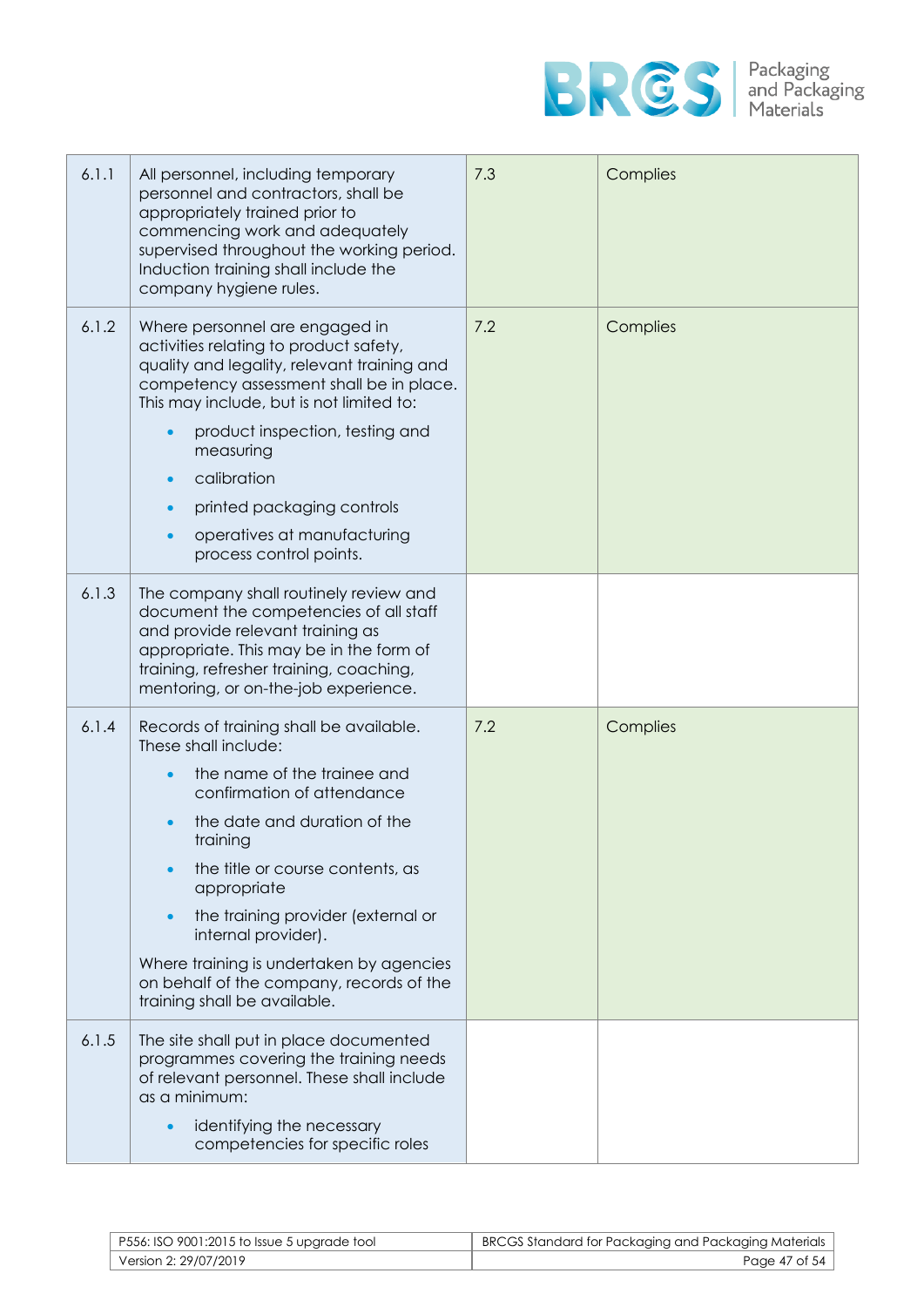

|            | providing training or other action<br>to ensure staff have the necessary<br>competencies                                                                                                                                                                                                                                                                                                                                                                                                                |  |
|------------|---------------------------------------------------------------------------------------------------------------------------------------------------------------------------------------------------------------------------------------------------------------------------------------------------------------------------------------------------------------------------------------------------------------------------------------------------------------------------------------------------------|--|
|            | reviewing the effectiveness of<br>training                                                                                                                                                                                                                                                                                                                                                                                                                                                              |  |
|            | the delivery of training in the<br>appropriate language of trainees.                                                                                                                                                                                                                                                                                                                                                                                                                                    |  |
| 6.2        | <b>Personal Hygiene</b>                                                                                                                                                                                                                                                                                                                                                                                                                                                                                 |  |
| 6.2<br>SOI | The site's personal hygiene standards shall<br>be developed to minimise the risk of<br>product contamination from personnel.<br>These standards shall be appropriate to<br>the products produced and be adopted<br>by all personnel, including agency-<br>supplied staff, contractors and visitors to<br>the production facility.                                                                                                                                                                       |  |
| 6.2.1      | The requirements for personal hygiene<br>shall be documented and<br>communicated to all personnel. These<br>shall include, as a minimum, the following<br>instructions:<br>watches shall not be worn<br>jewellery shall not be worn on<br>exposed parts of the body, with<br>the exception of a plain wedding<br>ring or wedding wristband and<br>sleeper earrings (continuous loop).<br>perfume or aftershave shall not be<br>worn.<br>Compliance with the requirements shall<br>be checked routinely. |  |
| 6.2.2      | Hand washing shall be performed on<br>entry to the production areas and at a<br>frequency that is appropriate to minimise<br>the risk of product contamination.                                                                                                                                                                                                                                                                                                                                         |  |
| 6.2.3      | Personal items and belongings, including<br>personal mobile phones, shall not be<br>taken into production areas without the<br>permission of the management.                                                                                                                                                                                                                                                                                                                                            |  |
| 6.2.4      | Procedures and written instructions shall<br>be in place to control the use and storage<br>of personal medicines, to minimise the risk<br>of product contamination.                                                                                                                                                                                                                                                                                                                                     |  |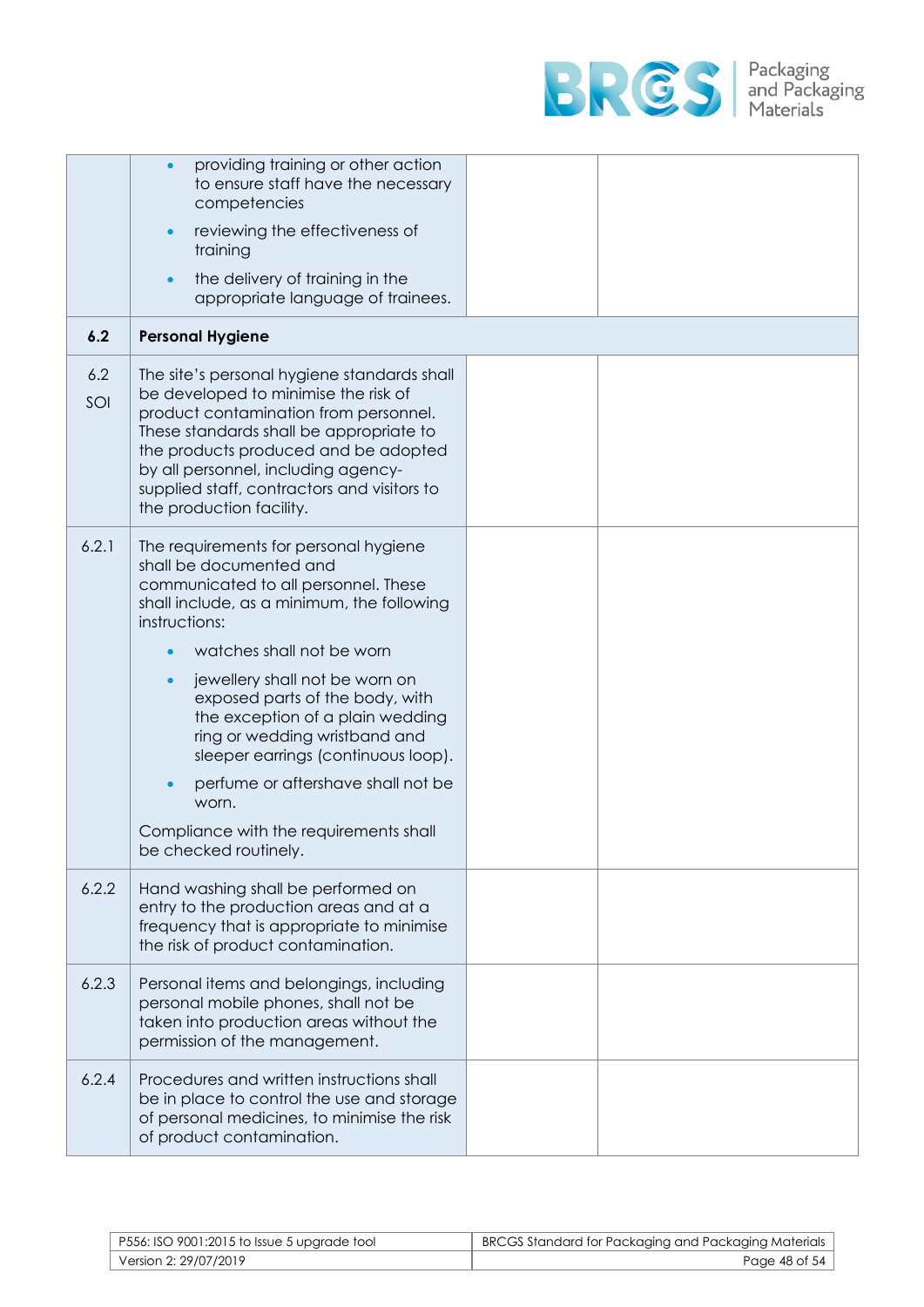

| 6.2.5      | Fingernails shall be kept short and clean.<br>False fingernails, nail varnish/polish or nail<br>art shall not be permitted. Where visitors<br>cannot comply, suitable control<br>procedures shall be in place (e.g. non-<br>handling of product, use of gloves).                                                                                                                                                                          |  |
|------------|-------------------------------------------------------------------------------------------------------------------------------------------------------------------------------------------------------------------------------------------------------------------------------------------------------------------------------------------------------------------------------------------------------------------------------------------|--|
| 6.2.6      | All cuts and grazes on exposed skin shall<br>be covered by an appropriately coloured<br>plaster that is different from the product<br>colour (preferably blue). These shall be<br>site issued and monitored when involved<br>in work with materials intended to come<br>into direct contact with food or other<br>hygiene-sensitive products. Where<br>appropriate, in addition to the plaster, a<br>finger stall or glove shall be worn. |  |
| 6.3        | <b>Staff Facilities</b>                                                                                                                                                                                                                                                                                                                                                                                                                   |  |
| 6.3<br>SOI | Staff facilities shall be sufficient to<br>accommodate the required number of<br>personnel and shall be designed and<br>operated to minimise the risk of product<br>contamination. Such facilities shall be<br>kept in a good and clean condition.                                                                                                                                                                                        |  |
| 6.3.1      | Locker rooms shall be accessed without<br>the need to enter production areas unless<br>appropriately segregated walkways are in<br>place.                                                                                                                                                                                                                                                                                                 |  |
| 6.3.2      | Lockers shall be provided for all personnel<br>who work in raw material handling,<br>processing, preparation, packing and<br>storage areas. Lockers shall be of<br>sufficient size to accommodate all<br>reasonable personal items and any<br>protective clothing required.                                                                                                                                                               |  |
| 6.3.3      | Site-issued protective clothing and<br>personal clothing shall not be stored in the<br>same locker or shall be effectively<br>segregated within the locker.                                                                                                                                                                                                                                                                               |  |
| 6.3.4      | Eating (including the eating of<br>confectionery and chewing of gum or<br>tobacco), drinking and smoking shall not<br>be allowed in locker and changing<br>rooms.                                                                                                                                                                                                                                                                         |  |

| P556: ISO 9001:2015 to Issue 5 upgrade tool | BRCGS Standard for Packaging and Packaging Materials |
|---------------------------------------------|------------------------------------------------------|
| Version 2: 29/07/2019                       | Page 49 of 54                                        |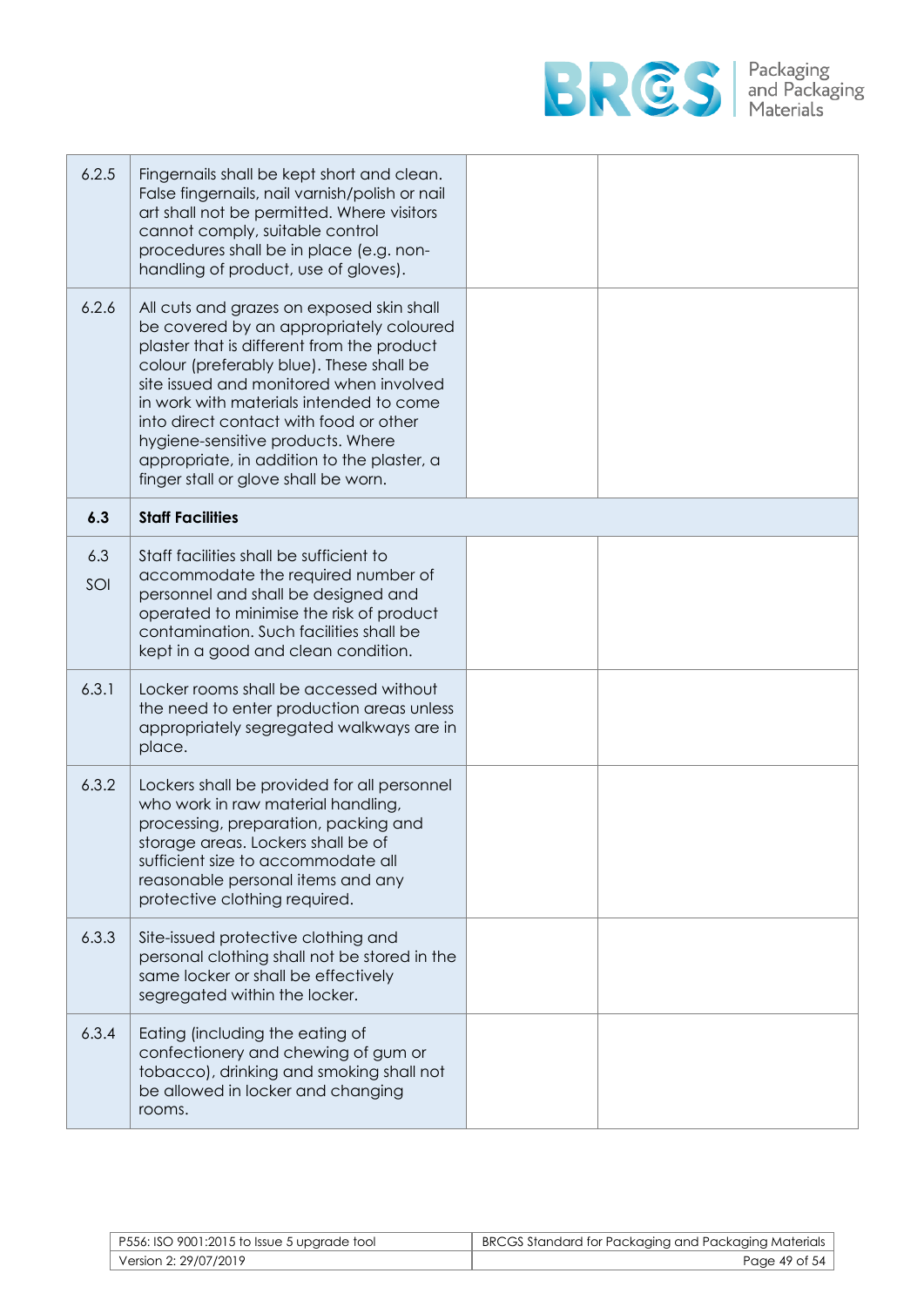

| 6.3.5  | Suitable and sufficient hand-washing<br>facilities shall be available to enable<br>cleaning of hands before commencing<br>work, after breaks, and as necessary<br>during the course of work. Such hand-<br>washing facilities shall provide, as a<br>minimum:<br>sufficient quantity of water at a<br>$\bullet$<br>suitable temperature to<br>encourage hand washing<br>unscented liquid soap or foam<br>$\bullet$<br>adequate hand-drying facilities<br>$\bullet$<br>advisory signs to prompt use<br>$\bullet$<br>(including signs in appropriate<br>languages).<br>Where materials are handled that will be<br>in direct contact with food or other<br>hygiene-sensitive products, hand-washing<br>facilities shall be sited at the entrance to<br>the production area. |  |
|--------|---------------------------------------------------------------------------------------------------------------------------------------------------------------------------------------------------------------------------------------------------------------------------------------------------------------------------------------------------------------------------------------------------------------------------------------------------------------------------------------------------------------------------------------------------------------------------------------------------------------------------------------------------------------------------------------------------------------------------------------------------------------------------|--|
| 6.3.6  | Toilets shall not open directly into storage,<br>processing or production areas in order to<br>prevent the risk of contamination to<br>product. Toilets shall be provided with<br>suitable and sufficient hand-washing<br>facilities.                                                                                                                                                                                                                                                                                                                                                                                                                                                                                                                                     |  |
| 6.3.7  | Facilities for visitors and contractors shall<br>enable compliance with the site's<br>hygiene policy.                                                                                                                                                                                                                                                                                                                                                                                                                                                                                                                                                                                                                                                                     |  |
| 6.3.8  | All food brought into manufacturing<br>premises shall be stored in a clean and<br>hygienic state. No food shall be taken into<br>storage, processing or production areas.                                                                                                                                                                                                                                                                                                                                                                                                                                                                                                                                                                                                 |  |
| 6.3.9  | Eating (including the eating of<br>confectionery and chewing of gum or<br>tobacco), drinking and smoking shall not<br>be allowed in the production or storage<br>areas. If it is impractical for personnel to<br>leave their work area, local controlled<br>facilities (such as a fully walled area with<br>hand-washing facilities) shall be provided.                                                                                                                                                                                                                                                                                                                                                                                                                   |  |
| 6.3.10 | Drinking of water from purpose-made<br>dispensers and/or by using disposable<br>conical cups or spill-proof lidded<br>containers may be allowed, provided it is                                                                                                                                                                                                                                                                                                                                                                                                                                                                                                                                                                                                           |  |

| P556: ISO 9001:2015 to Issue 5 upgrade tool | BRCGS Standard for Packaging and Packaging Materials |
|---------------------------------------------|------------------------------------------------------|
| Version 2: 29/07/2019                       | Page 50 of 54                                        |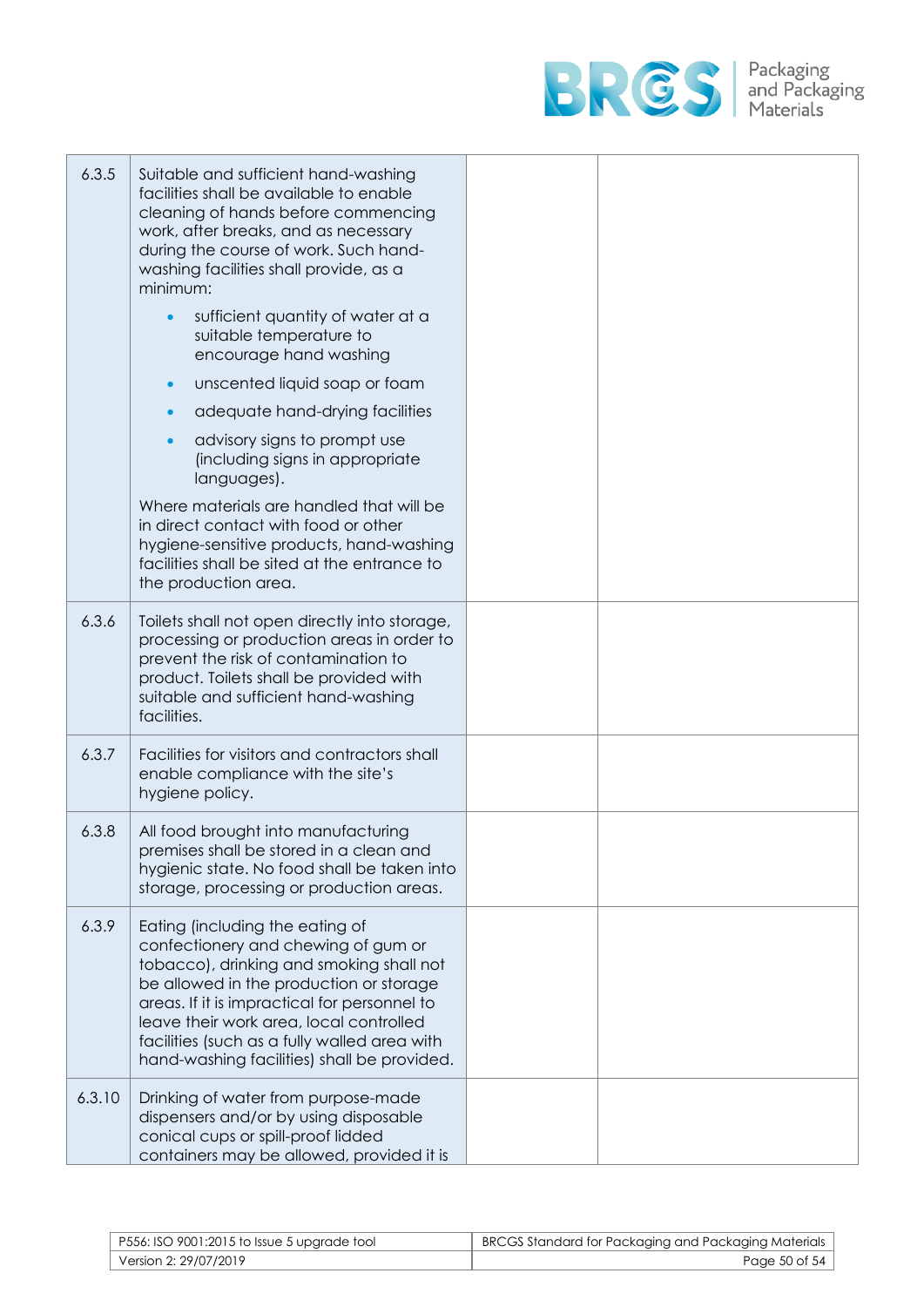

|            | confined to a designated area away from<br>equipment.                                                                                                                                                                                                                                                                                                                                                                                                                                                                                                                                                                                                                                                                                               |  |
|------------|-----------------------------------------------------------------------------------------------------------------------------------------------------------------------------------------------------------------------------------------------------------------------------------------------------------------------------------------------------------------------------------------------------------------------------------------------------------------------------------------------------------------------------------------------------------------------------------------------------------------------------------------------------------------------------------------------------------------------------------------------------|--|
| 6.3.11     | Where smoking is allowed under national<br>law, it shall only be permitted in<br>designated controlled smoking areas<br>which shall be isolated from production<br>and storage areas and fitted with<br>extraction to the exterior of the building.<br>Adequate arrangements for dealing with<br>smokers' waste shall also be provided at<br>smoking facilities, both inside buildings<br>and at external locations.<br>The use of electronic cigarettes and<br>associated materials shall not be<br>permitted in locker rooms, or in<br>production or storage areas, and shall<br>only be permitted in designated smoking<br>areas.                                                                                                                |  |
| 6.4        | <b>Medical Screening</b>                                                                                                                                                                                                                                                                                                                                                                                                                                                                                                                                                                                                                                                                                                                            |  |
| 6.4<br>SOI | The company shall ensure that<br>documented procedures are in place to<br>ensure health conditions likely to<br>adversely affect product safety are<br>monitored and controlled.                                                                                                                                                                                                                                                                                                                                                                                                                                                                                                                                                                    |  |
| 6.4.1      | Where there is handling of materials<br>intended for direct contact with food or<br>other hygiene-sensitive products, the site<br>shall make employees aware of the<br>symptoms of infection, disease or<br>condition which would prevent a person<br>working. The site shall have a procedure<br>for the notification by personnel, including<br>temporary personnel, of any relevant<br>infections, diseases or conditions with<br>which they may have been in contact or<br>be suffering from.<br>Employees, contractors and visitors<br>suffering from any of the above shall be<br>excluded from work involving the<br>handling of direct-food contact or other<br>hygiene-sensitive product packaging for<br>as long as the symptoms persist. |  |
| 6.4.2      | Where permitted by law, visitors and<br>contractors shall be required to fill in a<br>health questionnaire or otherwise confirm<br>that they are not suffering from any<br>symptoms which may put product safety                                                                                                                                                                                                                                                                                                                                                                                                                                                                                                                                    |  |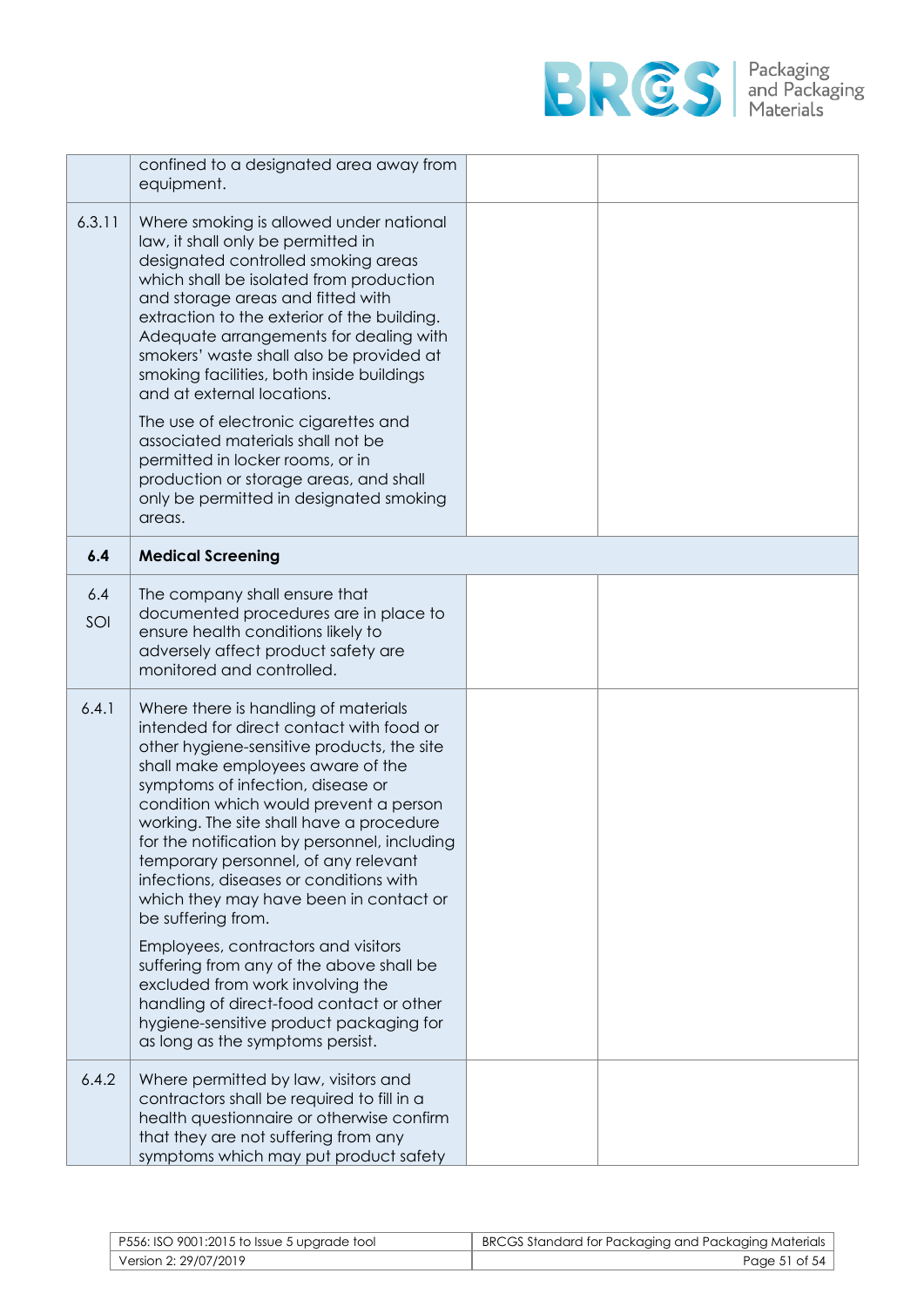

|            | at risk, prior to being allowed into<br>production, packing or storage areas.                                                                                                                                                                                                                                                                                                                                                                                                                                                            |  |
|------------|------------------------------------------------------------------------------------------------------------------------------------------------------------------------------------------------------------------------------------------------------------------------------------------------------------------------------------------------------------------------------------------------------------------------------------------------------------------------------------------------------------------------------------------|--|
| 6.5        | <b>Protective Clothing</b>                                                                                                                                                                                                                                                                                                                                                                                                                                                                                                               |  |
| 6.5<br>SOI | Appropriate protective clothing shall be<br>worn in production and storage areas to<br>minimise the risk of product<br>contamination.                                                                                                                                                                                                                                                                                                                                                                                                    |  |
| 6.5.1      | Hazard and risk principles shall be used to<br>determine the need for protective<br>clothing, including garments and<br>footwear in raw materials handling,<br>preparation, production and storage<br>areas.<br>Where no need for protective clothing<br>has been established by risk assessment in<br>a particular area, it shall be fully justified<br>and shall not pose a contamination risk to<br>the product.                                                                                                                      |  |
| 6.5.2      | The company shall use risk assessment to<br>determine, document and communicate<br>to all employees, including temporary<br>personnel and contractors, the rules<br>regarding:<br>the wearing of protective clothing<br>on the journey to work<br>the wearing of protective clothing<br>$\bullet$<br>in raw materials handling,<br>preparation, production and<br>storage areas<br>the wearing of protective clothing<br>away from the production<br>environment (e.g. removal before<br>entering toilets, canteen or<br>smoking areas). |  |
| 6.5.3      | Where the need for protective clothing<br>has been determined, appropriate clean<br>protective clothing that cannot<br>contaminate the product shall be worn.<br>Sufficient sets of clothing appropriate to<br>the activities carried out shall be<br>provided.                                                                                                                                                                                                                                                                          |  |
| 6.5.4      | Protective clothing worn in production<br>areas shall provide adequate coverage<br>of the upper torso.                                                                                                                                                                                                                                                                                                                                                                                                                                   |  |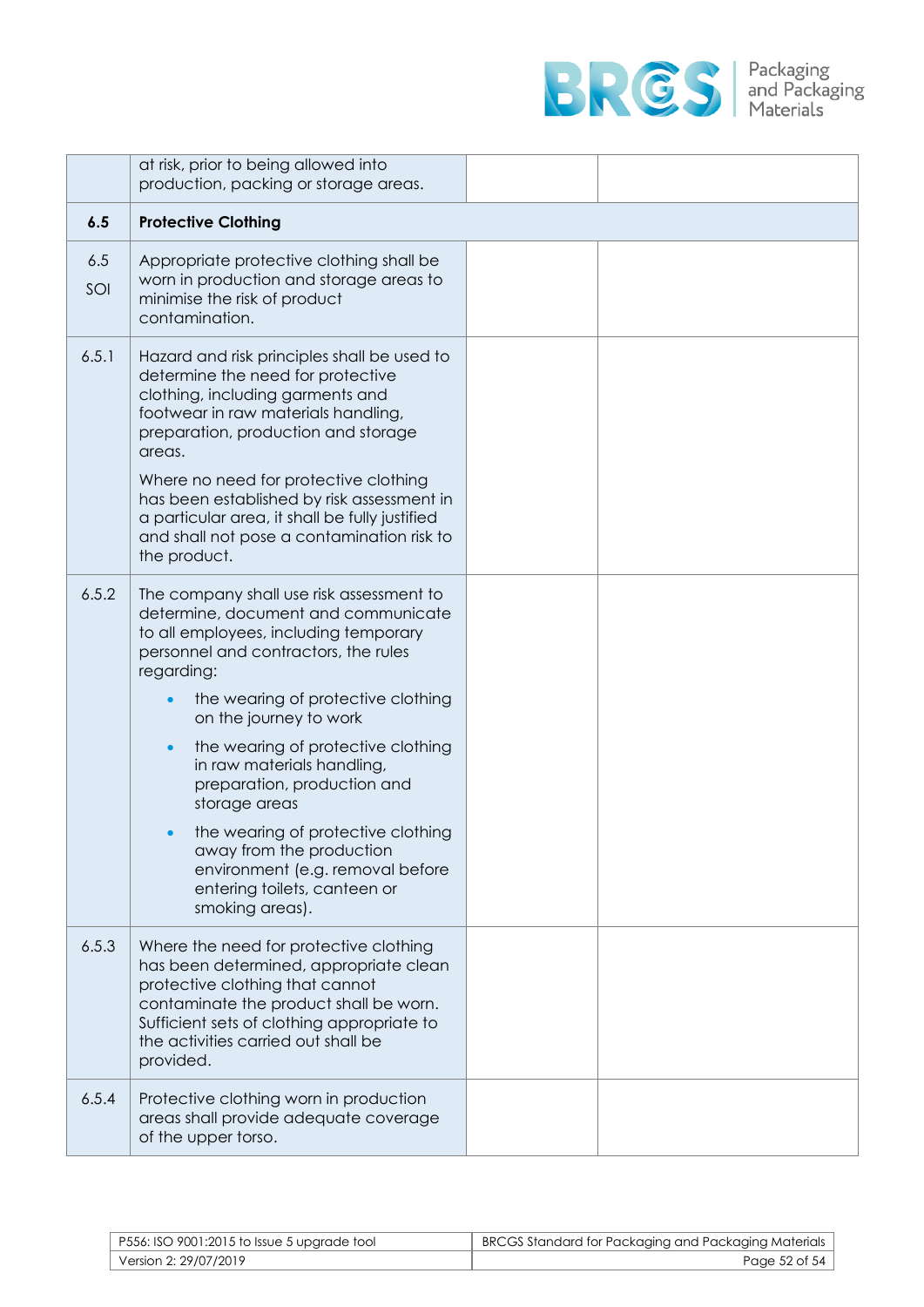

|       | Where there is handling of materials<br>intended for direct contact with food or<br>other hygiene-sensitive products, the<br>clothing shall have no external pockets on<br>the upper body garments or sewn-on<br>buttons. Changes of such clothing shall<br>be available at all times as required.                                                  |  |
|-------|-----------------------------------------------------------------------------------------------------------------------------------------------------------------------------------------------------------------------------------------------------------------------------------------------------------------------------------------------------|--|
| 6.5.5 | Based on the assessment of risk to the<br>product, suitable footwear shall be worn<br>within the factory environment.                                                                                                                                                                                                                               |  |
| 6.5.6 | In production and packing areas, hazard<br>and risk analysis shall be used to<br>determine the need for:<br>snoods for beards and<br>moustaches<br>scalp hair coverings.                                                                                                                                                                            |  |
| 6.5.7 | If gloves are used they shall be replaced<br>regularly, be distinctive, intact and not<br>cause a contamination risk to the<br>product.                                                                                                                                                                                                             |  |
| 6.5.8 | Protective clothing shall be kept clean<br>and laundered. Laundering shall be<br>carried out by one of the following<br>methods:<br>professional laundry service                                                                                                                                                                                    |  |
|       | in-house<br>controlled laundering facilities<br>self-care.                                                                                                                                                                                                                                                                                          |  |
| 6.5.9 | Where self-care laundry is permitted, it<br>shall be ensured that:<br>employees have received written<br>instructions regarding the<br>laundering process to be used<br>and these shall be reinforced as<br>part of an induction or other in-<br>house training programme<br>employees shall be provided with<br>suitable means to safely transport |  |
|       | washed garments from home to<br>the workplace<br>there shall be a defined process<br>within the site for monitoring the<br>effectiveness of the system                                                                                                                                                                                              |  |